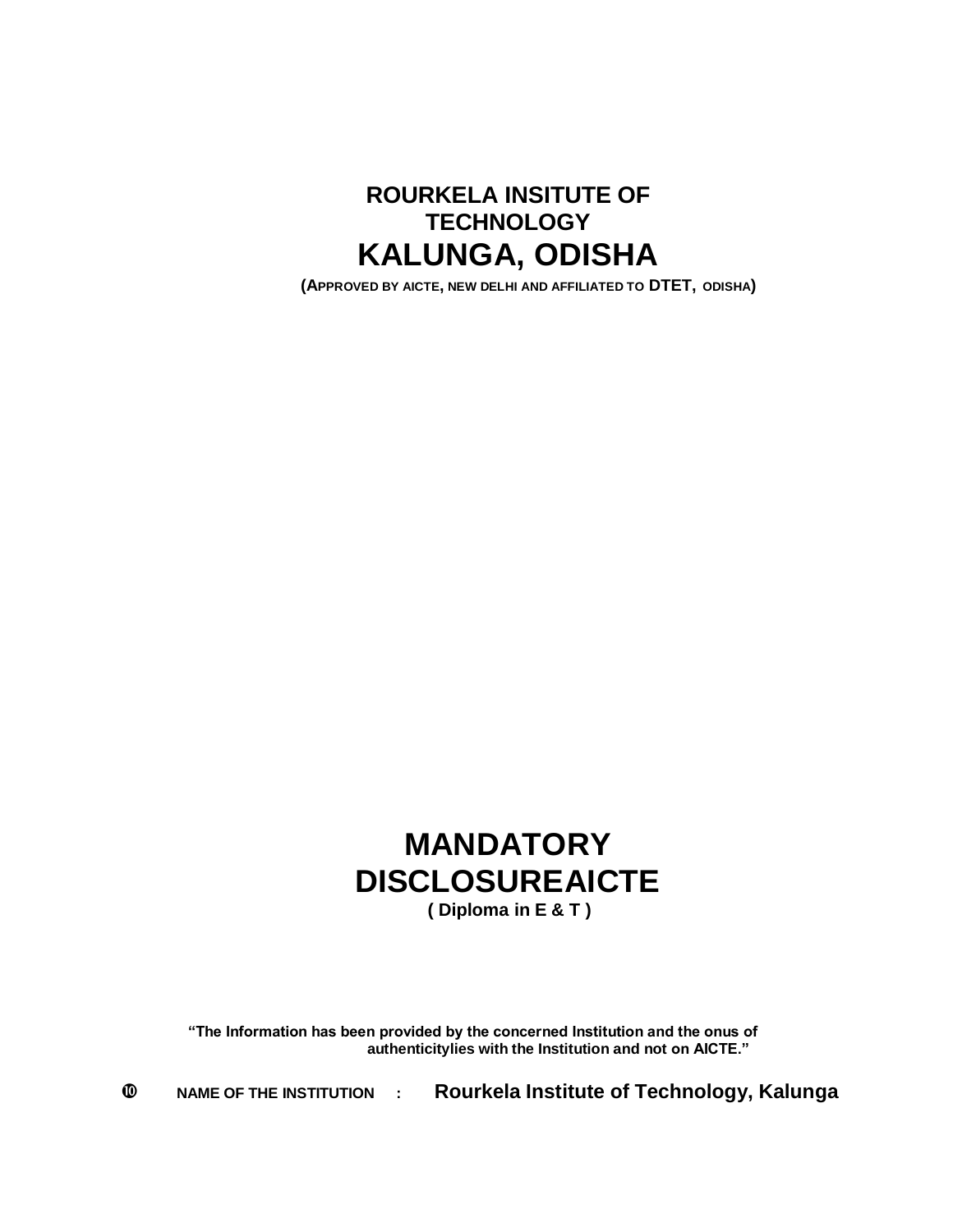| Address                           | Sector-B, IDC Kalunga |
|-----------------------------------|-----------------------|
|                                   | Rourkela,             |
|                                   | Sundergarh, Odisha    |
|                                   | Pin - 770031          |
| Telephone No.                     | 0661-2661164          |
| Mobile No.                        | 9437647944            |
| Email Id                          | info@ritrkl.ac.in     |
| Longitude                         | 84.754733 E           |
| Latitude                          | 22.225249 N           |
| Office hours at the Institution : | 9.30 am to            |
| 4.35 pmNearest Railway Station    | : Kalunga             |
| $-03$ km                          |                       |
| <b>Nearest Airport</b>            | Jharsuguda - 130 km   |

### **Name and address of the Society : Rourkela Technical Education Society**

| <b>Address</b> | Sector-B, IDC Kalunga |  |
|----------------|-----------------------|--|
|                | Rourkela,             |  |
|                | Sundergarh, Odisha    |  |
|                | Pin - 770031          |  |
| Telephone No.  | 0661-2661164          |  |
| Mobile No      | 8249079123            |  |
| Email Id       | rasmitatete@gmail.com |  |

## **Name and address of the Principal : DR. Niranjan dash**

| Address | <b>BASANTI COLONY</b> |
|---------|-----------------------|
|         | RourkelaDistt. -      |
|         | Sundergarh,           |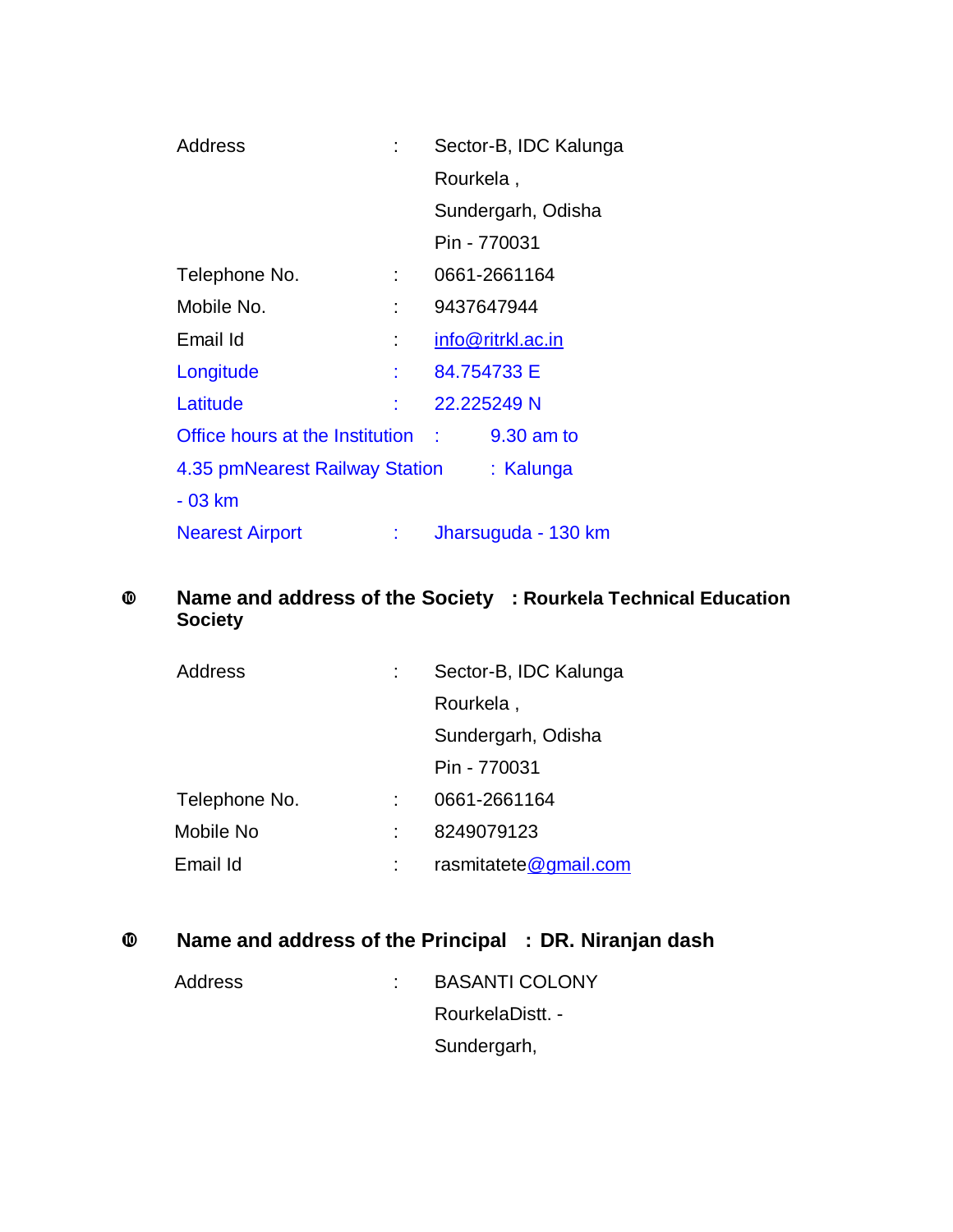|           | OdishaPin-        |
|-----------|-------------------|
|           | 769014            |
| Mobile No | 9439789750        |
| Email Id  | info@ritrkl.ac.in |

#### Name of the affiliating Board : State Council of Technical Education &

Vocational Training, Bhubaneshwar

#### Governing Members of the Board :

| SI.No | Name of the Members       | <b>Category</b>       | <b>Designation</b> |
|-------|---------------------------|-----------------------|--------------------|
| 01    | Mrs. Subrata Kishan       | <b>Social Service</b> | President          |
| 02    | Mr. Padmalochan Patel     | <b>Social Service</b> | Secretary          |
| 03    | Mrs. Rasmita Tete         | <b>NGO</b>            | Chairperson        |
| 04    | Mrs. Bhabwana Naik        | <b>Social Service</b> | President          |
| 05    | Mr. Surath Kumar Jena     | Govt Employee         | Member             |
| 06    | Mr. Teresha Majhi         | <b>Social Service</b> | Member             |
| 07    | Mrs. Sanjukta Tete        | <b>Business</b>       | Member             |
| 08    | Mr. Nalinikanta Mohapatra | <b>Business</b>       | Member             |
| 09    | Mr. Sanjukta Naik         | <b>Social Service</b> | Member             |
| 10    | Mr. Suvendu Kumar Dhal    | Lawyer                | Member             |

**Establishment of Academic Advisory Body :**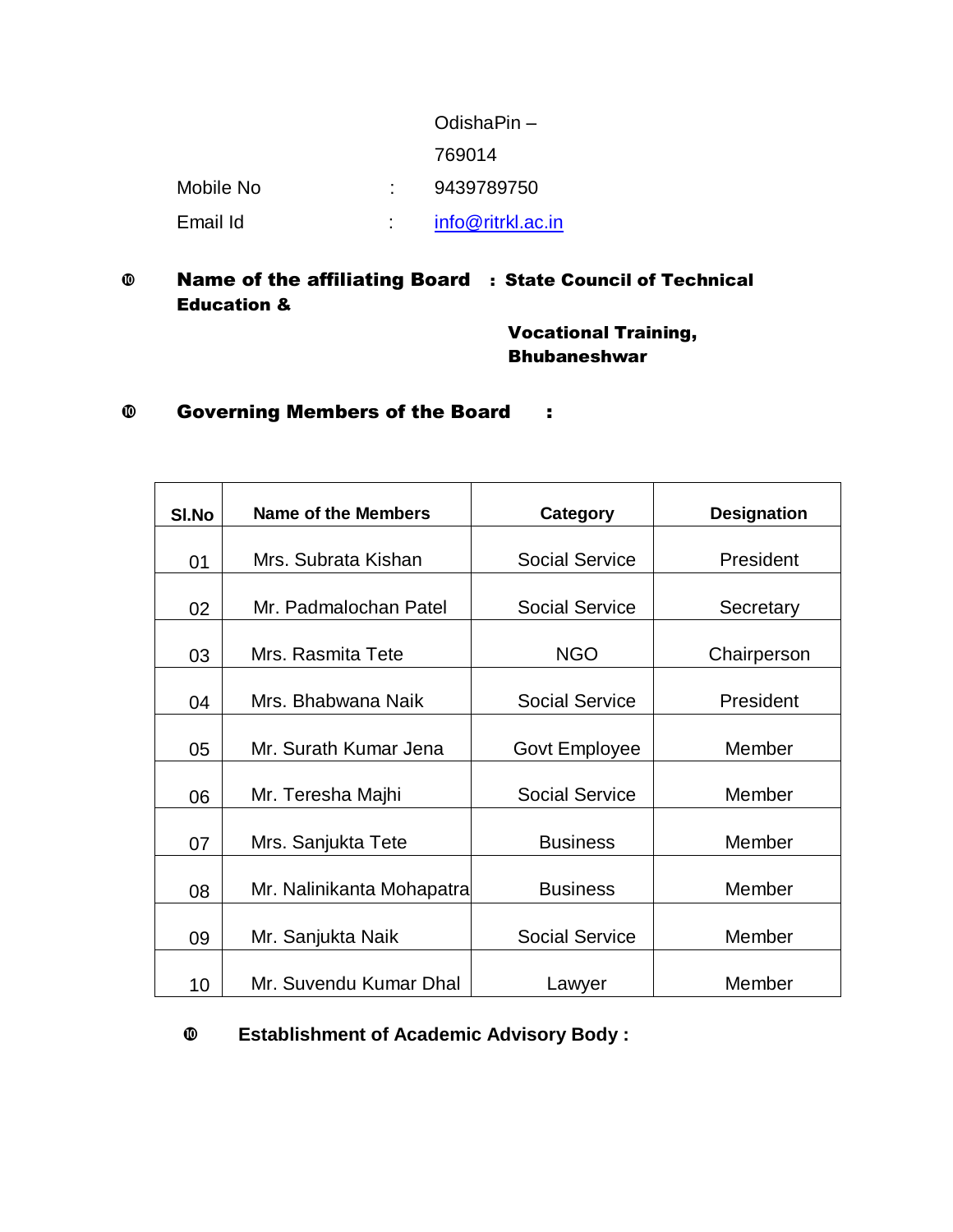Academic Advisory Body has been constituted as per the guidelines ofAICTE with the following members.

| SI.No         | <b>Name of the</b><br><b>Member</b>   | <b>Category</b>                  | <b>Designation</b> |
|---------------|---------------------------------------|----------------------------------|--------------------|
| 1             | DR. NIRANJAN DASH                     | <b>DIRECTOR</b>                  | Chairman           |
| $\mathcal{P}$ | MR. S PATI                            | <b>HOD</b>                       | Member             |
| 3             | <b>MRS. SAKUNTALA</b><br><b>SINGH</b> | <b>Assistant Professor</b>       | Member             |
| 4             | <b>MR.ASWINI</b><br><b>ACHARYA</b>    | Assistant Professor              | Member             |
| 5             | MR. MADAN MOHAN<br><b>BEHERA</b>      | Senior Lecturer                  | Member             |
| 6             | MR. C R MOHAPATRA                     | Senior Lecturer                  | Member             |
| 7             | MR. RAM KUMAR                         | <b>Student</b><br>Representative | Member             |

#### Member of Academic Advisory Body

#### • **Frequently of the Board Meeting & Academic Advisory Body**

Board meeting held regularly at an interval of three months.Academic Advisory meeting held once in a month.

## **Organizational Chart and Process**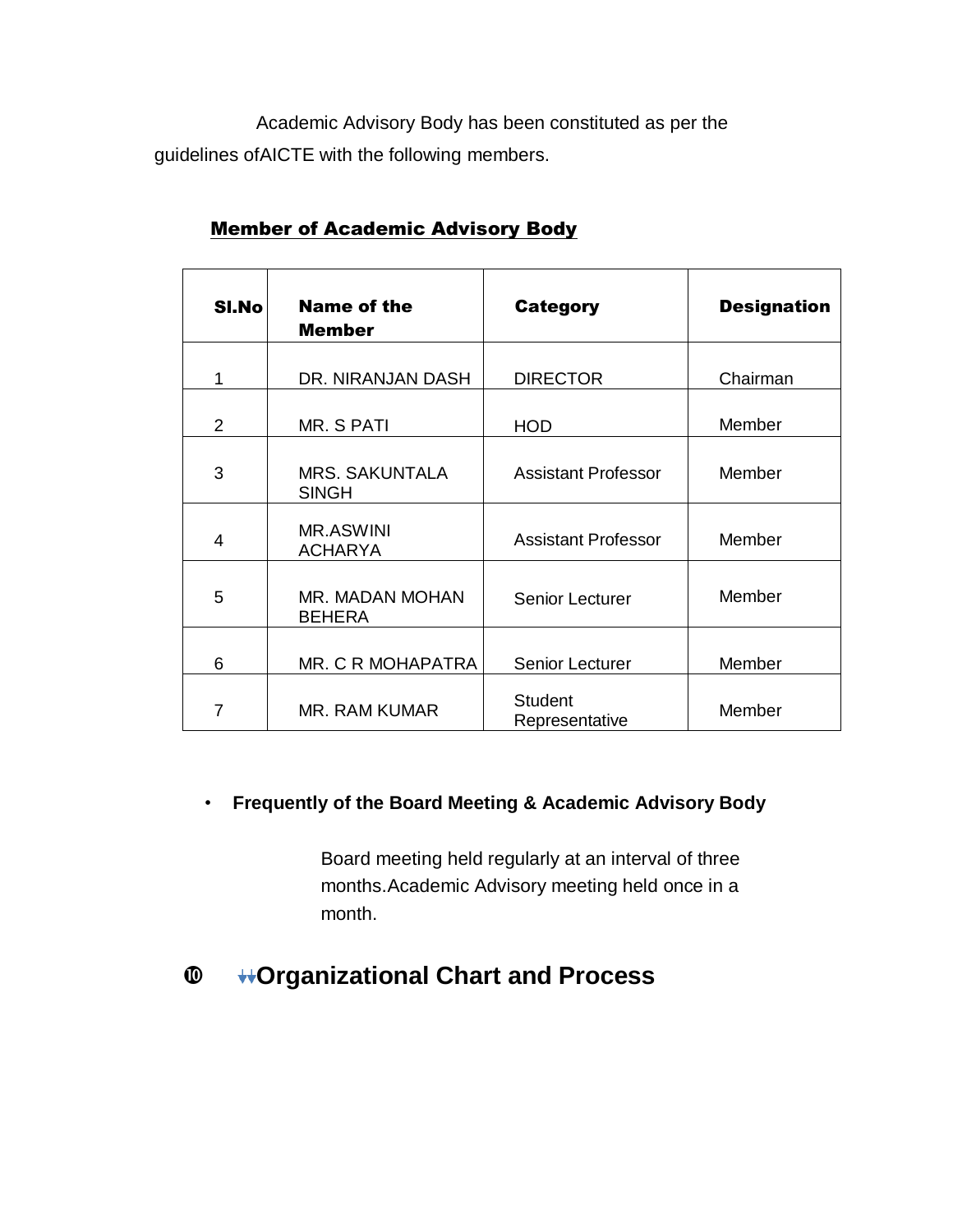### Examination & Administration

#### **Nature and Extent of involvement of faculty and students in academic affairs /Improvements**

Regularly the authority of this Institute obtained valuable suggestions of faculty and students for the improvement of academic standard of the Institute. The considered views of the faculty and students are always taken into account of the improvement of the academic affairs of the Institute.

#### Mechanism / norms & procedure for democratic / good Governance

With a view for free, fair and unbiased administration in a democratic system, as per the norms of AICTE senior faculty members have been included in the Governing Body of the Institute since long and their participation and deliberation in the meeting always taken into consideration. Similarly, students i.e., both boys and girls have been nominated and included in the Anti ragging committee and the Internal complaints committee (ICC) to offer their valuable views and when required in the respective matter.

#### Student Feedback on Institutional Governance/faculty performance.

Students feedback have regularly invited in the prescribed proforma and also one suggestion box have been kept in front of the office Chamber of the Principal to drop the complaint or suggestion regarding performance of faculty members.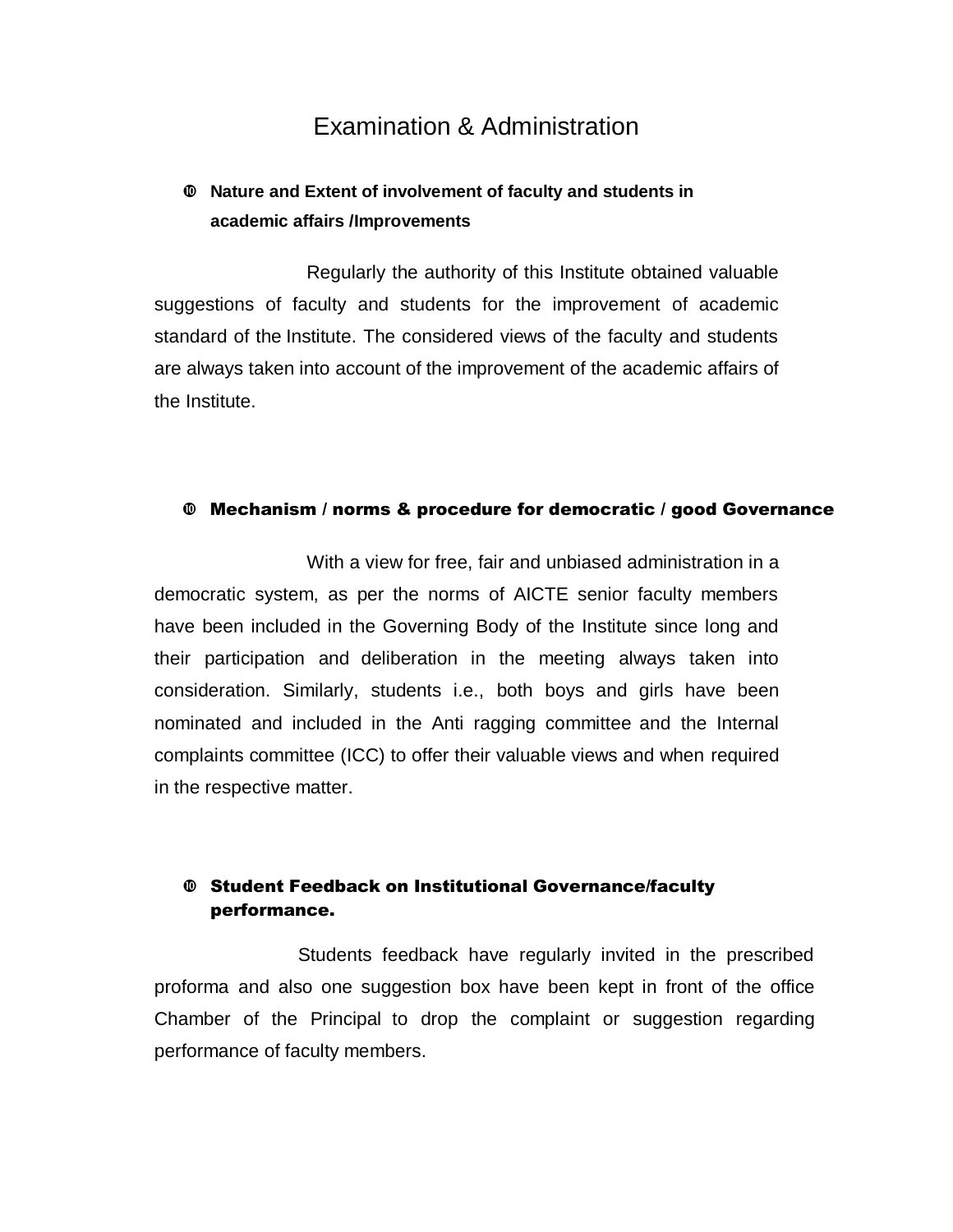#### **Grievance Redressal mechanism for Faculty, staff and students.**

Grievance Redressal Committee in terms of the guidelines of the AICTE with the following members has been constituted for redressal of the grievance of faculty, students and others.

### Members of Grievance Redressal Committee

| SI.No | <b>Name of the Member</b>             | <b>Category</b>            | <b>Designation</b> |
|-------|---------------------------------------|----------------------------|--------------------|
| 1     | MR. ASWINI ACHARYA                    | <b>Assistant Professor</b> | Chairman           |
| 2     | <b>MR. SAKUNATALA</b><br><b>SINGH</b> | Senior Lecturer            | Member             |
| 3     | MR. M M BEHERA                        | <b>Senior Lecturer</b>     | Member             |
| 4     | MR. C R MOHAPATRA                     | <b>Senior Lecturer</b>     | Member             |
| 5     | MR. G PARIDA                          | Lecturer                   | Member             |

#### **Establishment of Anti Ragging Committee:**

Anti-Ragging Committee has been constituted as per the guidelines ofAICTE with the following members.

#### Members of Anti Ragging Committee

| SI.No         | <b>Name of the Member</b> | Category        | <b>Designation</b> |
|---------------|---------------------------|-----------------|--------------------|
|               | DR. NIRANJAN DASH         | <b>DIRECTOR</b> | Chairman           |
| $\mathcal{P}$ | Mr. Bibekananda Das       | <b>NGO</b>      | Member             |
| 3             | Mr. Manas Ranjan Swain    | Police          | Member             |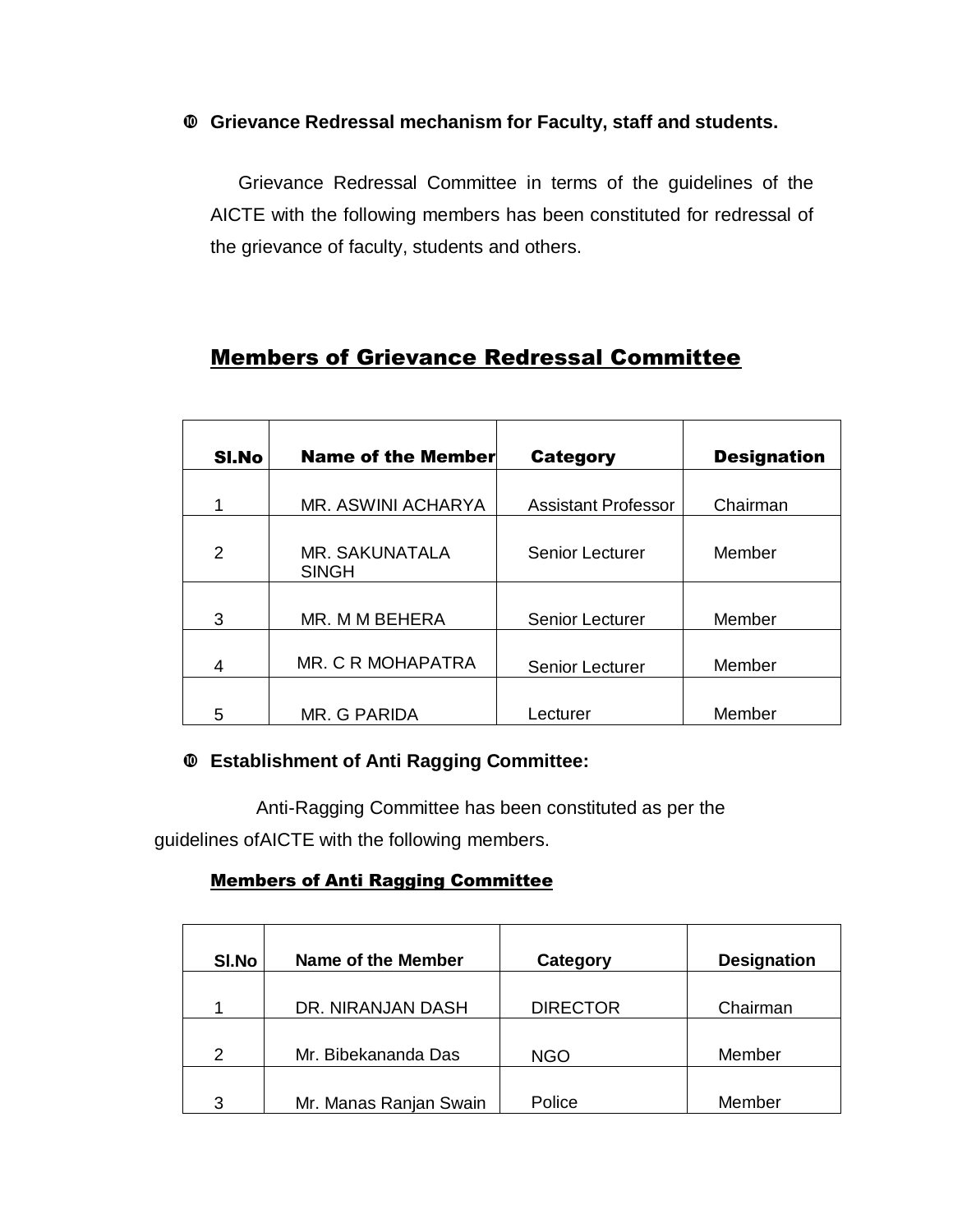|    |                                        | Administration              |        |
|----|----------------------------------------|-----------------------------|--------|
|    |                                        |                             |        |
| 4  | Mrs. Manaswini Das                     | <b>Civil Administration</b> | Member |
| 5  | Mr Pratap Kishore Rout                 | Local Media                 | Member |
| 6  | Mrs. ANITA DHALA                       | Education                   | Member |
| 7  | Mr. M K ACHARYA                        | Parents                     | Member |
| 8  | Mr. Pradeep Sarangi                    | Parents                     | Member |
| 9  | Mr. krushna Sahoo                      | Parents                     | Member |
| 10 | Mr. Prabhakar Acharya                  | <b>Student</b>              | Member |
| 11 | Miss Alina Pattnaik                    | <b>Student</b>              | Member |
| 12 | <b>Miss</b><br>Madhusmita<br>Choudhury | <b>Student</b>              | Member |

### **Establishment of Anti Ragging Squad:**

Anti-Ragging Squad has been constituted as per the guidelines of AICTEwith the following members.

| SI.No         | Name of the Member  | Category                   | <b>Designation</b> |
|---------------|---------------------|----------------------------|--------------------|
|               |                     | <b>DIRECTOR</b>            |                    |
|               | DR. NIRANJAN DASH   |                            | Chairman           |
|               |                     |                            |                    |
| $\mathcal{P}$ | MR. S PATI          | <b>Assistant Professor</b> | Member             |
|               |                     |                            |                    |
| 3             | MR. D PATTNAIK      | Senior Lecturer            | Member             |
|               |                     |                            |                    |
| 4             | MR. ASWINI ACHARYA  | <b>Senior Lecturer</b>     | Member             |
|               |                     |                            |                    |
| 5             | Er. Kuber Rana      | Lecturer                   | Member             |
|               |                     |                            |                    |
| 6             | Mrs. Nirupama Padhi | Lecturer                   | Member             |
|               |                     |                            |                    |
|               | MR. A KUANR         | Lecturer                   | Member             |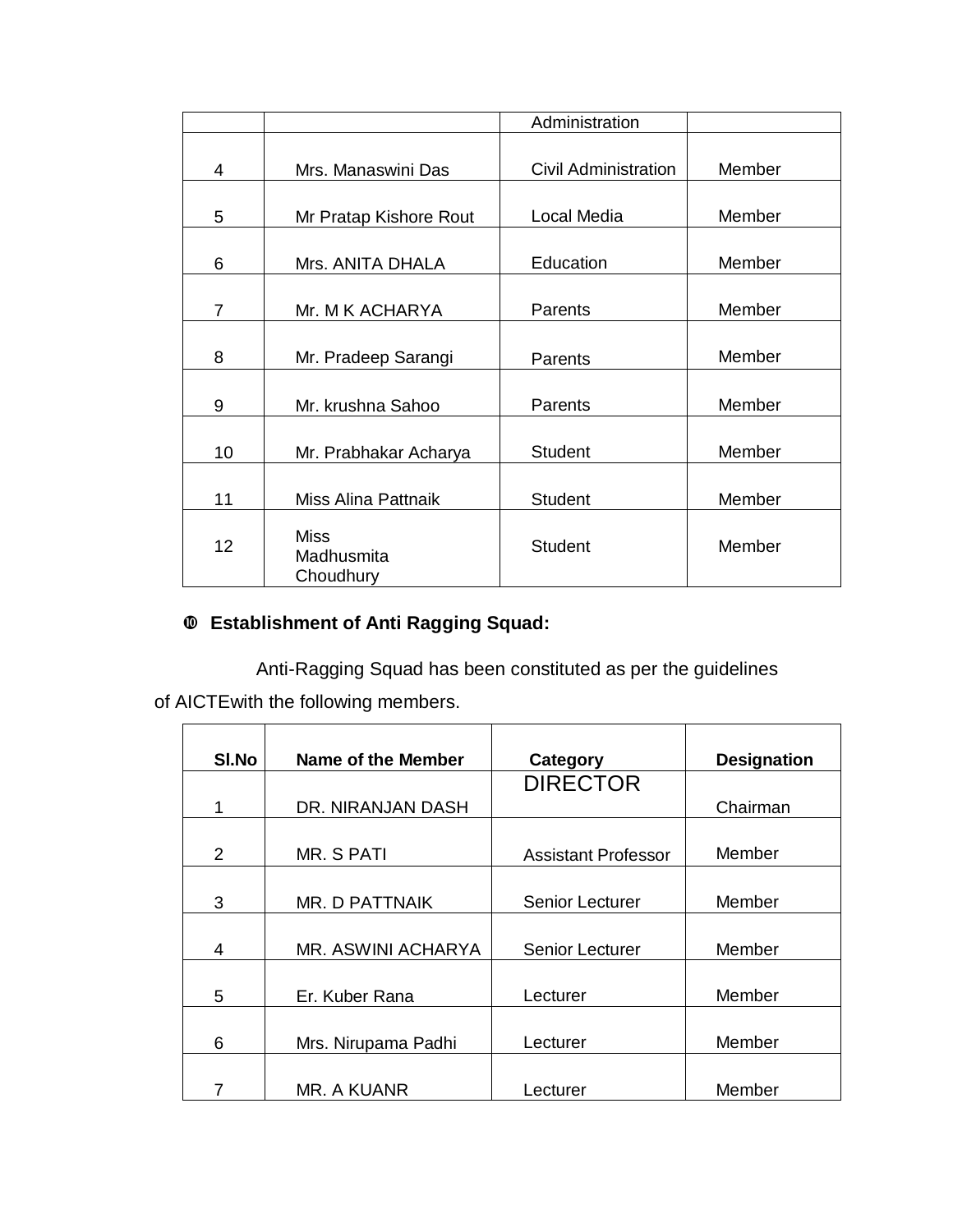| 8  | MR. G PARIDA                 | Lecturer                   | Member |
|----|------------------------------|----------------------------|--------|
| 9  | <b>MR. NIRAKAR SEN</b>       | Demonstrator               | Member |
| 10 | Mr. Debananda Behera         | Demonstrator               | Member |
| 11 | Mr. Gangadhar<br>Mohapatra   | <b>Technical Assistant</b> | Member |
| 12 | Mr. Prasanta Kumar<br>Parida | Instructor                 | Member |
| 13 | Mr. Prasanta<br>RanjanSahoo  | <b>Senior Assistant</b>    | Member |

#### **Establishment of Online Grievance Redressal Mechanism.**

Online Grievance Redressal Mechanism has been established in theInstitute. Developed web-based application by Ore well Techno Systems Pvt.Ltd.

#### **Establishment of Grievance Redressal Committee in the Institution**

Grievance Redressal Committee has been constituted as per the guidelines of AICTE. Request has been made to State Council for Technical Education and Vocational Training, Odjsha, Bhubaneswar for appointment of OMBUDSMAN.

#### **Establishment of Internal Complaint Committee (ICC)**

Yes. The Institute has established an Internal Complaint Committee as per theguidelines of AICTE with the following members.

| SI.No | <b>Name of</b><br>theMember | <b>Category</b> | <b>Designation</b> |
|-------|-----------------------------|-----------------|--------------------|
|       |                             |                 |                    |

#### Members of Internal Complaint Committee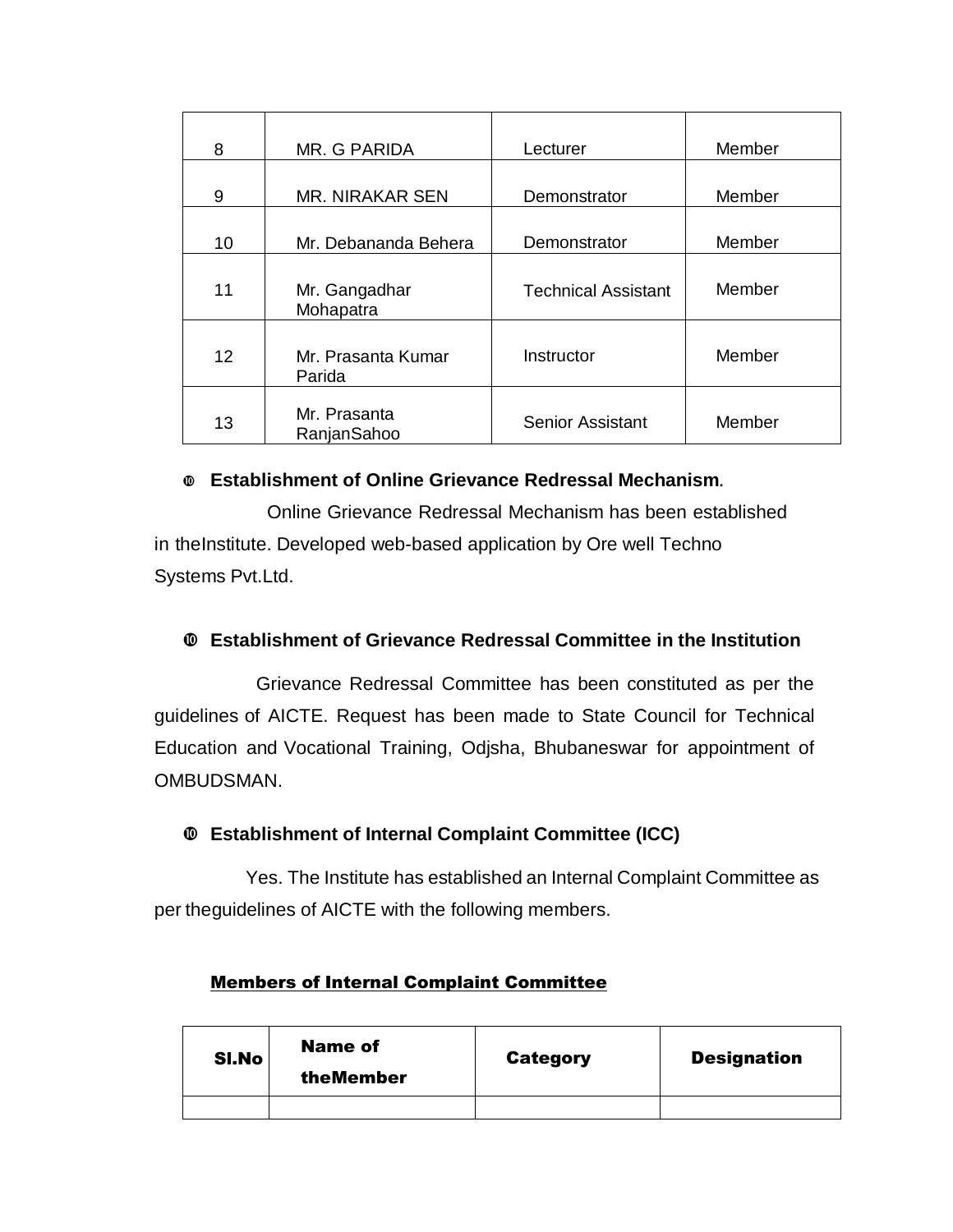|                | Mrs. SAKUNATALA<br><b>SINGH</b>     | Lect. Sc. & Hum          | Chairman                      |
|----------------|-------------------------------------|--------------------------|-------------------------------|
| 2              | <b>MR. SADASHIBA PATI</b>           | <b>Senior Lecturer</b>   | Member                        |
| 3              | MRS. ANITA DHALA                    | Lecturer                 | Member                        |
| $\overline{4}$ | MR. ASWINI<br><b>ACHARYA</b>        | <b>LECTURER</b>          | Member                        |
| 5              | Miss Kajal Parida                   | <b>Junior Accountant</b> | Member                        |
| 6              | <b>Miss</b><br>Madhusmita<br>Behera | Student                  | Member (3rd Year)             |
| 7              | Mr. Soubaghya<br>RanjanBarik        | <b>Student</b>           | Member (3rd Year)             |
| 8              | Mr. Lalit Sharma                    | <b>Student</b>           | Member (3 <sup>rd</sup> Year) |

#### **Establishment of Committee for SC/ST**

Yes. Committee for SC/ST has been constituted in strict guidelines of AICTEwith the following members.

#### Members of SC/ST Committee

| SI.No | <b>Name of the Member</b>  | <b>Category</b>        | <b>Designation</b> |
|-------|----------------------------|------------------------|--------------------|
| 1     | MR. M M BEHERA             | <b>Senior Lecturer</b> | Chairman           |
|       |                            |                        |                    |
| 2     | <b>MR. SAKUNTALA SINGH</b> | <b>Senior Lecturer</b> | Member             |
|       |                            |                        |                    |
| 3     | <b>MRS. ANITA DHALA</b>    | Lecturer               | Member             |
|       | <b>MRS. ANITA</b>          |                        |                    |
| 4     | <b>DHALA</b>               | Lecturer               | Member             |
|       |                            |                        |                    |
| 5     | MR. C R MOHAPATRA          | Lecturer               | Member             |

#### **Establishment of Sexual Harassment Committee :**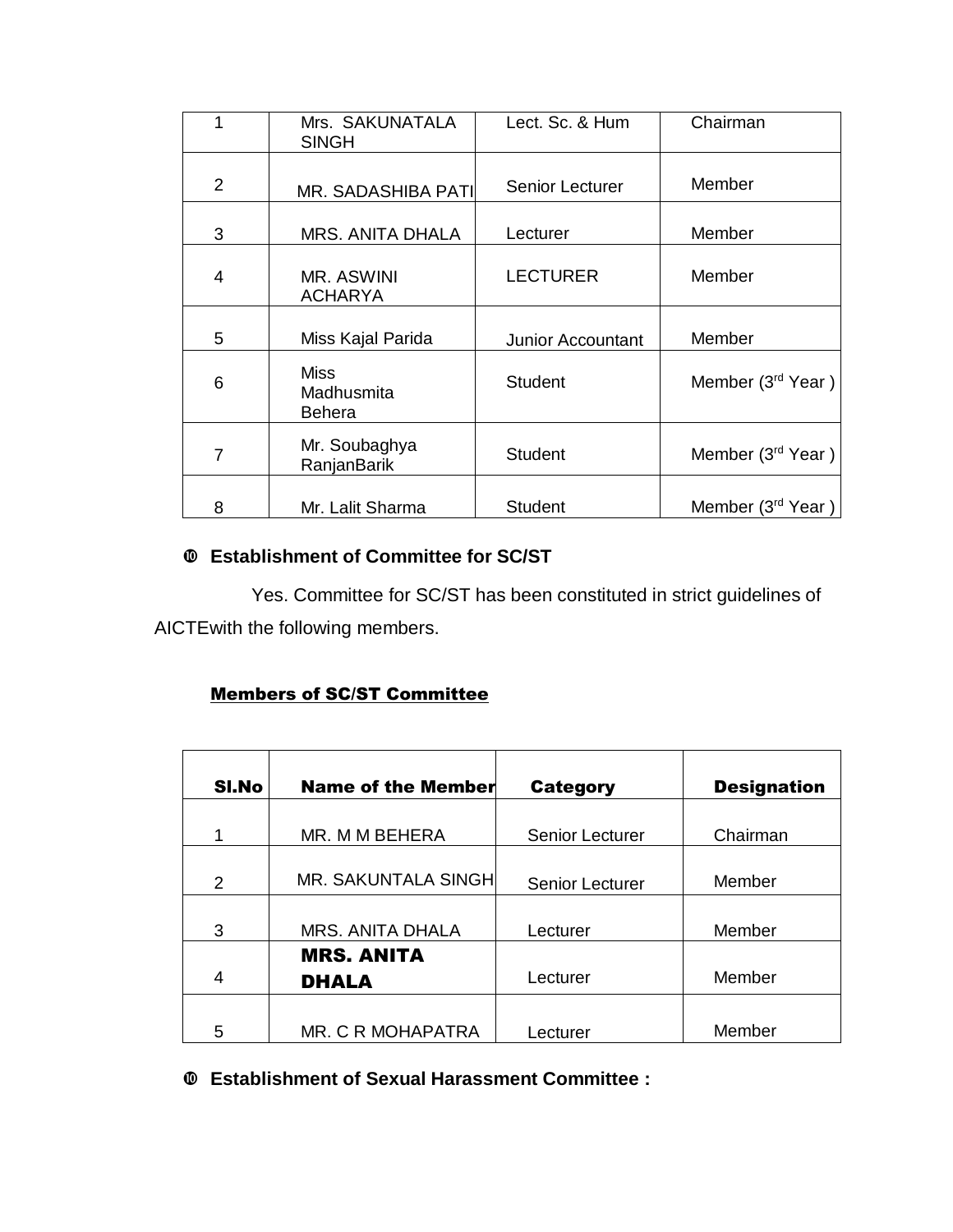Sexual Harassment Committee has been constituted as per the guidelinesof AICTE with the following members.

| SI.No          | Name of the<br><b>Member</b>          | Category        | <b>Designation</b>                |
|----------------|---------------------------------------|-----------------|-----------------------------------|
| 1              | <b>MRS. SAKUNTALA</b><br><b>SINGH</b> | Lecturer        | Presiding<br>Officer              |
| $\mathfrak{p}$ | MR. A KUANR                           | Lecturer        | <b>Faculty Member</b><br>Convenor |
| 3              | MR. M M BEHERA                        | Senior Lecturer | Member                            |
| 4              | Mr. Debananda Behera                  | Demonstrator    | Non Teaching<br>Member            |
| 5              | Miss Madhusmita<br>Behera             | <b>Student</b>  | Member<br>(3 <sup>rd</sup> Year)  |
| 6              | Mr. Jhunu Naik                        | <b>NGO</b>      | Member                            |

#### Members of Sexual Harassment Committee

**Internal Quality Assurance cell** : Not Required.

### **Programmes**

- Name of programmes approved by AICTE : **MCA PROGRAMME**.
- Name of programmes Accredited by AICTE : Not Any.
- Status of Accreditation of the course : N. A.
- Total number of courses : N.A.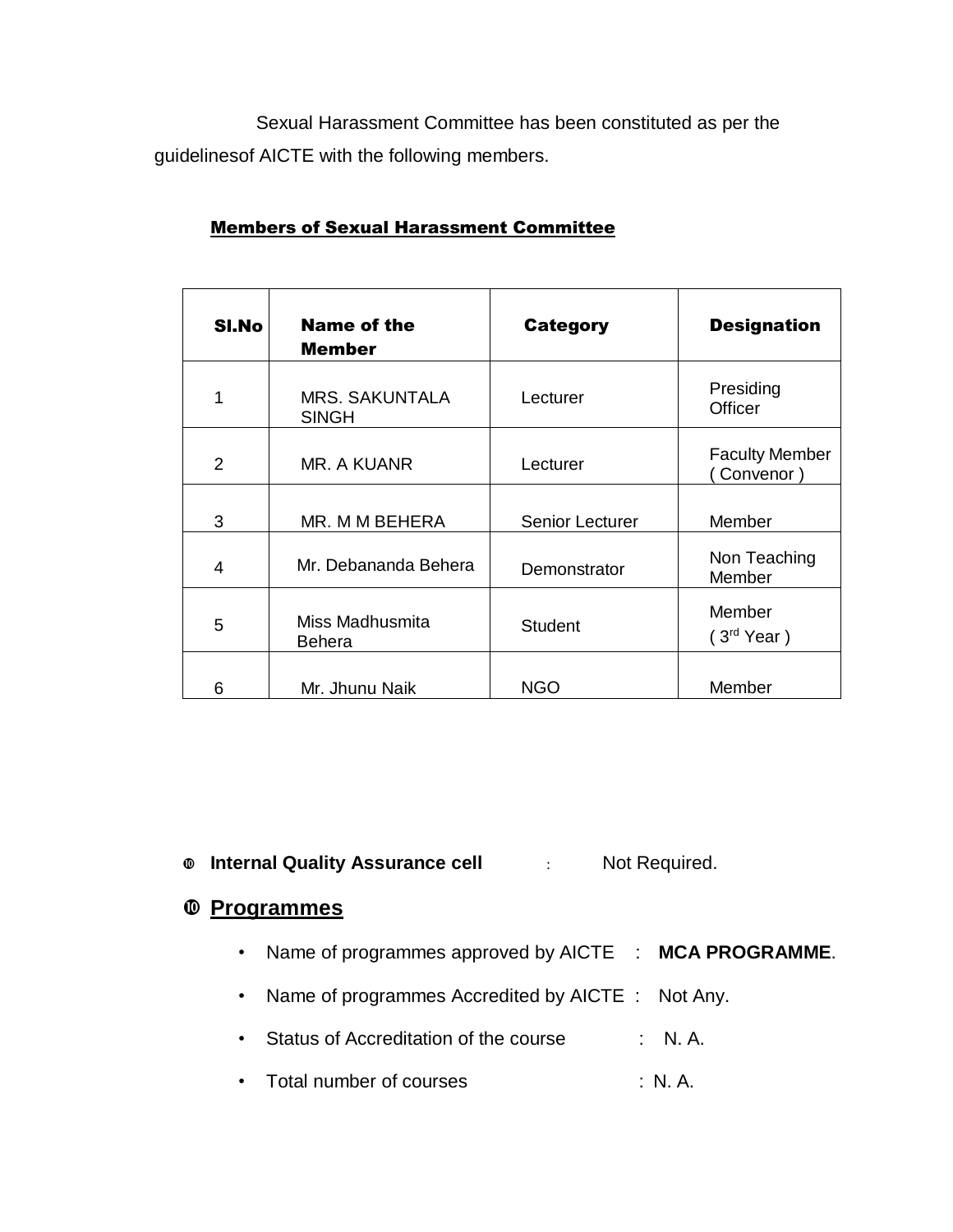- No of course for which applied for Accreditation : N. A.
- Status of Accreditation-Preliminary/Applied for SAR and results awaited/Applied for SAR and visits completed/ Results of the visits awaited/Rejected/Approved for... Courses. : N. A.
- **For each programme the following details are to be given.**
	- Name : **POST GRADUATE**.
	- Number of seats: 60
	- Branch wise sanctioned seats :
		- MCA- 30 INTAKE
		- MBA-60 INTAKE
	- Duration: Three years./ TWO YEARS
	- Cut off marks/ rank of admission during the last three years:
	- Fee: Rs.40000.00 (RupeesThirtyThousand) per year.
	- Placement facilities: In addition to availability of central placement cell of Government of Odisha, the Institute has its own Training and Placement Cell to guide for placement.
	- Campus placement in last three years with minimum salary, maximum salary and average salary.
	- Name and duration of programme(s) having Twinning and Collaboration with Foreign University(s) and being run in the same Campus along with status of their AICTE approval. If there is Foreign Collaboration, give the following status.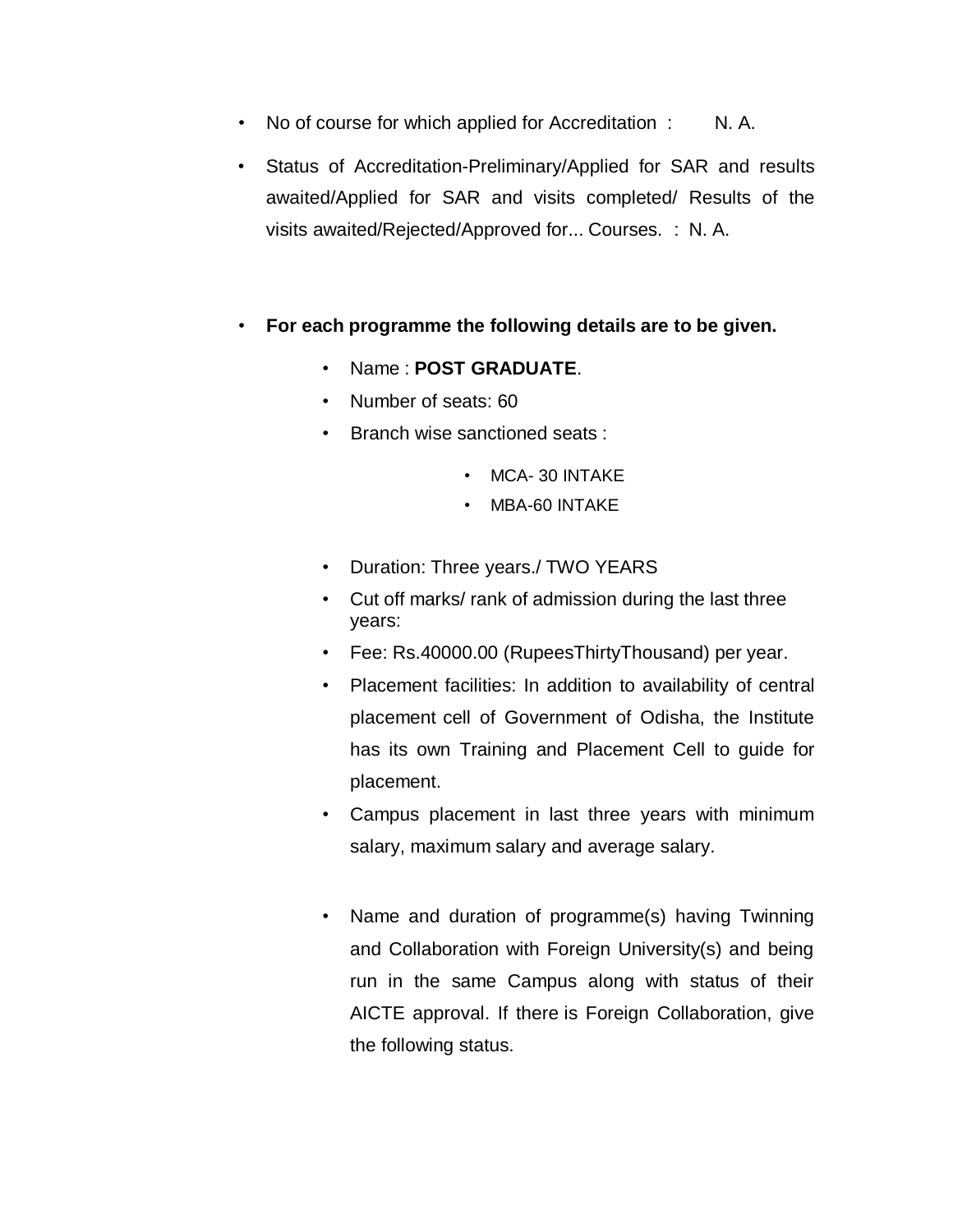|  |  |  | Name of the university: |  | <b>BPUT</b> |
|--|--|--|-------------------------|--|-------------|
|--|--|--|-------------------------|--|-------------|

| Address: | <b>ROURKELA</b> |
|----------|-----------------|
|----------|-----------------|

- Website :BPUT.AC.IN
- Accreditation status of the university in its home country : N. A.
- Ranking of the university in the home country.  $\cdot$ N. A.
- Whether the degree offered is equivalent to an Indian Degree? If yes, the name of the agency which has approved equivalence. If no, implications for students in terms of pursuit of higher studies in India and abroad and job both within and outside the Country

N. A.

- Nature of collaboration : Not Any
- Conditions of collaboration : Not Any
- Complete details of payment a student has to make to get thefull benefit of Collaboration.
- For each programme collaborated provide the following : N. A.
- Programme Focus : N. A.
- Number of seats : N.A.
- Admission procedure : N. A.
- Fee : N. A.
- Placement Facility : N.A.
- Placement Records for last three years with minimum salary,maximum salary and average salary : N.A.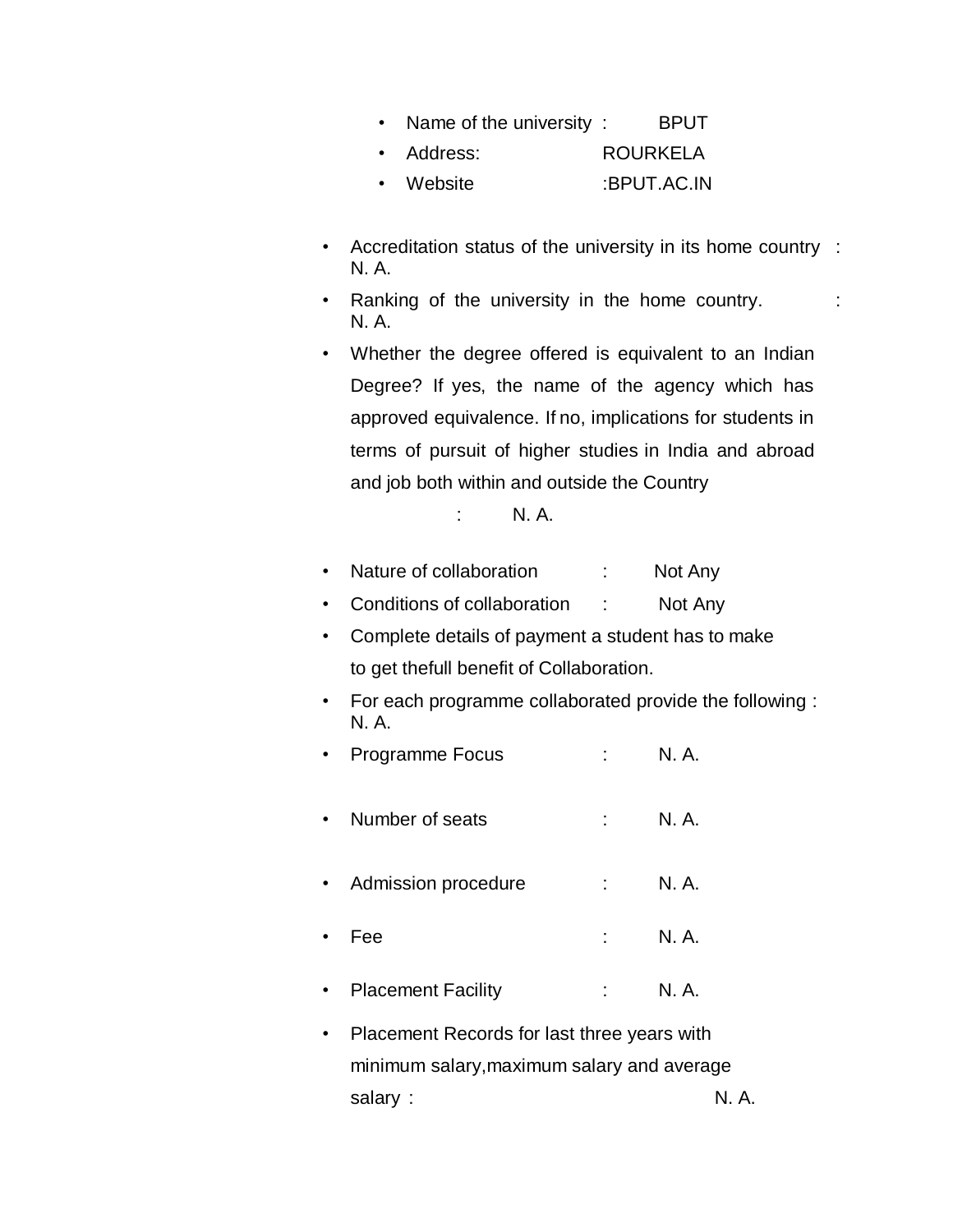## **Faculties**

o **Branch wise list Faculty members.**

### **CIVIL ENGINEERING DEPARTMENT**

| . ات<br>NO. | Name             | Nature of<br>Appointment |
|-------------|------------------|--------------------------|
|             | DR. NIRANJAN DAS | Permanent                |

### **MCA**

| SI.<br>No.    | Name                 | Nature of<br>Appointment |
|---------------|----------------------|--------------------------|
|               | DR. NIRANJAN DASH    | Permanent                |
| $\mathcal{P}$ | MR. SADASHIBA PATI   | Permanent                |
| 3             | MR. SAKUNATALA SINGH | Permanent                |
| 4             | MR. ASWINI ACHARYA   | Permanent                |
| 5             | MR. M M BEHERA       | Permanent                |

#### **MBA**

| SI.<br>No. | Name              | Nature of<br>Appointment |
|------------|-------------------|--------------------------|
|            | MRS. ANITA DHALA  | Permanent                |
| 2          | MRS. G PARIDA     | Permanent                |
| 3          | MR. A KUNAR       | Permanent                |
| 4          | MR. C R MOHAPATRA | Permanent                |
| 5          | MR. D PATTNAIK    | Permanent                |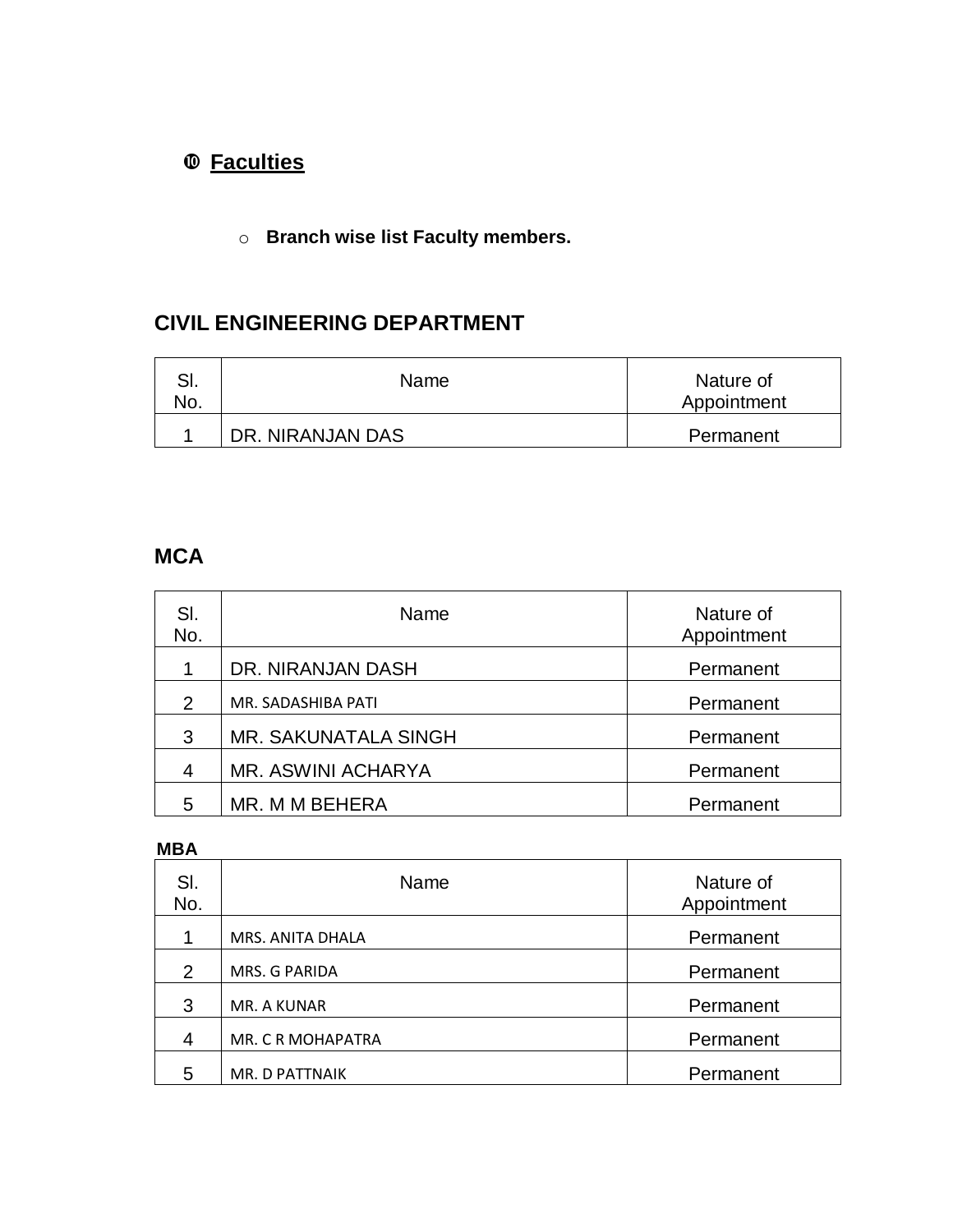## **Fee**

- Details of fee as approved by State Fee Committee for the Institution : Rs.40000.00 per year
- Time schedule for payment of fee for the entire programme : Three years
- No. of fee waiver granted with amount and name of students : Not
- No. of scholarship offered by the Institution, duration and amount : Not Any
- **C** Criteria for Fee waiver/scholarship : As prescribed by the Govt
- Estimated cost of boarding and lodging in Hostel : Rs.10,000.00 per annum.

### **Admission**

• No. of seats sanctioned with the year of approval : SanctionedSeat – 60

Session 2019-20

- Branch wise sanctioned seats :
	- MCA- 60 INTAKE
	- MBA-60
- No. of students admitted under various categories each year inthe last three years.
- No. of applications received during last two years for admissionunder Management quota and number admitted : Not Any

## **Admission procedure**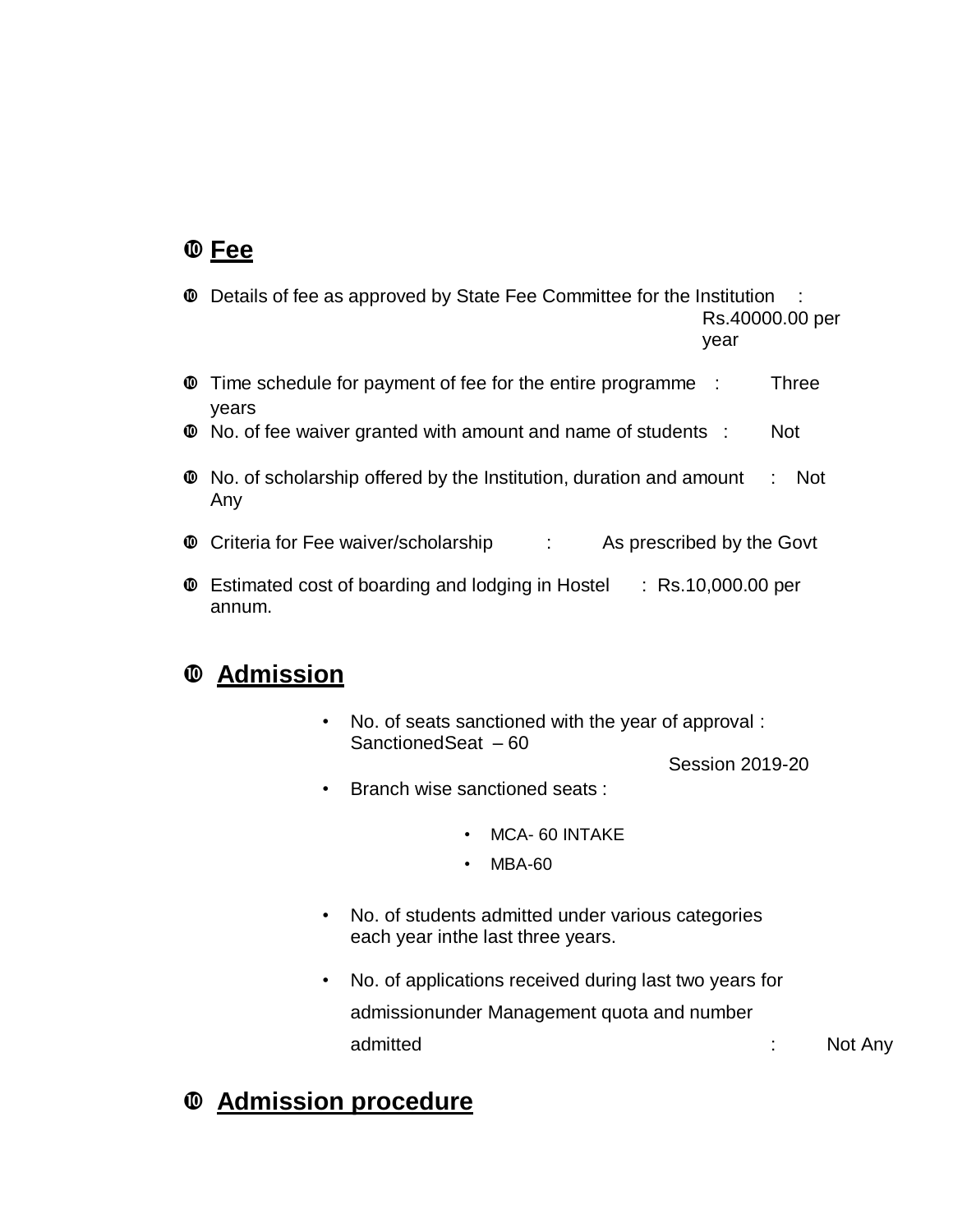Mention the admission text being followed, name and address of the text Agencyand its URL(website) : **DIRECTOR, TECHNICAL EDUCATION &**

## **TRAINING ODISHA, KILLA MAIDAN, BUXIBAZAR, CUTTACK. 753001.**

 No. of seats allotted to different text qualified candidates separately (AIEEE /CET (State conducted state/University Test)/CMAT/GPAT/ Association conducted Text) :

Admission is made on merit

basis

through online

application form

received.

(No Text is done)

|   |              | <b>Calendar for Admission against Management / Vacant seats</b>                            | N. A. |
|---|--------------|--------------------------------------------------------------------------------------------|-------|
|   |              | <b><math>\bullet</math></b> Last date for request for application<br>24.07.2022            |       |
|   | $\mathbf{C}$ | Last date for submission of application<br>24.07.2022                                      |       |
|   |              | <b><math>\bullet</math></b> Dates for announcing for final results                         |       |
|   | ◍            | Release of admission list main list and waiting list shall be<br>announced on thesame day) |       |
|   | $\mathbf{C}$ | Date for acceptance by the candidates (time given shall in no<br>case be less15 days)      |       |
|   |              | <b><math>\bullet</math></b> Last date for request for admission                            |       |
|   |              | <b><sup><math>\Phi</math></sup></b> Starting of academic session                           |       |
|   | ◍            | The waiting list shall be activated only on expiry of date of main list:                   |       |
| ◍ |              | The policy of refund of the fees, in case of withdrawal, shall be clearly Notified         |       |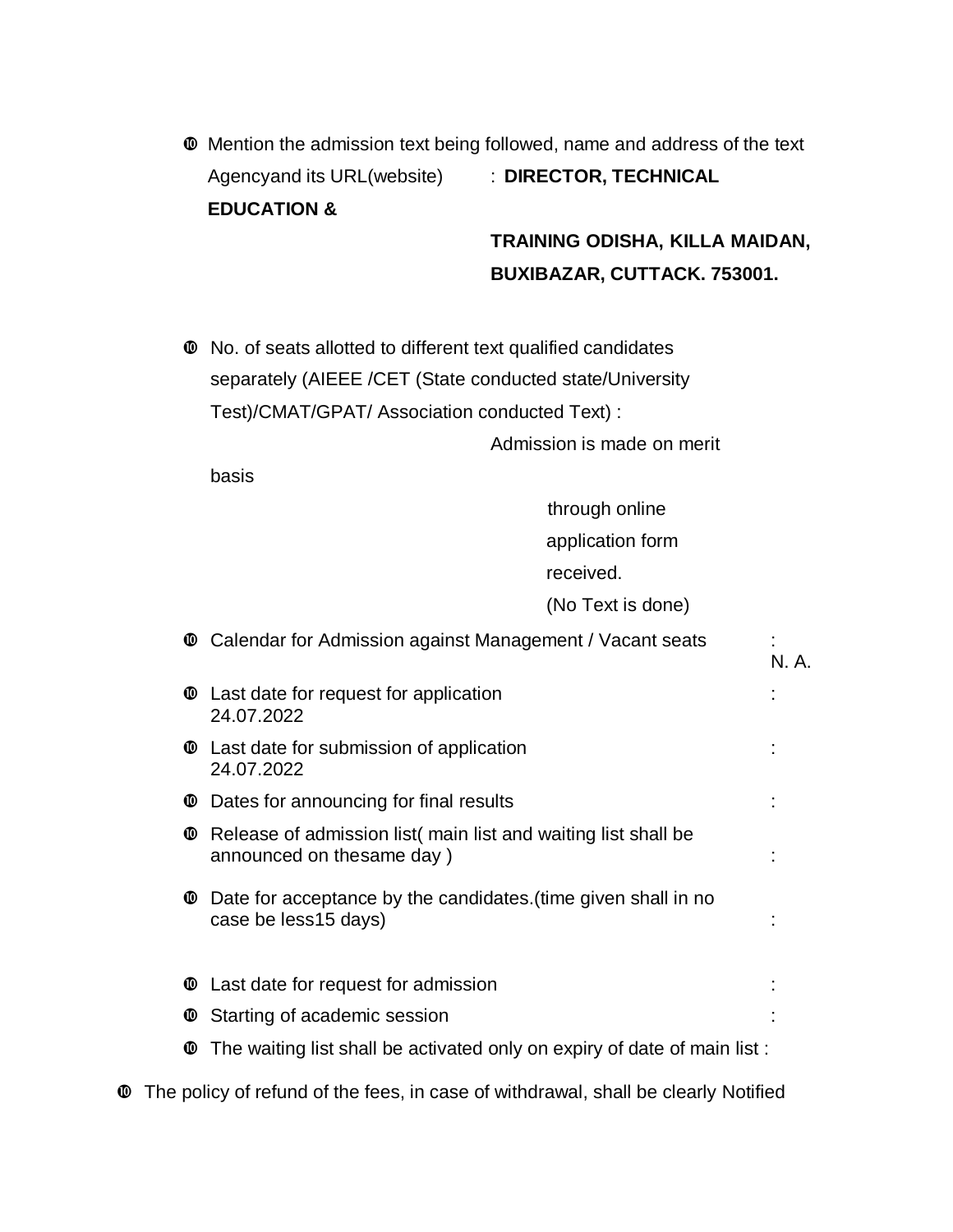## **Criteria and weightages for Admission.**

- Describe each criteria with its respective weightages i.e., Admission Test, Marksin qualifying examination etc. :
- Mention the minimum level of acceptance, if any. : 35% marks in aggregate in **HSC**
- Mention the cut off levels of

percentage andpercentile Score of

the candidates in the

admission text for the last Three years : 35% marks in aggregate in **HSC** 

securing 30% marks in

each subjectat the

qualifying exam with Math,

Science and English

subjects.

 Display marks scored in test etc and in aggregate forall candidates who were admitted.

### **List of applicants.**

 List of candidates whose applications have been receivedalong with percentile/percentage scored for each of the qualifying examination in separate category for open seats. List of candidates who have applied along with percentage and percentile scored for management quota seats. **:** Admission into all the sanctioned seats are made by the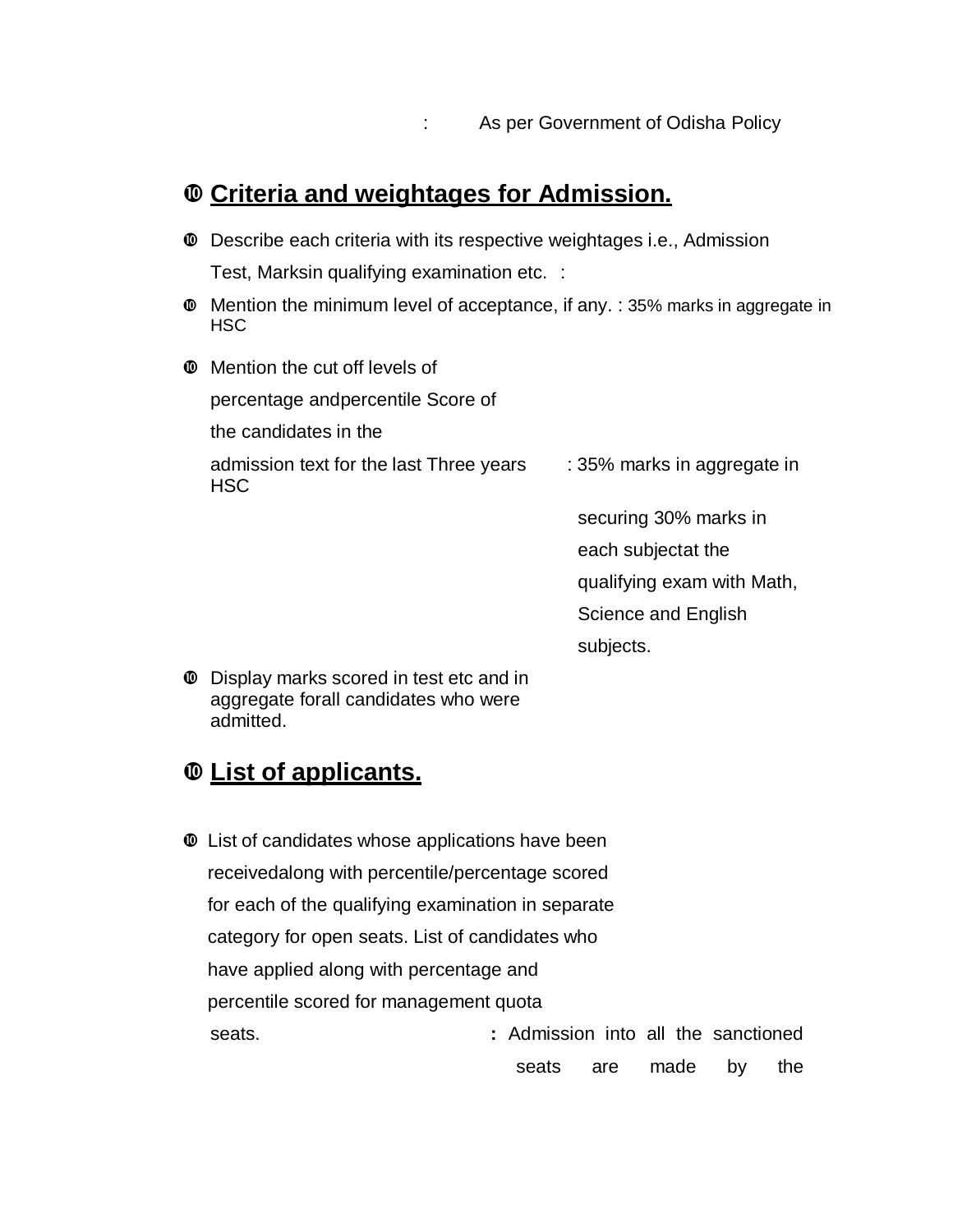Government of Odisha as per the prescribed guidelines.

#### **Results of admission under management seats/Vacant seats.**

 Composition of selection team for admission under ManagementQuota with the brief profile of members.(This information be made available in the public domain after the admission process is Over). **:** Not Required since no admission isdone under Management quota

 $\bullet$  Score of the individual candidate admitted arrange in order or Merit. **:** Admission is made on the basis onMerit.

List of candidates who have been offered admission.

 Waiting list of candidates in order of merit to be operative from the last of joining of the first list candidate. **:** To be decided by the Government of Odisha.

 List of candidates who joined within the date, vacancy position in each category before operation of the waiting list.

#### **Information of infrastructure and other resources available.**

 $\Phi$  No. of class rooms and size of each.  $\qquad \qquad$  : 25 Nos. 50 Sqm. each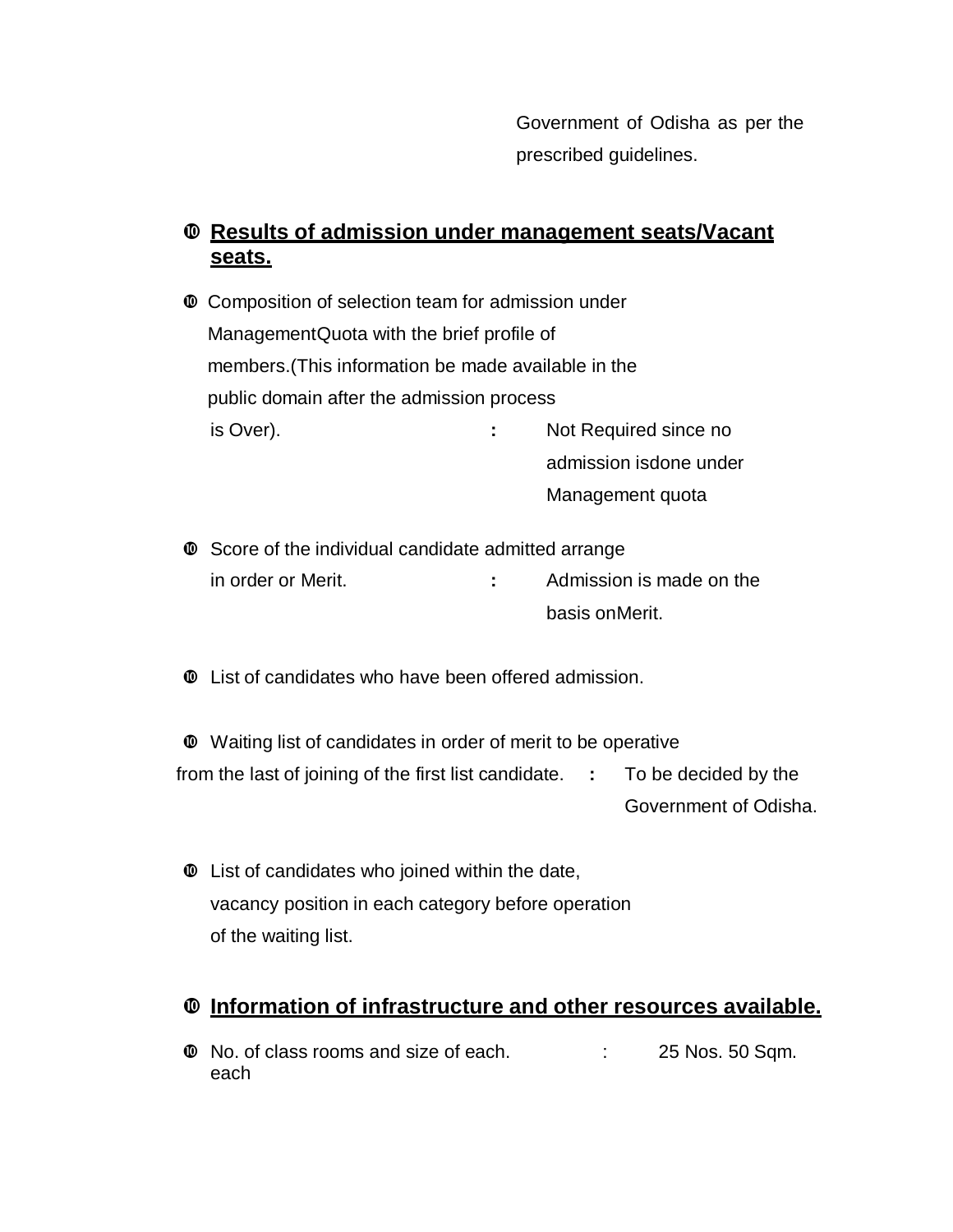|            | <b><math>\bullet</math></b> No of tutorial rooms and size of each.<br>each        |     | 06 Nos. 30 Sqm.       |
|------------|-----------------------------------------------------------------------------------|-----|-----------------------|
|            | <b><sup><math>\Phi</math></sup></b> No. of Laboratories and size of each.<br>each |     | 13 Nos. 180 Sqm.      |
|            | <b><math>\bullet</math></b> No. of Drawing Halls with capacity of each.           | - 1 | 02Nos. 60 Nos. each   |
| $\bf \Phi$ | No. of computer centres with capacity of each. :                                  |     | 02 Nos. 30 Nos. each  |
| ◍          | Central Examination facility, no. of rooms and                                    |     |                       |
|            | capacity of each.                                                                 |     | Available             |
|            |                                                                                   |     | 10 Nos. 60 Nos. each  |
| ◍          | Barrier free built environment for disable and                                    |     |                       |
|            | elderly persons.                                                                  |     | Facilities available. |
| ⑩          | Occupancy certificate.                                                            |     | Available             |
| ⑩          | Fire and safety certificate.                                                      |     | Applied to the        |
|            |                                                                                   |     | concerned             |
|            |                                                                                   |     | authorities           |
| ◍          | Hostel facilities.                                                                |     | Available             |
|            |                                                                                   |     | separately for        |
|            |                                                                                   |     | boys and Girls        |

# **Library**

| <b><sup>1</sup></b> No. of Library Books/Titles/Journals available                  |                    |
|-------------------------------------------------------------------------------------|--------------------|
| (Programme wise)                                                                    | Books: 24000       |
|                                                                                     | Titles: 2450       |
|                                                                                     | Journal -18 Nos.   |
| <b><math>\Phi</math></b> List of online National/International Journals subscribed. |                    |
| E-library facility<br>available                                                     | E-library facility |

List of major equipment/facilities in each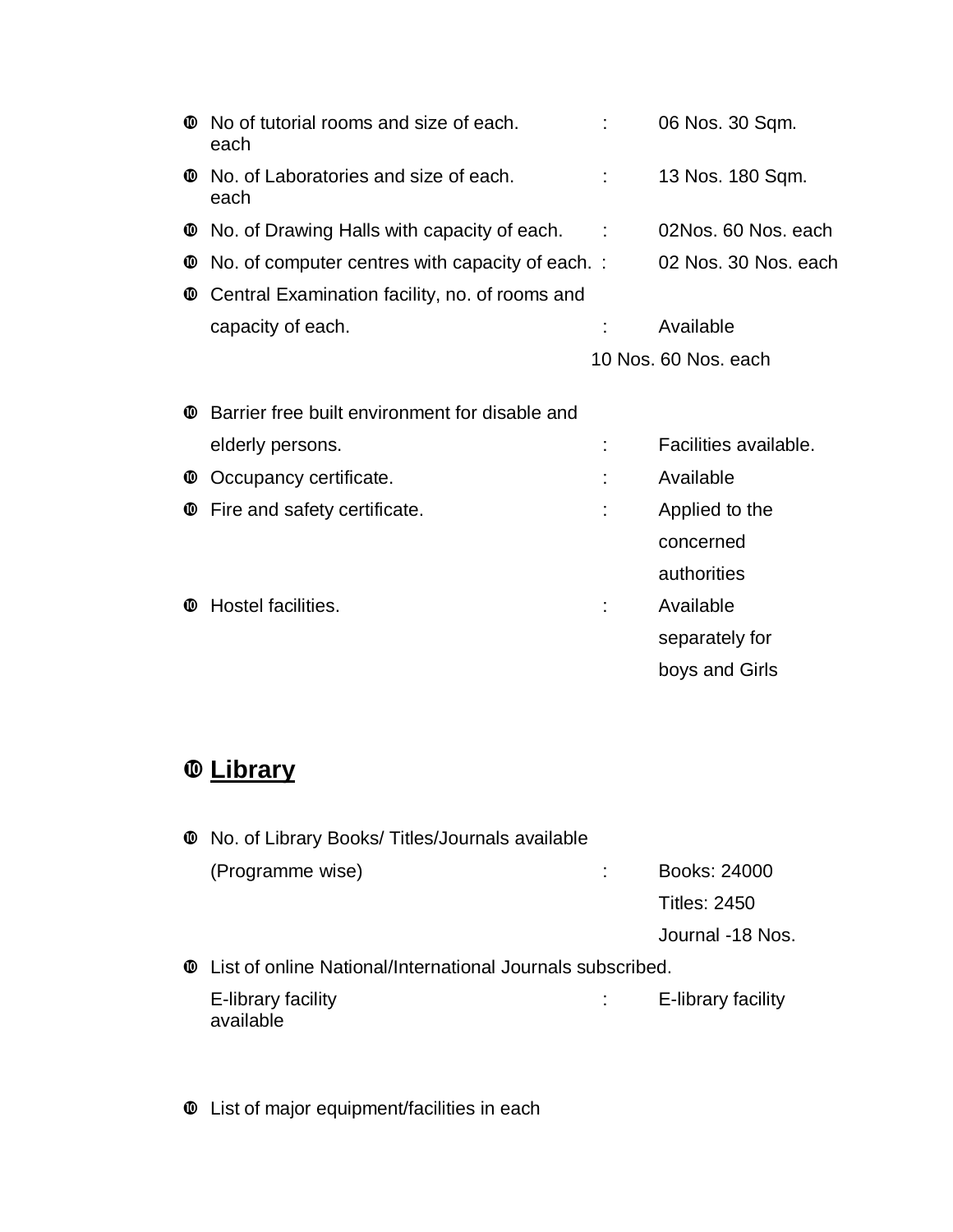laboratory/Workshop.  $\qquad \qquad : \qquad 1.$  UTM Machine, 2. DC Motor,

 $\Phi$  List of experimental set up in each laboratory/workshop.  $\qquad \qquad$  : 1. Analog Lab,

3. AC Motor, 4. Alternator, 5. Oscillograph, 6. Micro Meter,

- 7. Turbine, 8. Lathe
- 

2. Circuit

Theory Lab,

3.Communic

ation Lab,

- Concrete Lab.,
- Machine Lab.,
- Material Testing lab.,
- Mineral

testing Lab.

8, Soil

**Testing** 

Lab.,

- Theory of Machine Lab.
- HP Lab,
- Basic Elect. Lab.,
- Computer Lab.,
- Computer Hardware Lab.

## **Computing facilities.**

| <b><sup><math>\Phi</math></sup></b> Internet bandwidth                    | 50 MBPS   |
|---------------------------------------------------------------------------|-----------|
| <b><math>\bullet</math></b> No. and configuration of systems              | 160 Nos.  |
| <b>T</b> Total no. of system connected by LAN.                            | 160 Nos.  |
| <b><math>\Phi</math></b> Total no of system connected by WAN.             | 30 Nos.   |
| <b><sup>®</sup></b> Major software packages available                     | Available |
| <b><sup><math>\Phi</math></sup></b> Special purpose facilities available. | Available |
| <b><sup><math>\Phi</math></sup></b> Innovation Cell                       | Available |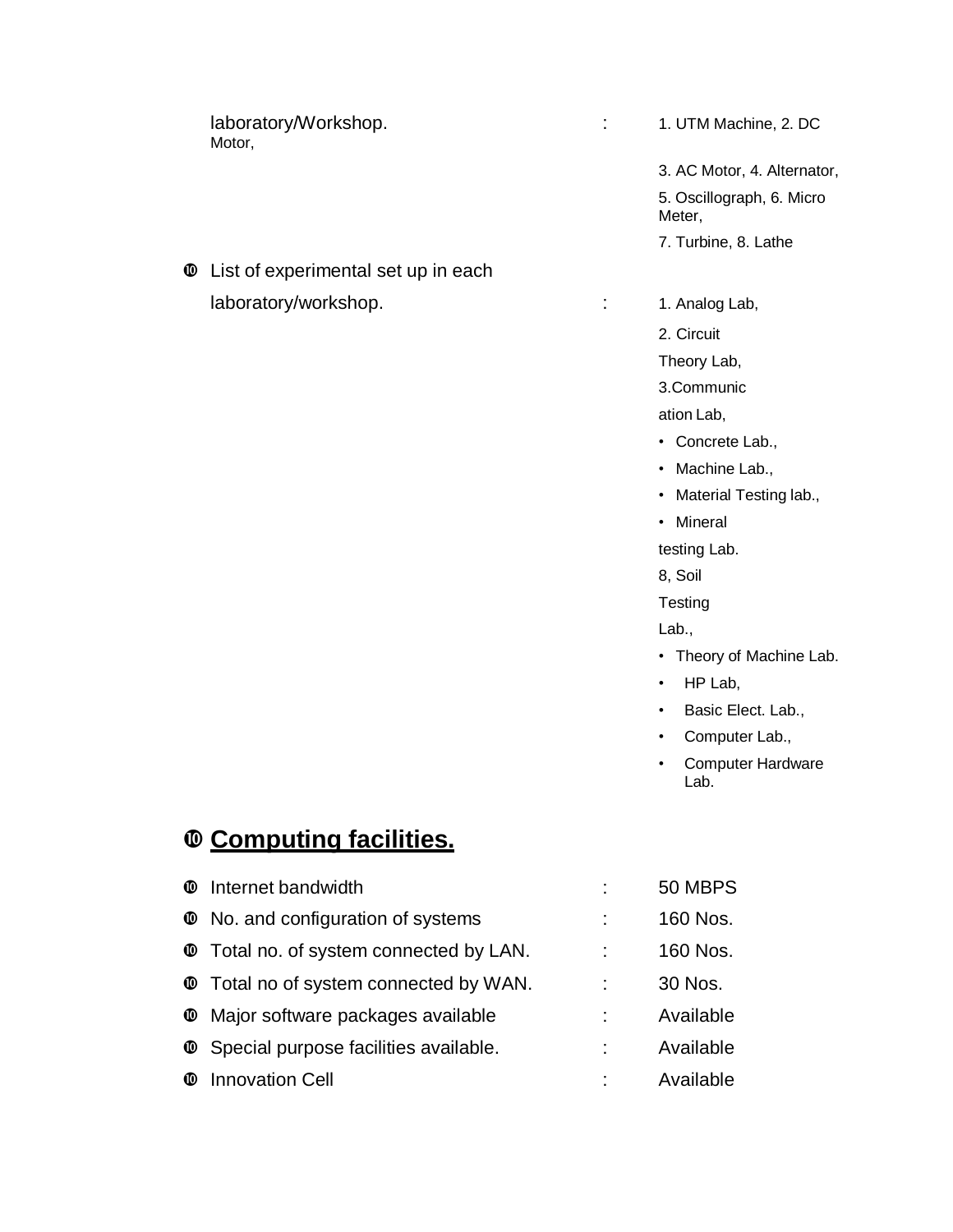|              | <b>C</b> Social Media Cell                                   | Available                 |
|--------------|--------------------------------------------------------------|---------------------------|
| $\mathbf{C}$ | Compliance of the National academic                          |                           |
|              | Depository (NAD), applicable to PGCM/PGDM                    |                           |
|              | Institution and                                              |                           |
|              | University Departments.                                      | Not Applicable.           |
|              |                                                              |                           |
|              |                                                              |                           |
|              | <b><math>\bullet</math></b> Games and sports facilities.     | Available                 |
| ⑩            | Extracurricular activities.                                  | Available                 |
|              | <b><math>\bullet</math></b> Soft skill development facility. | <b>Facility available</b> |

# • **Teaching Learning process.**

|   | <b><math>\Phi</math></b> Curricular and syllabus for each of the programme as approved | : Yes.by the Univers |
|---|----------------------------------------------------------------------------------------|----------------------|
| ◍ | Academic calendar of the university                                                    | Yes                  |
| ◍ | Academic Time Table with the name of the                                               |                      |
|   | faculty members handling the course.<br>Mohapatra                                      | Er. Debasish         |
|   |                                                                                        | <b>Director</b>      |
|   |                                                                                        | (Academic)           |
|   |                                                                                        | handling.            |
| ◍ | Teaching load of each faculty.                                                         | 18 classes per week. |
| ◍ | Internal continuous evaluation system                                                  |                      |
|   | and place.                                                                             | Evaluation           |
|   |                                                                                        | through Internal     |
|   |                                                                                        | and Sessional        |
|   | <b><sup>1</sup></b> Students' assessment of faculty, system                            |                      |
|   | in place.                                                                              | Yes, Followed        |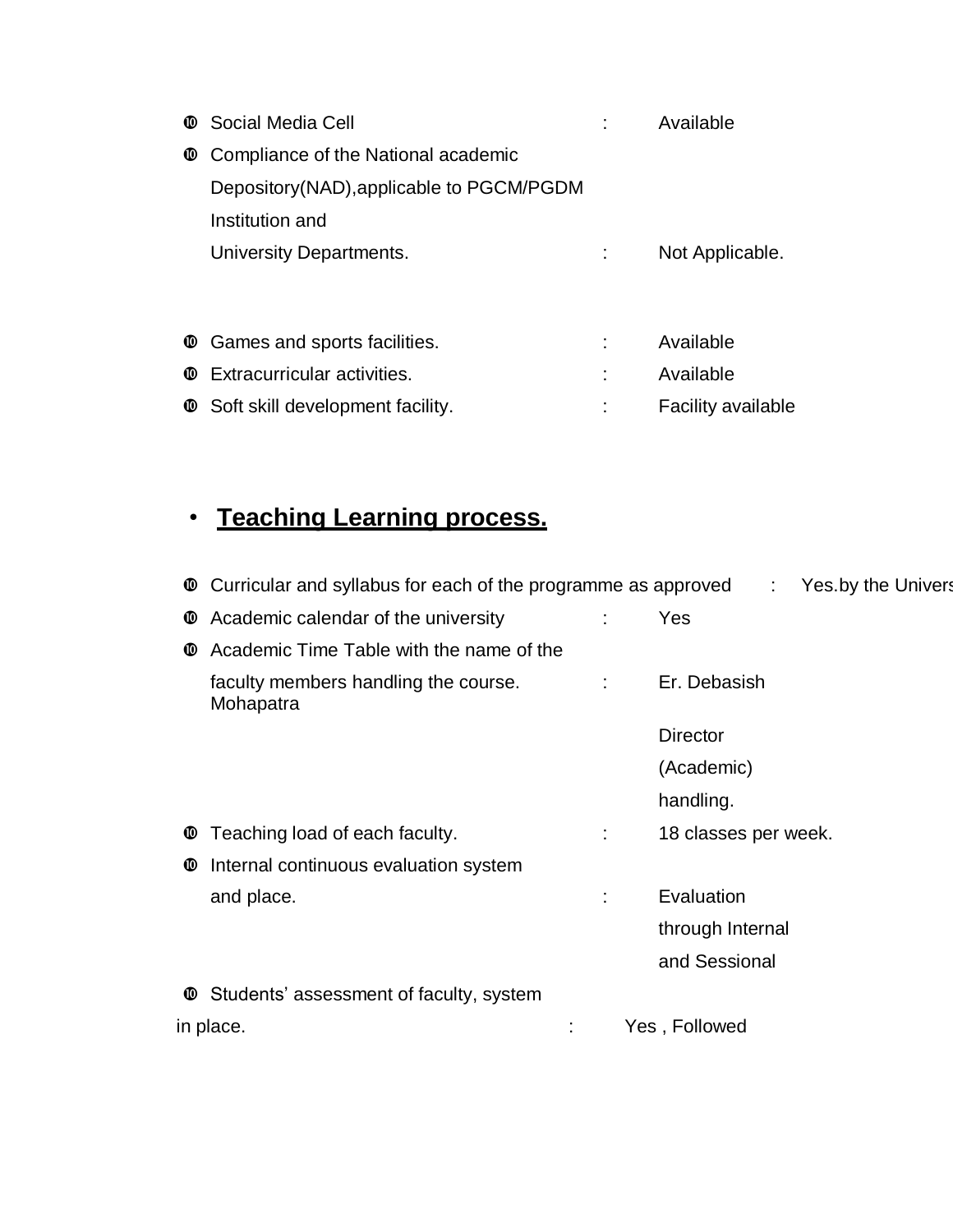## **For each post Graduate course give the following.**

| <b><math>\Phi</math></b> Title of the course                          |               | N. A.          |
|-----------------------------------------------------------------------|---------------|----------------|
| <b><math>\bullet</math></b> Curricular and syllabi.                   |               | N. A.          |
| <b>C</b> Laboratory facilities exclusive to the                       |               |                |
| post Graduate course.                                                 |               | N. A.          |
|                                                                       |               |                |
| <b>C</b> Software, all design tools in case.                          |               | Available      |
| <b><math>\Phi</math></b> Academic calendar with frame work.<br>Odisha |               | As per SCTE&VT |
|                                                                       | Instructions. |                |

## **Enrolment of students in the last three years.**

| 2019-2020 | <b>138 Nos</b> |
|-----------|----------------|
| 2020-2021 | Nil            |
| 2021-2022 | Nil            |

## **List of Research projects/ Consultancy works.**

|   | <b>Theory</b> No. of projects carried out, funding agency, grant received : |           | N. A. |
|---|-----------------------------------------------------------------------------|-----------|-------|
|   | <b>C</b> Publications, (if any) out of research in last three years out     |           |       |
|   | of masters Projects.                                                        | N. A.     |       |
| ◍ | Industry Linkage                                                            | Available |       |
| ◍ | MOUs with Industries (Minimum three)                                        |           |       |
|   |                                                                             |           | M     |
|   |                                                                             |           | OU    |
|   |                                                                             |           | S     |
|   |                                                                             |           | has   |
|   |                                                                             |           | bee   |
|   |                                                                             |           |       |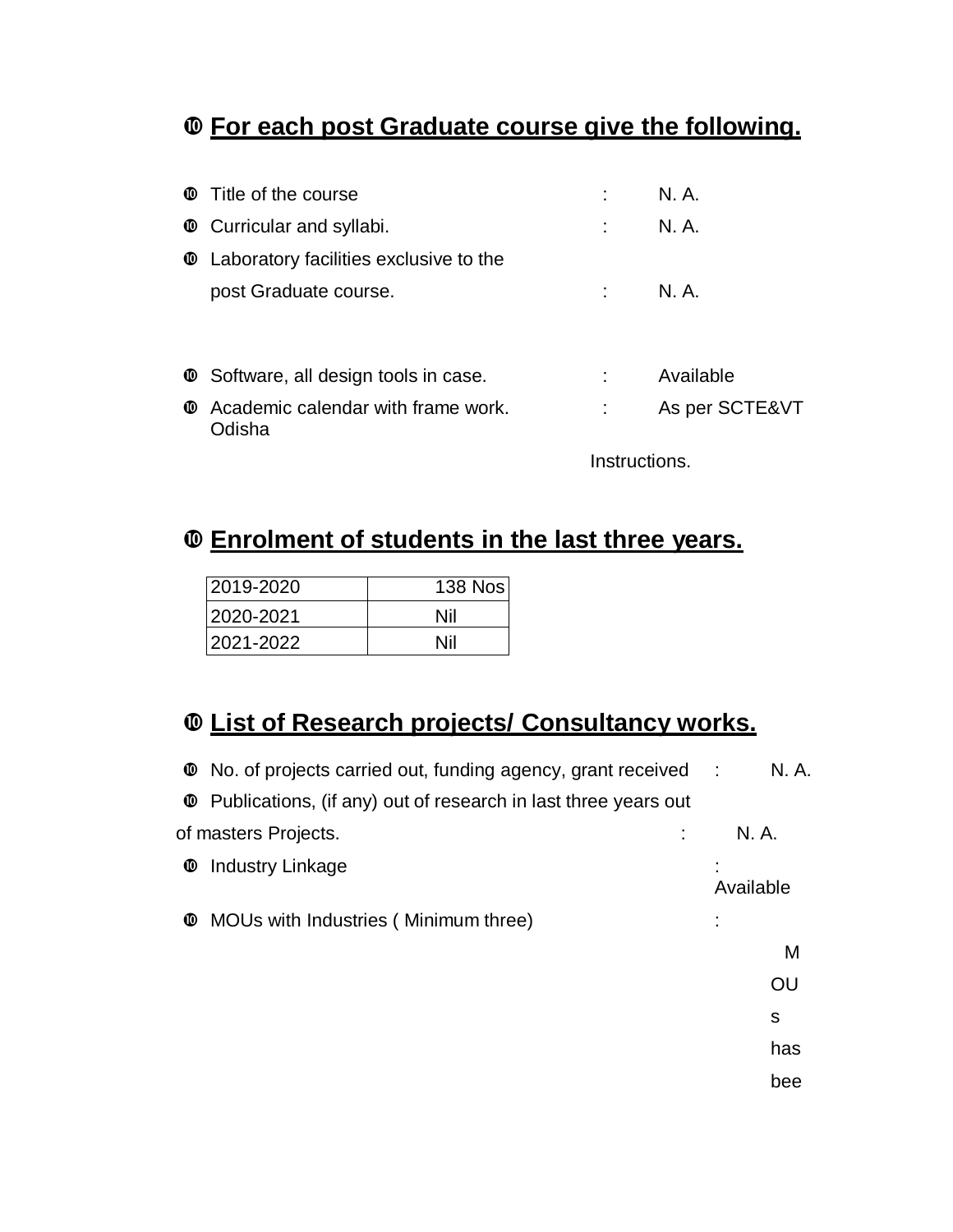| Name                                | t.      | Mr. Prafulla Kumar Sinha               |
|-------------------------------------|---------|----------------------------------------|
| Date Of Birth                       | t,      | 15/06/1965                             |
| Unique ID                           | t.      | 1-467086699                            |
| <b>Education Qualifications</b>     | t,      | M. Tech                                |
| <b>Work Experienced</b>             | t,      | 25 Years                               |
| Teaching                            | t.      | 25 Years                               |
| Research                            | t,      | Nil                                    |
| Industry                            | t,      | Nil                                    |
| Other                               | t,      | Nil                                    |
| Area of Specialization              | t.      | Engineering                            |
| PhysicsCourses Taught at Diploma    | ÷.      | Engineering                            |
| PhysicsResearch Guidance            | $:$ Nil |                                        |
| No. of paper published in National/ |         |                                        |
| International/ Conferences          | ÷.      | <b>Nil</b>                             |
| Master                              | t,      | M. Tech.                               |
| Ph.D                                | t,      | Nil                                    |
| Projects carried out                | t       | <b>Nil</b>                             |
| Patents                             | t,      | <b>Nil</b>                             |
| <b>Research publications</b>        | t,      | NilNo. of Books published with details |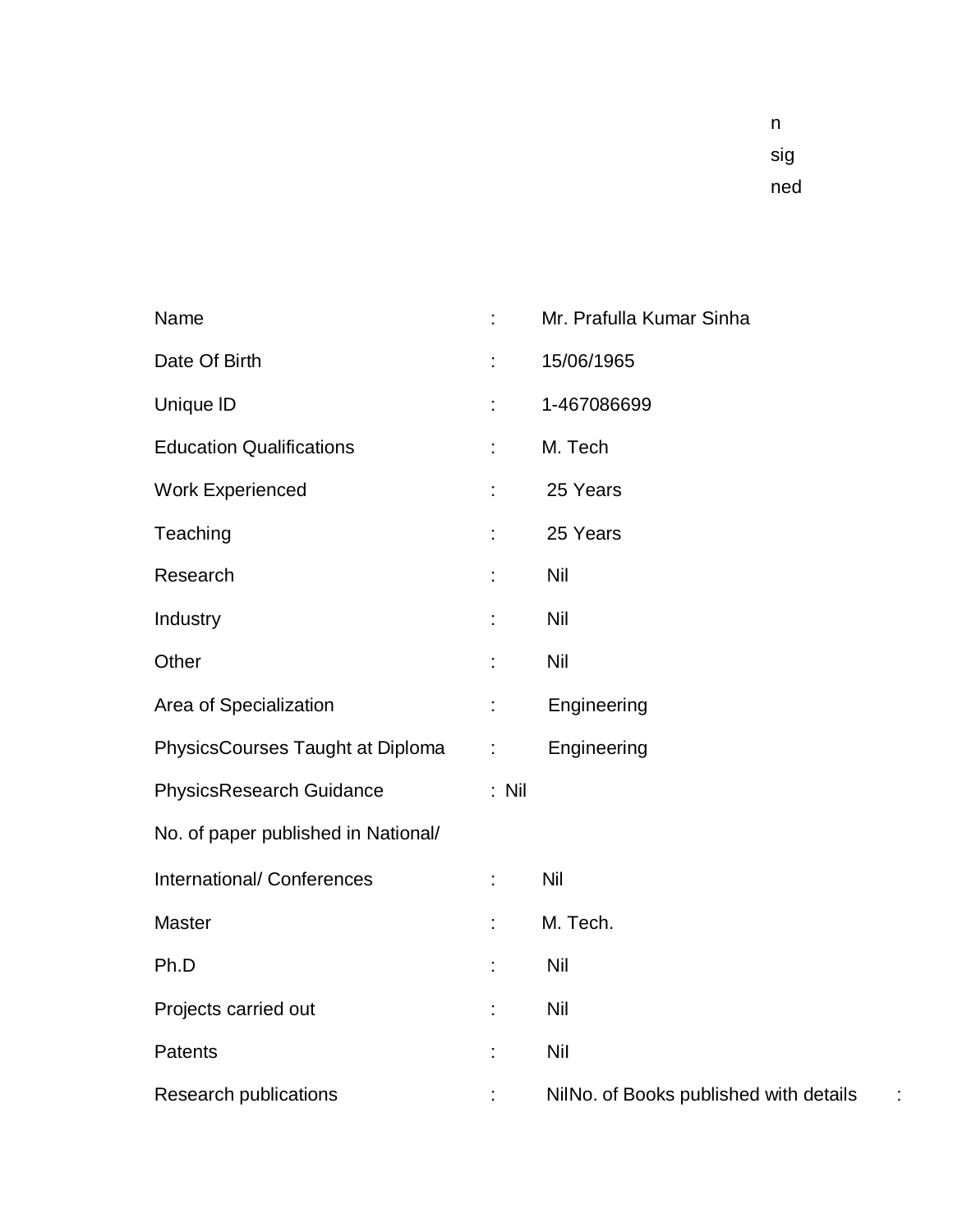| Name                                  | t, | Er. Debasish Mohapatra                       |
|---------------------------------------|----|----------------------------------------------|
| Date Of Birth                         | t  | 27/09/1966                                   |
| Unique ID                             | t  | 1-470626031                                  |
| <b>Education Qualifications</b>       | t, | M. Tech                                      |
| <b>Work Experienced</b>               | t, | 30 Years                                     |
| Teaching                              | t, | 30 Years                                     |
| Research                              | t  | <b>Nil</b>                                   |
| Industry                              | t  | Nil                                          |
| Other                                 | t  | Nil                                          |
| Area of Specialization                | t  | Structural                                   |
| EngineeringCourses Taught at Diploma: |    | Survey                                       |
| <b>Engineering Research Guidance</b>  | ÷  | Nil                                          |
| No. of paper published in National/   |    |                                              |
| International/ Conferences            | ÷. | <b>Nil</b>                                   |
| <b>Master</b>                         | t, | M. Tech.                                     |
| Ph.D                                  | t, | Nil                                          |
| Projects carried out                  | t  | Nil                                          |
| Patents                               | t  | <b>Nil</b>                                   |
| <b>Research publications</b>          | t  | NilNo. of Books published with details<br>t, |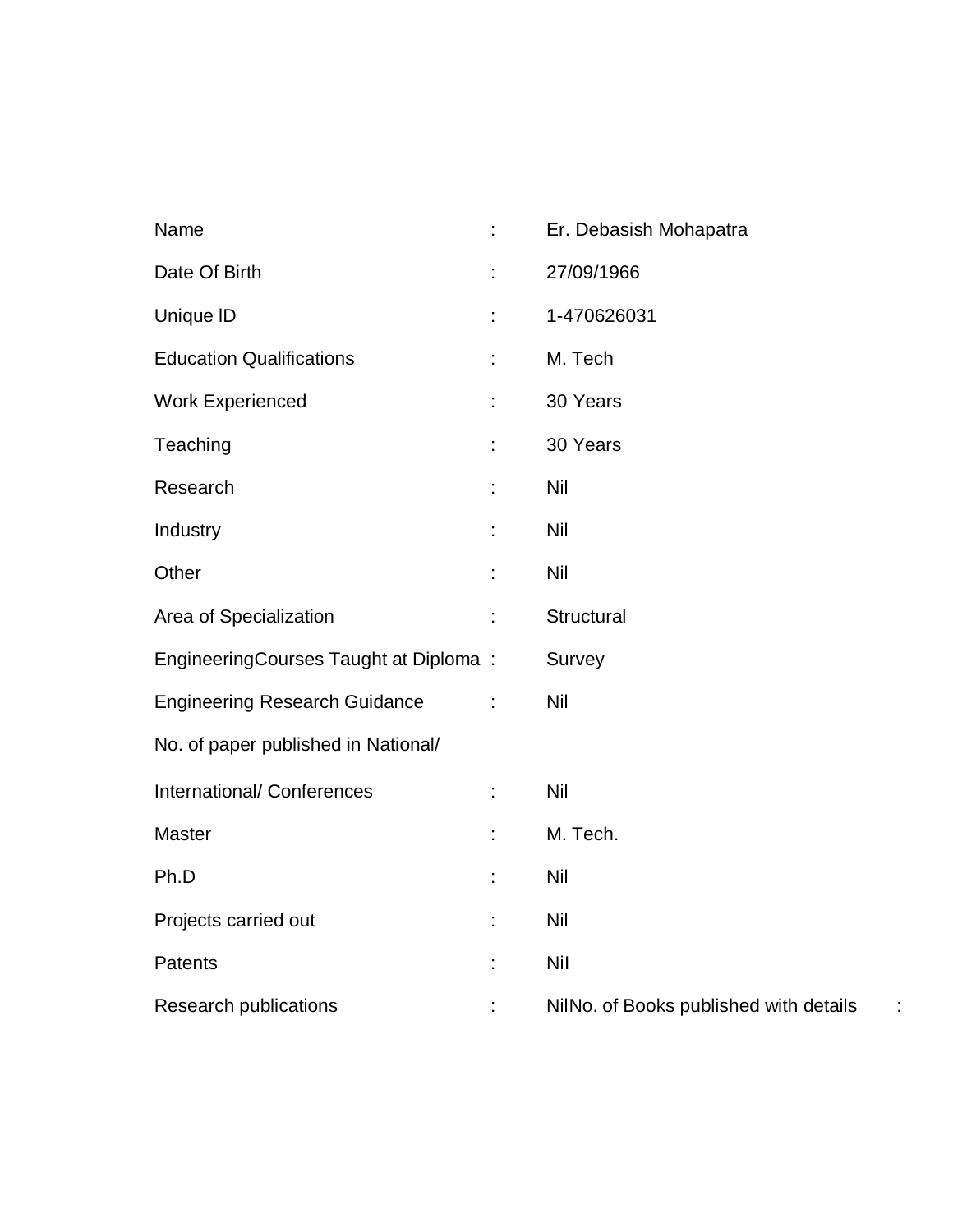| Name                                |    | Mrs. Rasmi Rekha Mishra                |
|-------------------------------------|----|----------------------------------------|
| Date Of Birth                       |    | 20/06/1973                             |
| Unique ID                           |    | 1-469050635                            |
| <b>Education Qualifications</b>     | t  | <b>B.</b> E.                           |
| <b>Work Experienced</b>             | t. | 23 Years                               |
| Teaching                            | t  | 23 Years                               |
| Research                            | t  | Nil                                    |
| Industry                            | t  | Nil                                    |
| Other                               |    | <b>Nil</b>                             |
| Area of Specialization              | t. | Software Management                    |
| <b>Courses Taught at Diploma</b>    | t  | Database                               |
| Management SystemResearch Guidance  |    | $:$ Nil                                |
| No. of paper published in National/ |    |                                        |
| International/ Conferences          | ÷  | Nil                                    |
| <b>Master</b>                       | t  | M.B.A.                                 |
| Ph.D                                | t  | Nil                                    |
| Projects carried out                | t  | Nil                                    |
| Patents                             | t  | <b>Nil</b>                             |
| Research publications               |    | NilNo. of Books published with details |

Name : Mr. Saqlain Ahmad Khan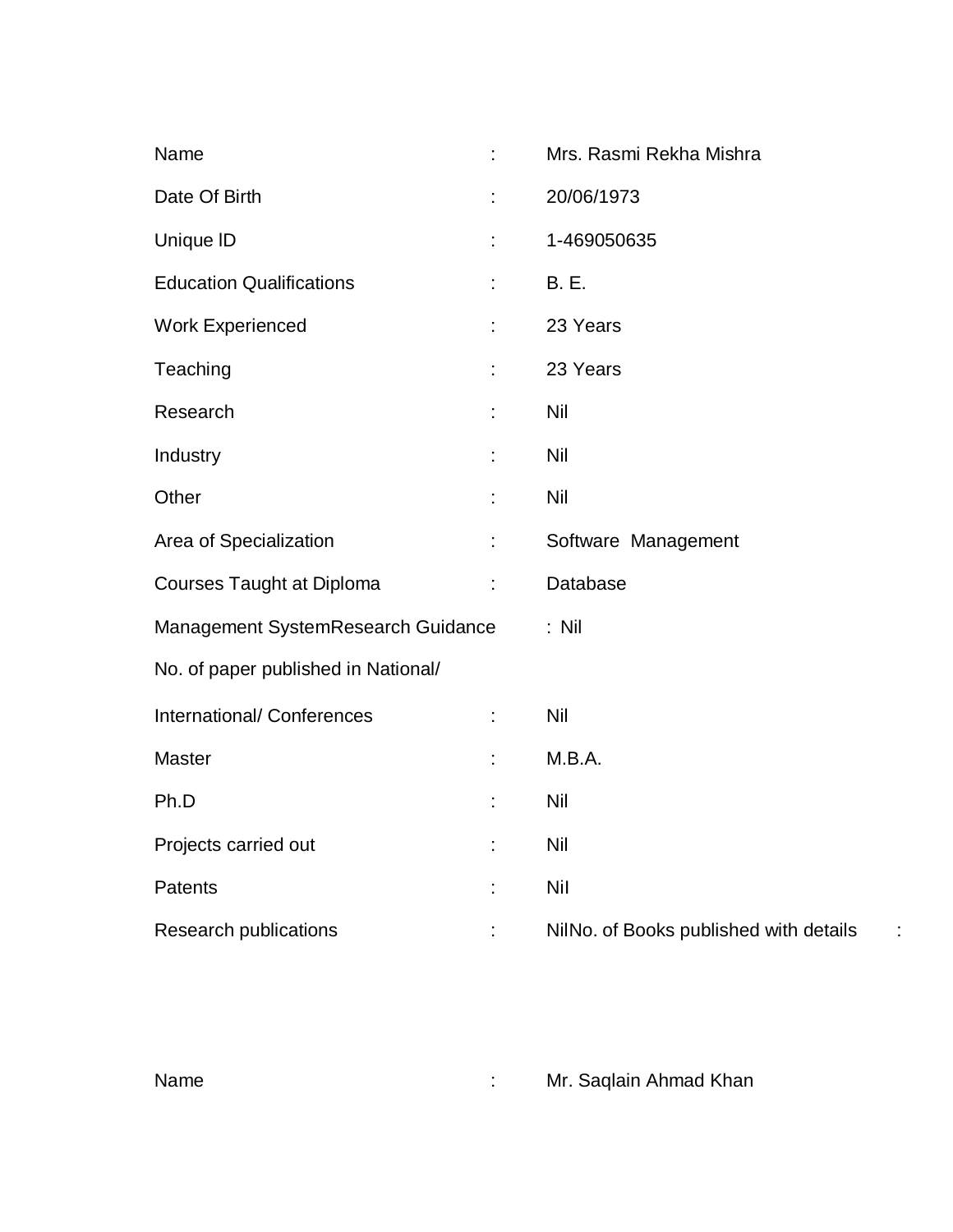| Date Of Birth                    | ÷  | 16/08/1974                             |
|----------------------------------|----|----------------------------------------|
| Unique ID                        |    | 1-469050639                            |
| <b>Education Qualifications</b>  | ÷  | M. Tech.                               |
| <b>Work Experienced</b>          |    | 23 Years                               |
| Teaching                         | ÷  | 23 Years                               |
| Research                         |    | Nil                                    |
| Industry                         | ÷  | Nil                                    |
| Other                            |    | Nil                                    |
| Area of Specialization           | ÷. | Software Management                    |
| <b>Courses Taught at Diploma</b> |    | <b>Cloud Computing</b>                 |
| <b>Research Guidance</b>         | ÷. | NilNo. of paper published in National/ |
| International/ Conferences       |    | Nil                                    |
| <b>Master</b>                    |    | M. Tech.                               |
| Ph.D                             |    | Nil                                    |
| Projects carried out             | t, | Nil                                    |
| Patents                          |    | <b>Nil</b>                             |
| <b>Research publications</b>     | ÷  | NilNo. of Books published with details |

| Name                            | Mr. Sudhir Kumar Nanda |
|---------------------------------|------------------------|
| Date Of Birth                   | 04/07/1979             |
| Unique ID                       | 1-469050703            |
| <b>Education Qualifications</b> | M.C.A.                 |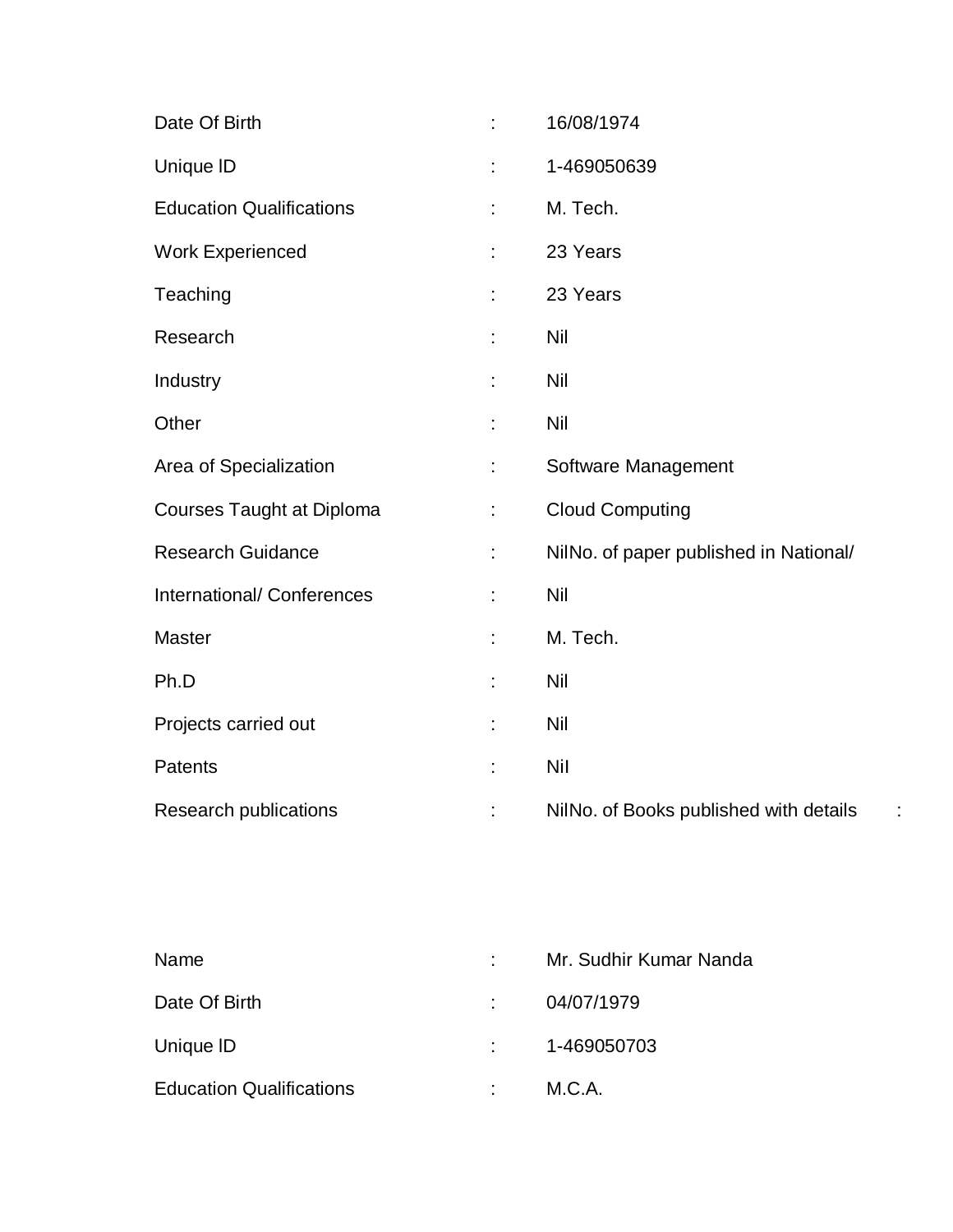| <b>Work Experienced</b>             | ÷  | 14 Years                                    |
|-------------------------------------|----|---------------------------------------------|
| Teaching                            | ÷  | 14 Years                                    |
| Research                            |    | <b>Nil</b>                                  |
| Industry                            |    | <b>Nil</b>                                  |
| Other                               |    | <b>Nil</b>                                  |
| Area of Specialization              |    | Software Management                         |
| <b>Courses Taught at Diploma</b>    | t. | Cryptography & Network                      |
| SecurityResearch Guidance           | t. | <b>Nil</b>                                  |
| No. of paper published in National/ |    |                                             |
| International/ Conferences          | ÷  | Nil                                         |
| Master                              | ÷  | M.C.A.                                      |
| Ph.D                                | t  | <b>Nil</b>                                  |
| Projects carried out                | t  | <b>Nil</b>                                  |
| Patents                             | t  | <b>Nil</b>                                  |
| Research publications               | t  | NilNo. of Books published with details<br>÷ |

| Name                            | Mrs. Debasmita Samal |
|---------------------------------|----------------------|
| Date Of Birth                   | 24/12/1963           |
| Unique ID                       | 1-2938651065         |
| <b>Education Qualifications</b> | M.C.A.               |
| <b>Work Experienced</b>         | 11 Years             |
| Teaching                        | 11 Years             |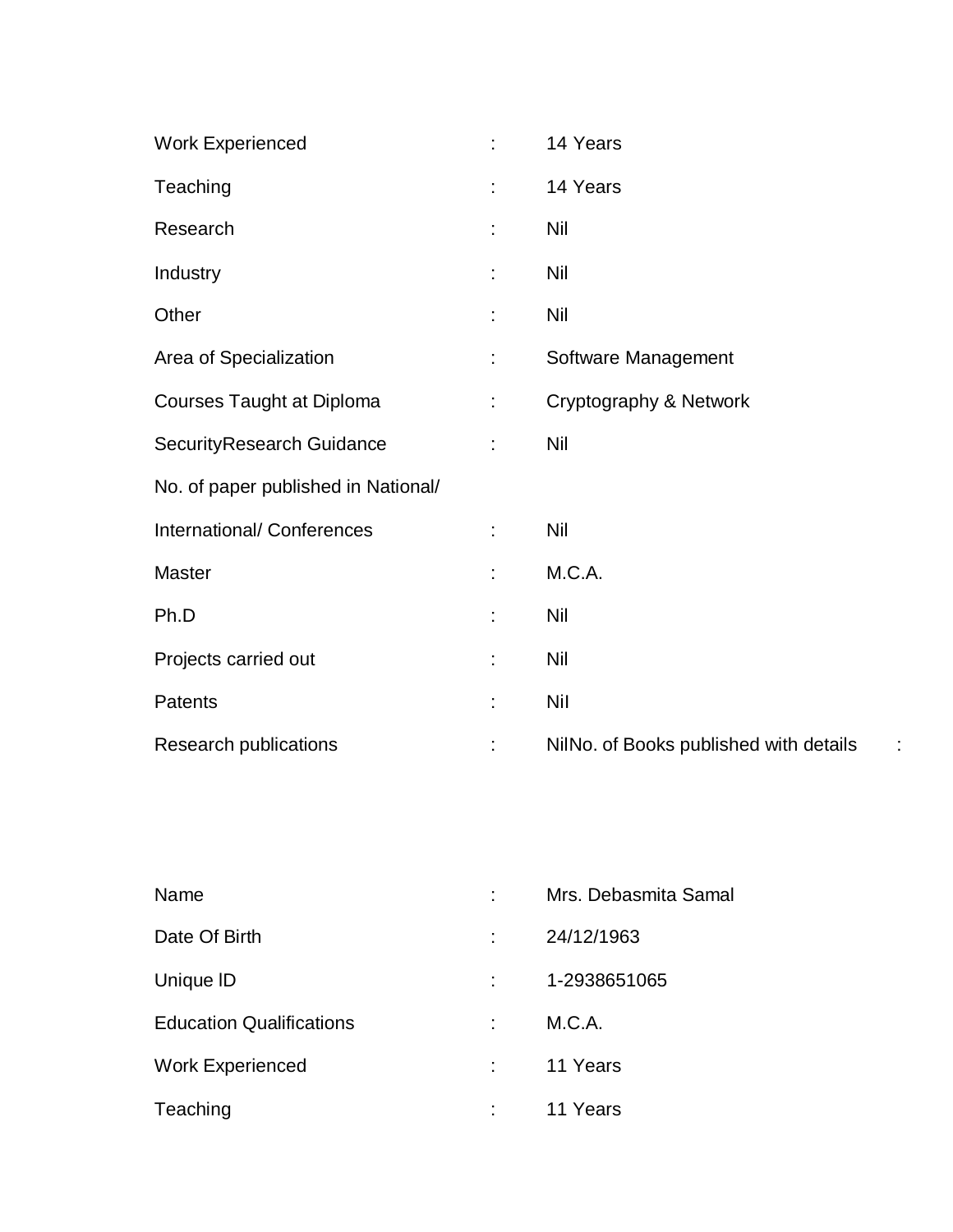| Research                         | ÷  | <b>Nil</b>                                  |
|----------------------------------|----|---------------------------------------------|
| Industry                         | t  | Nil                                         |
| Other                            | ÷  | <b>Nil</b>                                  |
| Area of Specialization           | ÷. | <b>Computer Application</b>                 |
| <b>Courses Taught at Diploma</b> | ÷  | Data Structure                              |
| <b>Research Guidance</b>         | ÷  | NilNo. of paper published in National/      |
| International/ Conferences       | ÷  | <b>Nil</b>                                  |
| <b>Master</b>                    | ÷  | M.C.A.                                      |
| Ph.D                             | ÷  | <b>Nil</b>                                  |
| Projects carried out             | t  | <b>Nil</b>                                  |
| <b>Patents</b>                   | ÷  | Nil                                         |
| Research publications            | t, | NilNo. of Books published with details<br>÷ |

| Name                            |   | Er. Banamali Parida |
|---------------------------------|---|---------------------|
| Date Of Birth                   |   | 10/03/1961          |
| Unique ID                       | t | 1-467086409         |
| <b>Education Qualifications</b> | ÷ | M. Tech.            |
| <b>Work Experienced</b>         |   | 25 Years            |
| Teaching                        | t | 25 Years            |
| Research                        | t | Nil                 |
| Industry                        | t | Nil                 |
| Other                           | t | Nil                 |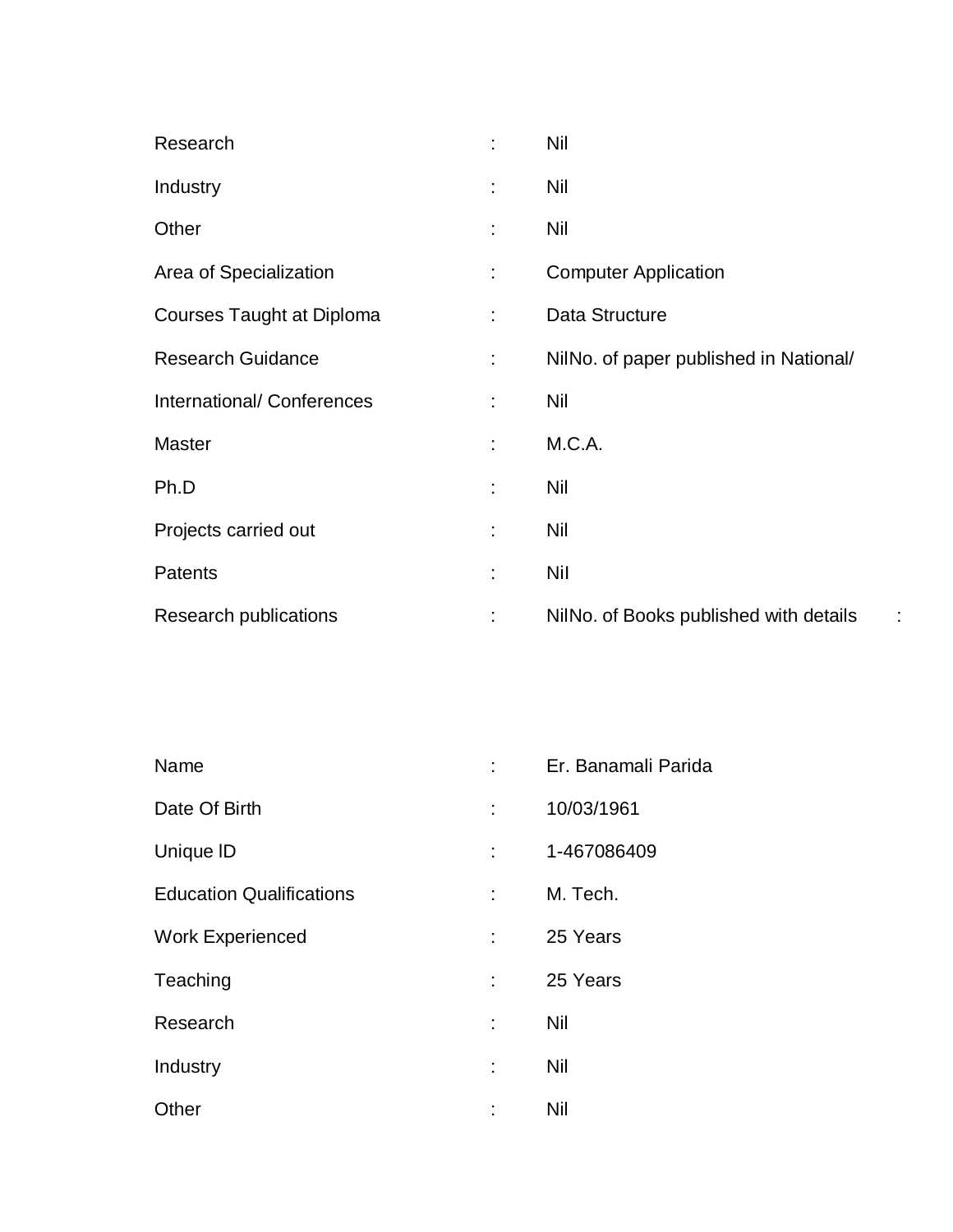| Area of Specialization    | t. | <b>Electrical Engineering</b>          |
|---------------------------|----|----------------------------------------|
| Courses Taught at Diploma | ÷  | <b>Power System</b>                    |
| <b>Research Guidance</b>  | ÷  | NilNo. of paper published in National/ |
| International/Conferences | ÷  | Nil                                    |
| <b>Master</b>             |    | M. Tech.                               |
| Ph.D                      | t  | Nil                                    |
| Projects carried out      | ÷  | Nil                                    |
| <b>Patents</b>            |    | <b>Nil</b>                             |
| Research publications     | ÷  | NilNo. of Books published with details |

| Name                                  |                               | Er. Dillip Kumar Bisoi |
|---------------------------------------|-------------------------------|------------------------|
| Date Of Birth                         |                               | 03/01/1973             |
| Unique ID                             | t in                          | 1-469154985            |
| <b>Education Qualifications</b>       | $\mathbb{Z}^{\mathbb{Z}^n}$ . | M. Tech.               |
| <b>Work Experienced</b>               | t in                          | 19 Years               |
| Teaching                              | bilin 1                       | 19 Years               |
| Research                              | t.                            | Nil                    |
| Industry                              | $\mathbb{R}^{\mathbb{Z}}$     | Nil                    |
| Other                                 | t.                            | Nil                    |
| Area of Specialization                |                               | Electrical             |
| EngineeringCourses Taught at Diploma: |                               | Electrical             |
| EngineeringResearch Guidance          | : Nil                         |                        |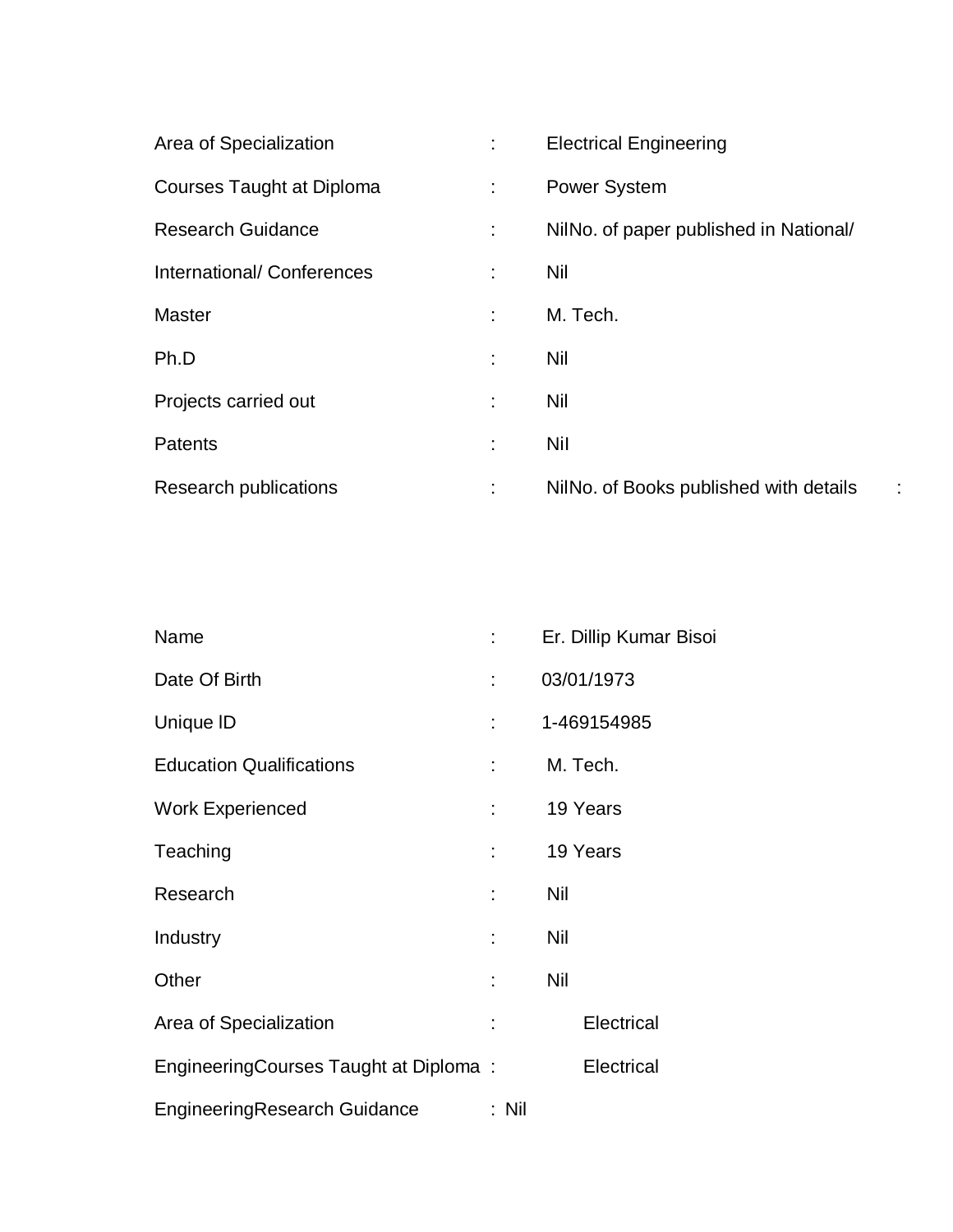No. of paper published in National/

| International/Conferences    |   | Nil                                    |   |
|------------------------------|---|----------------------------------------|---|
| <b>Master</b>                | ÷ | M. Tech.                               |   |
| Ph.D                         | ÷ | Nil                                    |   |
| Projects carried out         | ÷ | Nil                                    |   |
| <b>Patents</b>               | t | Nil                                    |   |
| <b>Research publications</b> | ÷ | NilNo. of Books published with details | ÷ |

| Name                             | ÷  | Er. Subasish Kumar Mohanty             |
|----------------------------------|----|----------------------------------------|
| Date Of Birth                    | ÷  | 16/07/1969                             |
| Unique ID                        | ÷  | 1-467086417                            |
| <b>Education Qualifications</b>  | ÷  | M. Tech                                |
| <b>Work Experienced</b>          | ÷. | 16 Years                               |
| Teaching                         | ÷  | 16 Years                               |
| Research                         | ÷  | <b>Nil</b>                             |
| Industry                         | t, | <b>Nil</b>                             |
| Other                            | ÷  | <b>Nil</b>                             |
| Area of Specialization           | ÷  | Electrical                             |
| <b>Courses Taught at Diploma</b> | ÷  | <b>Network Theory</b>                  |
| <b>Research Guidance</b>         | t, | NilNo. of paper published in National/ |
| International/Conferences        | ÷  | <b>Nil</b>                             |
| <b>Master</b>                    | t  | M. Tech.                               |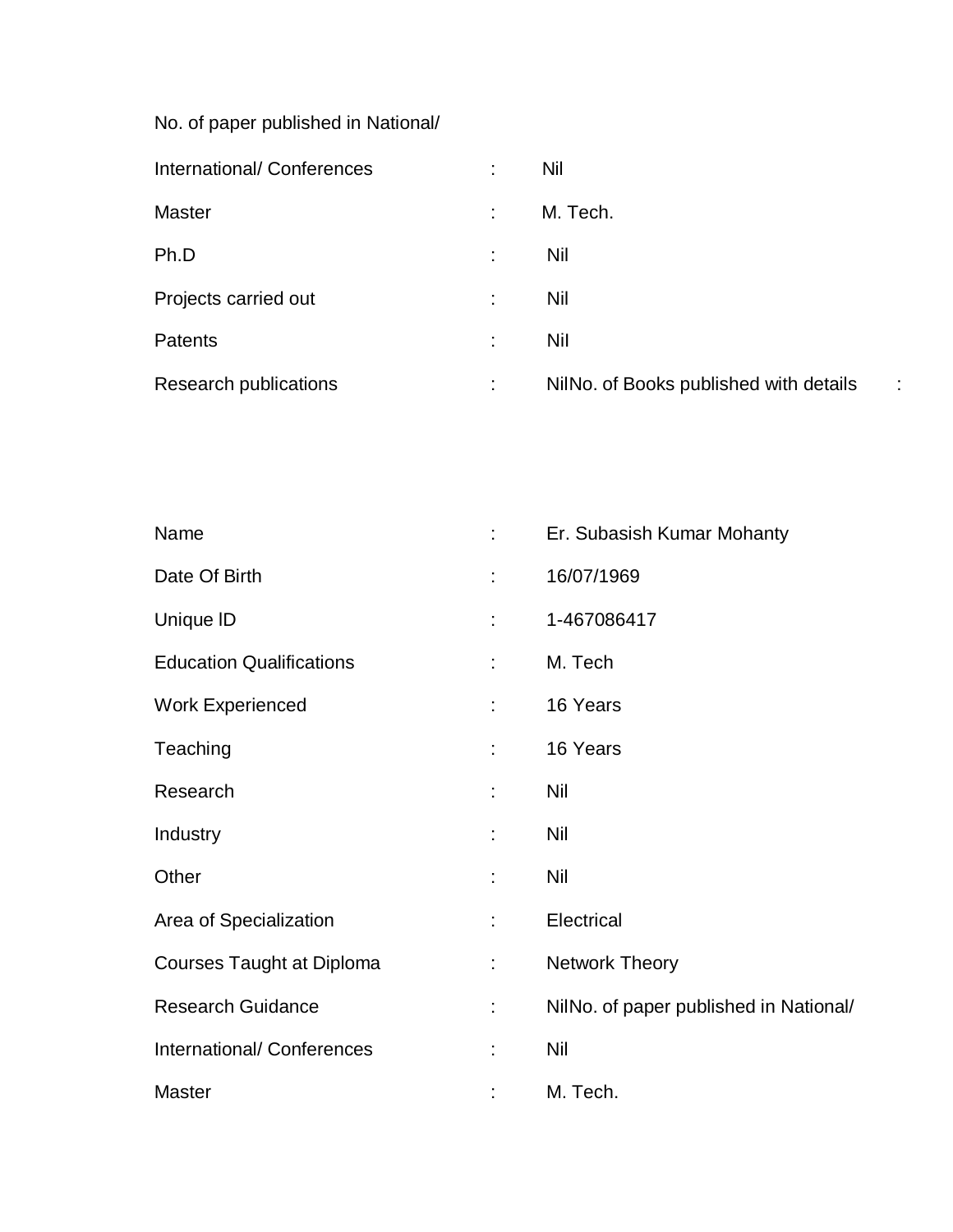| Ph.D                  | Nil                                    |                      |
|-----------------------|----------------------------------------|----------------------|
| Projects carried out  | Nil                                    |                      |
| Patents               | Nil                                    |                      |
| Research publications | NilNo. of Books published with details | ٠.<br>$\blacksquare$ |

| Name                                   |    | Er. Amit Ranjan Mohanty |
|----------------------------------------|----|-------------------------|
| Date Of Birth                          |    | 18/02/1984              |
| Unique ID                              |    | 1-800554894             |
| <b>Education Qualifications</b>        |    | B.E.                    |
| <b>Work Experienced</b>                |    | 10 Years                |
| Teaching                               |    | 10 Years                |
| Research                               |    | Nil                     |
| Industry                               |    | Nil                     |
| Other                                  |    | Nil                     |
| Area of Specialization                 | t  | Electrical              |
| Engineering Courses Taught at Diploma: |    | Power System            |
| <b>EngineeringResearch Guidance</b>    | t, | Nil                     |
| No. of paper published in National/    |    |                         |
| <b>International/ Conferences</b>      |    | Nil                     |
| <b>Master</b>                          | t  | Nil                     |
| Ph.D                                   |    | Nil                     |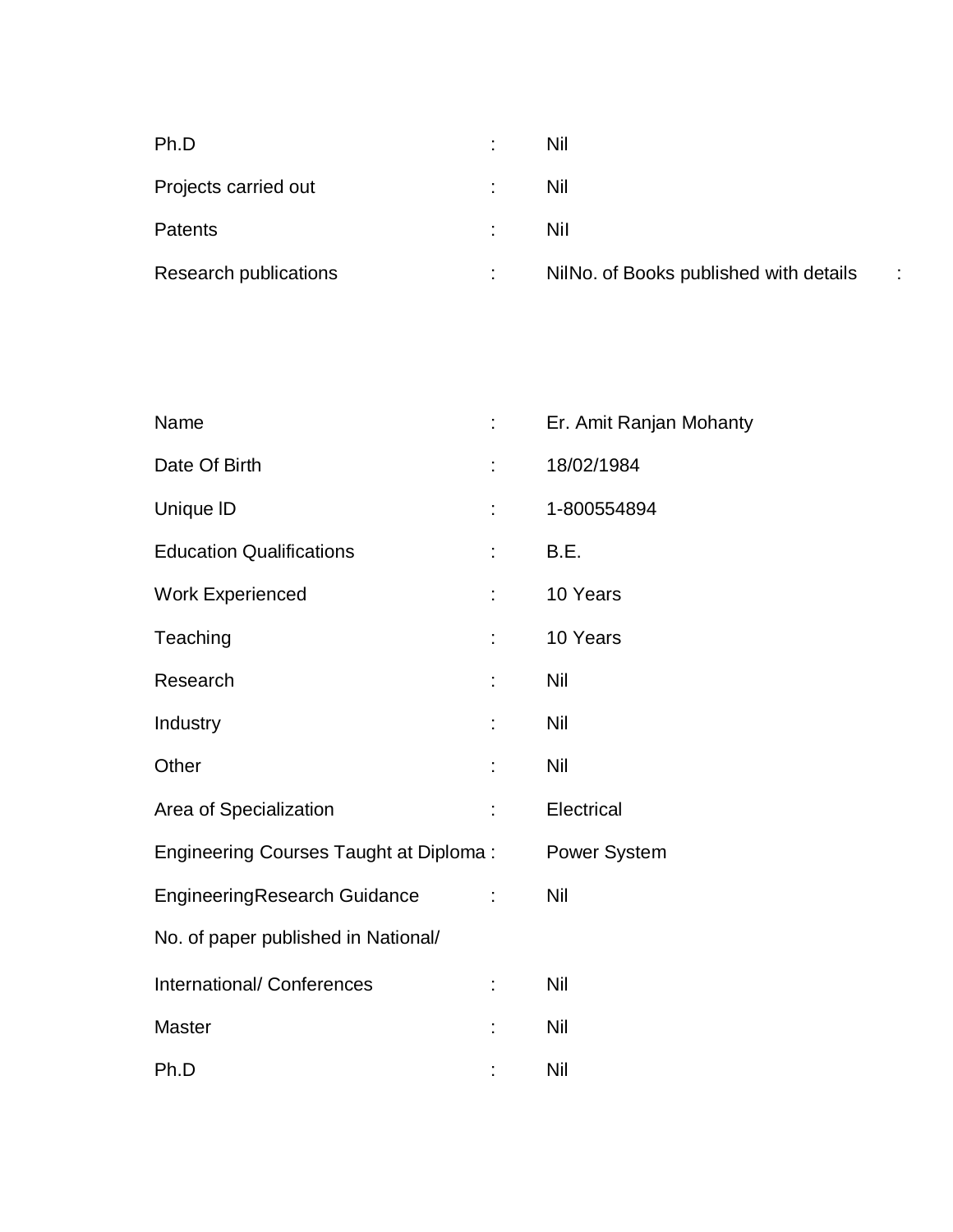| Projects carried out  | Nil                                    |    |
|-----------------------|----------------------------------------|----|
| <b>Patents</b>        | Nil                                    |    |
| Research publications | NilNo. of Books published with details | л. |

| Name                                  |   | Er. Subrat Patra |
|---------------------------------------|---|------------------|
| Date Of Birth                         |   | 18/12/1987       |
| Unique ID                             |   | 1-800687492      |
| <b>Education Qualifications</b>       |   | B. Tech.         |
| <b>Work Experienced</b>               |   | 10 Years         |
| Teaching                              |   | 10 Years         |
| Research                              | t | Nil              |
| Industry                              |   | Nil              |
| Other                                 |   | Nil              |
| Area of Specialization                |   | Electrical       |
| EngineeringCourses Taught at Diploma: |   | Electrical       |
| <b>Machines Research Guidance</b>     |   | Nil              |
| No. of paper published in National/   |   |                  |
| <b>International/ Conferences</b>     |   | Nil              |
| <b>Master</b>                         |   | Nil              |
| Ph.D                                  |   | Nil              |
| Projects carried out                  |   | Nil              |
| <b>Patents</b>                        |   | Nil              |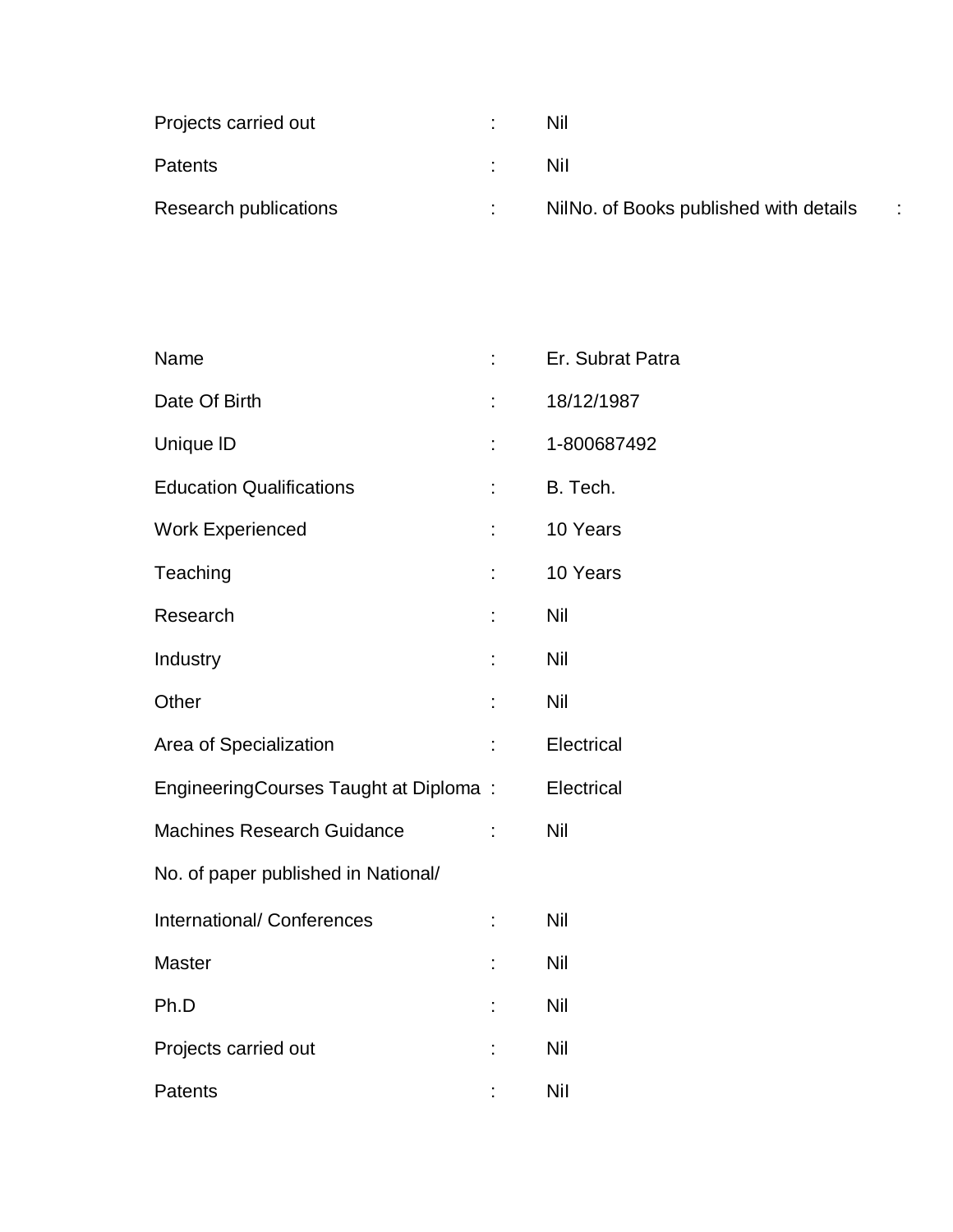| Name                                | t, | Mrs. Prasanti Mohapatra                |
|-------------------------------------|----|----------------------------------------|
| Date Of Birth                       |    | 14/05/1983                             |
| Unique ID                           | t, | 1-3618934910                           |
| <b>Education Qualifications</b>     | t  | M.B.A.                                 |
| <b>Work Experienced</b>             | t, | 07 Years                               |
| Teaching                            |    | 07 Years                               |
| Research                            |    | <b>Nil</b>                             |
| Industry                            | t  | <b>Nil</b>                             |
| Other                               |    | <b>Nil</b>                             |
| Area of Specialization              | t. | <b>Business Administration</b>         |
| <b>Courses Taught at Diploma</b>    | t, | Entrepreneurship & Ind.                |
| ManagementResearch Guidance         | t  | <b>Nil</b>                             |
| No. of paper published in National/ |    |                                        |
| International/ Conferences          | t, | Nil                                    |
| <b>Master</b>                       |    | M.B.A.                                 |
| Ph.D                                |    | Nil                                    |
| Projects carried out                |    | <b>Nil</b>                             |
| Patents                             |    | <b>Nil</b>                             |
| Research publications               |    | NilNo. of Books published with details |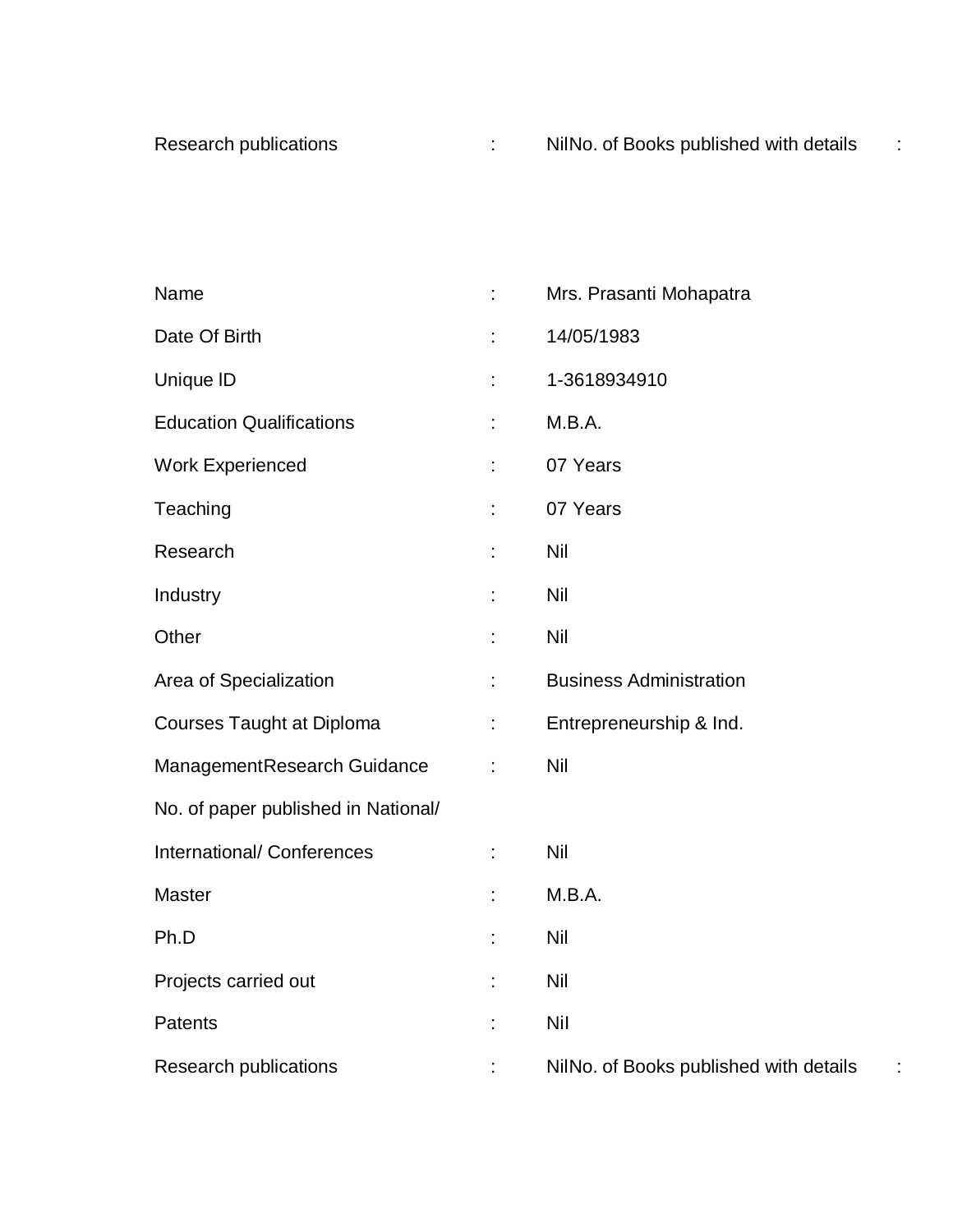| Name                                  | ÷  | Mr. Vikash Kumar Singh                 |
|---------------------------------------|----|----------------------------------------|
| Date Of Birth                         | t  | 01/01/1987                             |
| Unique ID                             | t, | $1 -$                                  |
| <b>Education Qualifications</b>       | t  | M. Sc.                                 |
| <b>Work Experienced</b>               | t. | 07 Years                               |
| Teaching                              | t  | 07 Years                               |
| Research                              |    | Nil                                    |
| Industry                              | t  | Nil                                    |
| Other                                 | t  | Nil                                    |
| Area of Specialization                | t  | Electrical                             |
| EngineeringCourses Taught at Diploma: |    | Electrical                             |
| <b>Machines Research Guidance</b>     | ÷  | Nil                                    |
| No. of paper published in National/   |    |                                        |
| International/ Conferences            | ÷. | <b>Nil</b>                             |
| Master                                |    | M. Sc.                                 |
| Ph.D                                  | t  | Nil                                    |
| Projects carried out                  | t  | <b>Nil</b>                             |
| Patents                               | t  | <b>Nil</b>                             |
| <b>Research publications</b>          | t, | NilNo. of Books published with details |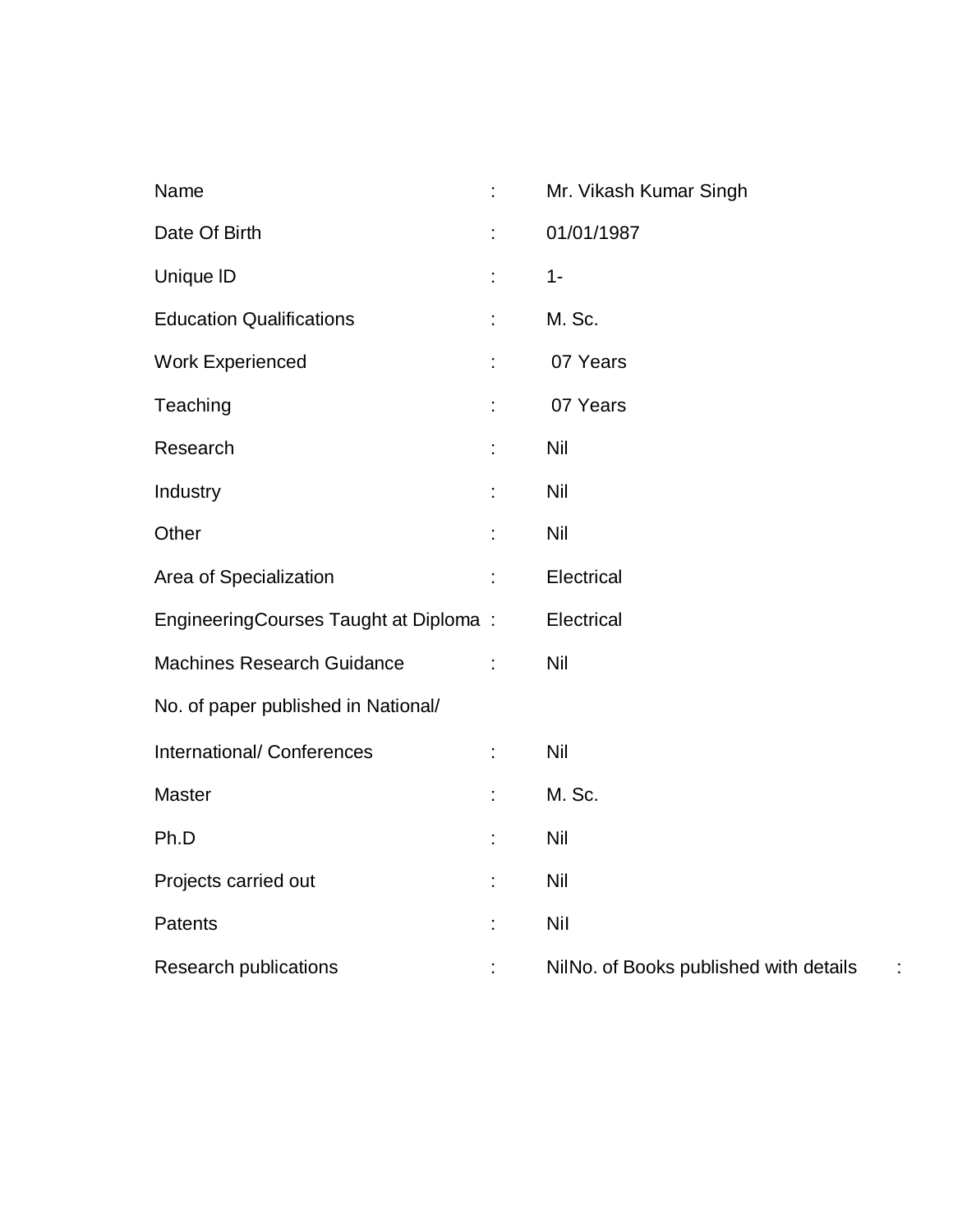| Name                                  |    | Er. Pritam Piyush Satpathy                  |
|---------------------------------------|----|---------------------------------------------|
| Date Of Birth                         | t  | 19/07/1997                                  |
| Unique ID                             | ÷  | $1 -$                                       |
| <b>Education Qualifications</b>       | t  | B. Tech.                                    |
| <b>Work Experienced</b>               |    | 05 Years                                    |
| Teaching                              | t  | 05 Years                                    |
| Research                              |    | Nil                                         |
| Industry                              |    | <b>Nil</b>                                  |
| Other                                 | t  | Nil                                         |
| Area of Specialization                | t  | Electrical                                  |
| EngineeringCourses Taught at Diploma: |    | Electrical                                  |
| <b>Machines Research Guidance</b>     | ÷  | Nil                                         |
| No. of paper published in National/   |    |                                             |
| International/ Conferences            | ÷  | <b>Nil</b>                                  |
| <b>Master</b>                         | ÷  | M.B.A.                                      |
| Ph.D                                  | t  | Nil                                         |
| Projects carried out                  | t  | <b>Nil</b>                                  |
| Patents                               | t  | <b>Nil</b>                                  |
| <b>Research publications</b>          | t. | NilNo. of Books published with details<br>÷ |

| Name          | Er. Akshaya Kumar Mohanty |
|---------------|---------------------------|
| Date Of Birth | 18/12/1965                |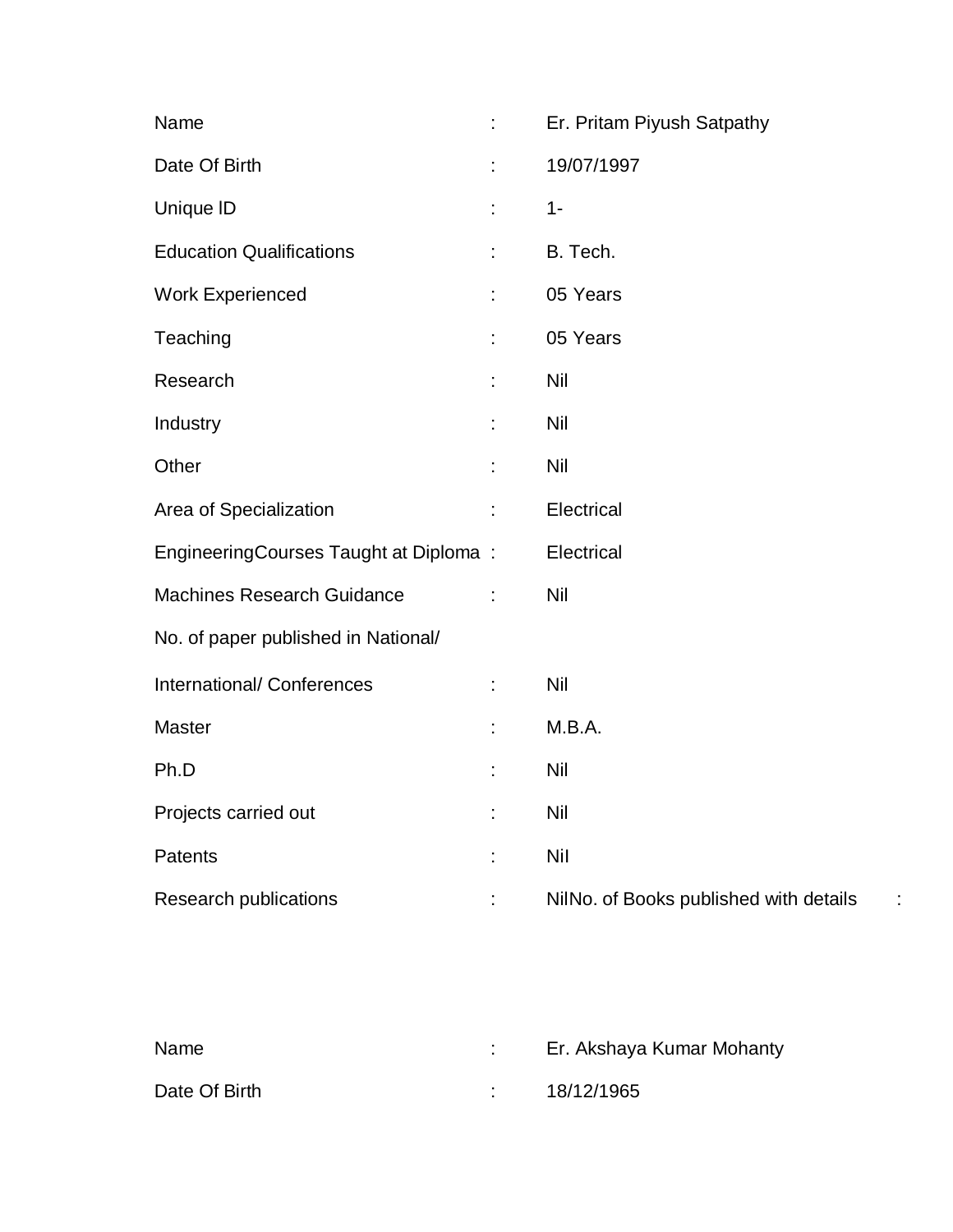| Unique ID                             | ÷.            | 1-4689227113                           |
|---------------------------------------|---------------|----------------------------------------|
| <b>Education Qualifications</b>       | t,            | M. Tech.                               |
| <b>Work Experienced</b>               | t,            | 23 Years                               |
| Teaching                              | t             | 23 Years                               |
| Research                              | t,            | Nil                                    |
| Industry                              |               | Nil                                    |
| Other                                 | ÷             | Nil                                    |
| Area of Specialization                | t,            | Production                             |
| EngineeringCourses Taught at Diploma: |               | Thermal                                |
| <b>Engineering Research Guidance</b>  | $\ddot{\phi}$ | <b>Nil</b>                             |
| No. of paper published in National/   |               |                                        |
| International/ Conferences            | t,            | Nil                                    |
| <b>Master</b>                         | t,            | M. Tech.                               |
| Ph.D                                  | t             | Nil                                    |
| Projects carried out                  | t,            | Nil                                    |
| Patents                               | t             | <b>Nil</b>                             |
| <b>Research publications</b>          | t,            | NilNo. of Books published with details |

| Name                            |                            | Er. Mrs. Biraja Laxmi Routray |
|---------------------------------|----------------------------|-------------------------------|
| Date Of Birth                   |                            | 05/06/1978                    |
| Unique ID                       |                            | $: 1 - 468922727$             |
| <b>Education Qualifications</b> | $\mathcal{L}^{\text{max}}$ | <b>B.F.</b>                   |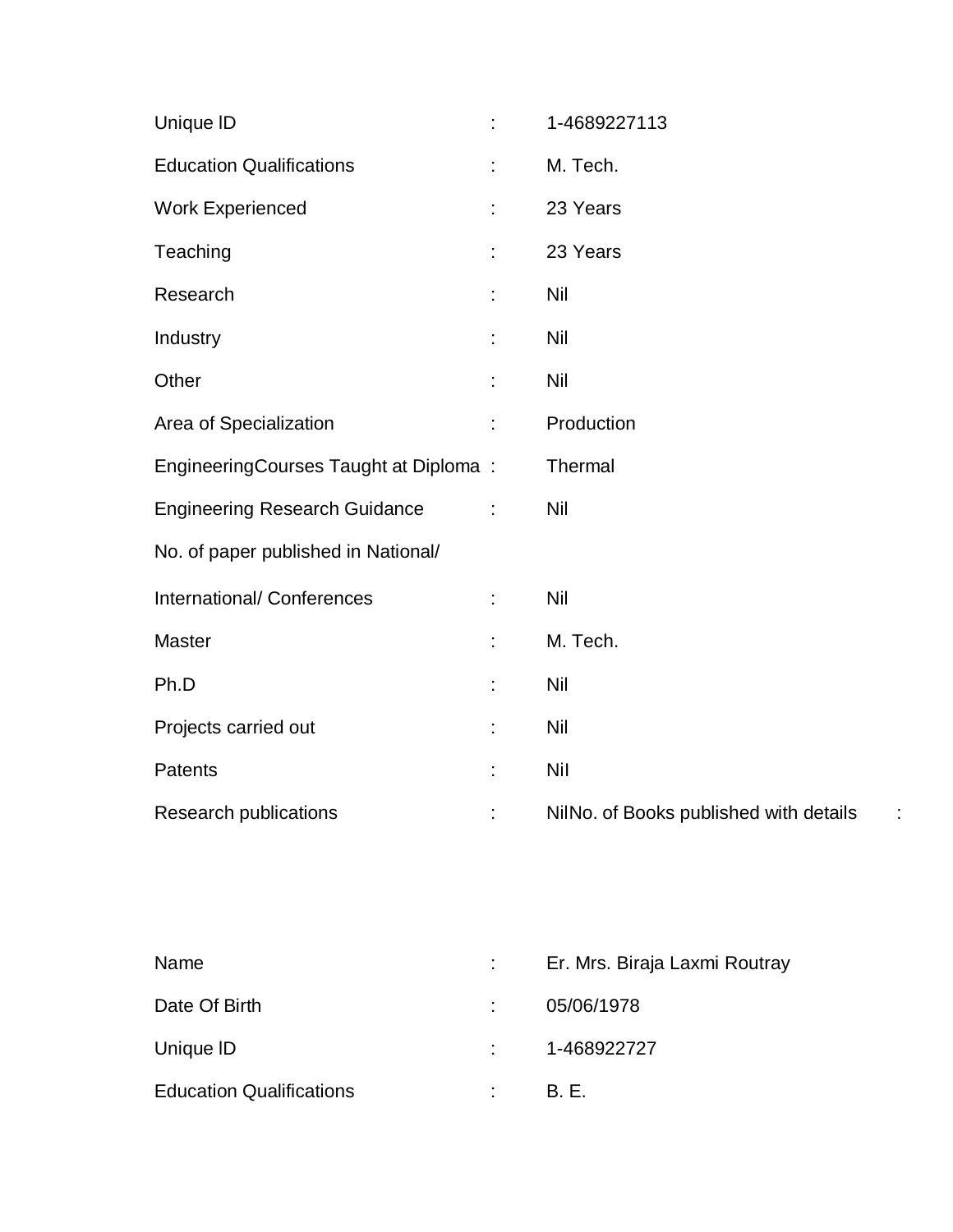| <b>Work Experienced</b>               | ÷  | 15 Years                               |
|---------------------------------------|----|----------------------------------------|
| Teaching                              | t. | 15 Years                               |
| Research                              |    | <b>Nil</b>                             |
| Industry                              |    | <b>Nil</b>                             |
| Other                                 |    | <b>Nil</b>                             |
| Area of Specialization                | t. | Production                             |
| EngineeringCourses Taught at Diploma: |    | Strength of                            |
| <b>Material Research Guidance</b>     |    | <b>Nil</b>                             |
| No. of paper published in National/   |    |                                        |
| International/ Conferences            | ÷  | Nil                                    |
| Master                                | ÷  | <b>Nil</b>                             |
| Ph.D                                  | ÷  | <b>Nil</b>                             |
| Projects carried out                  | t. | <b>Nil</b>                             |
| Patents                               | t. | <b>Nil</b>                             |
| Research publications                 |    | NilNo. of Books published with details |

| Name                            | Er. Kuber Rana |
|---------------------------------|----------------|
| Date Of Birth                   | 04/06/1972     |
| Unique ID                       | 1-4670626375   |
| <b>Education Qualifications</b> | B.E.           |
| <b>Work Experienced</b>         | 15 Years       |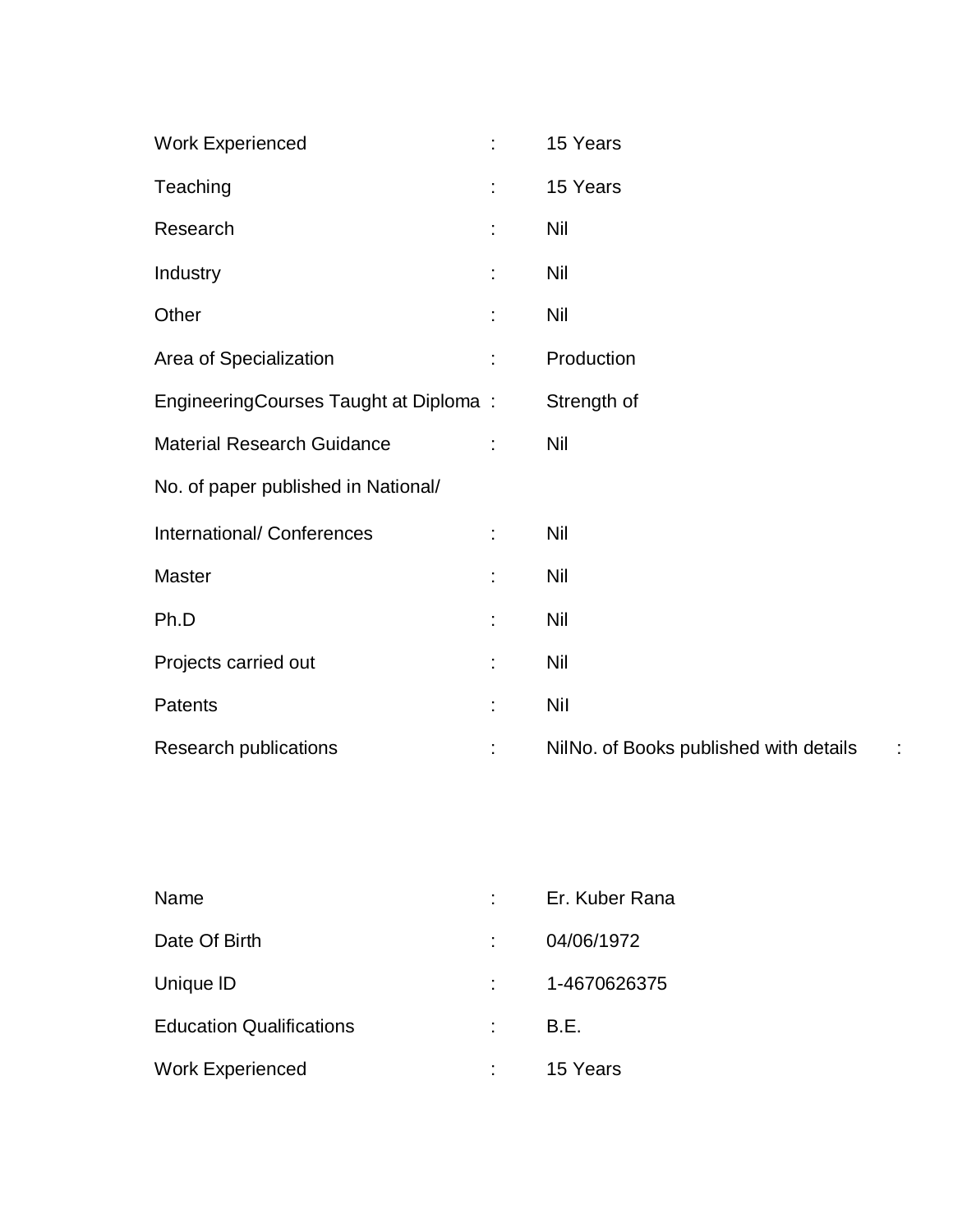| Teaching                         | t  | 15 Years                               |
|----------------------------------|----|----------------------------------------|
| Research                         | t  | Nil                                    |
| Industry                         | t. | Nil                                    |
| Other                            | t. | <b>Nil</b>                             |
| Area of Specialization           | ÷. | Machine Design                         |
| <b>Courses Taught at Diploma</b> | ÷. | Machine Design                         |
| <b>Research Guidance</b>         | ÷  | NilNo. of paper published in National/ |
| International/Conferences        | ÷  | <b>Nil</b>                             |
| Master                           | t. | <b>Nil</b>                             |
| Ph.D                             | t  | Nil                                    |
| Projects carried out             | t, | Nil                                    |
| Patents                          | t  | Nil                                    |
| <b>Research publications</b>     | t, | NilNo. of Books published with details |

| Name                            | Er. Kishore Kumar Pandey |
|---------------------------------|--------------------------|
| Date Of Birth                   | 30/04/1970               |
| Unique ID                       | 1-479186211              |
| <b>Education Qualifications</b> | M. Tech.                 |
| <b>Work Experienced</b>         | 15 Years                 |
| Teaching                        | 15 Years                 |
| Research                        | Nil                      |
| Industry                        | Nil                      |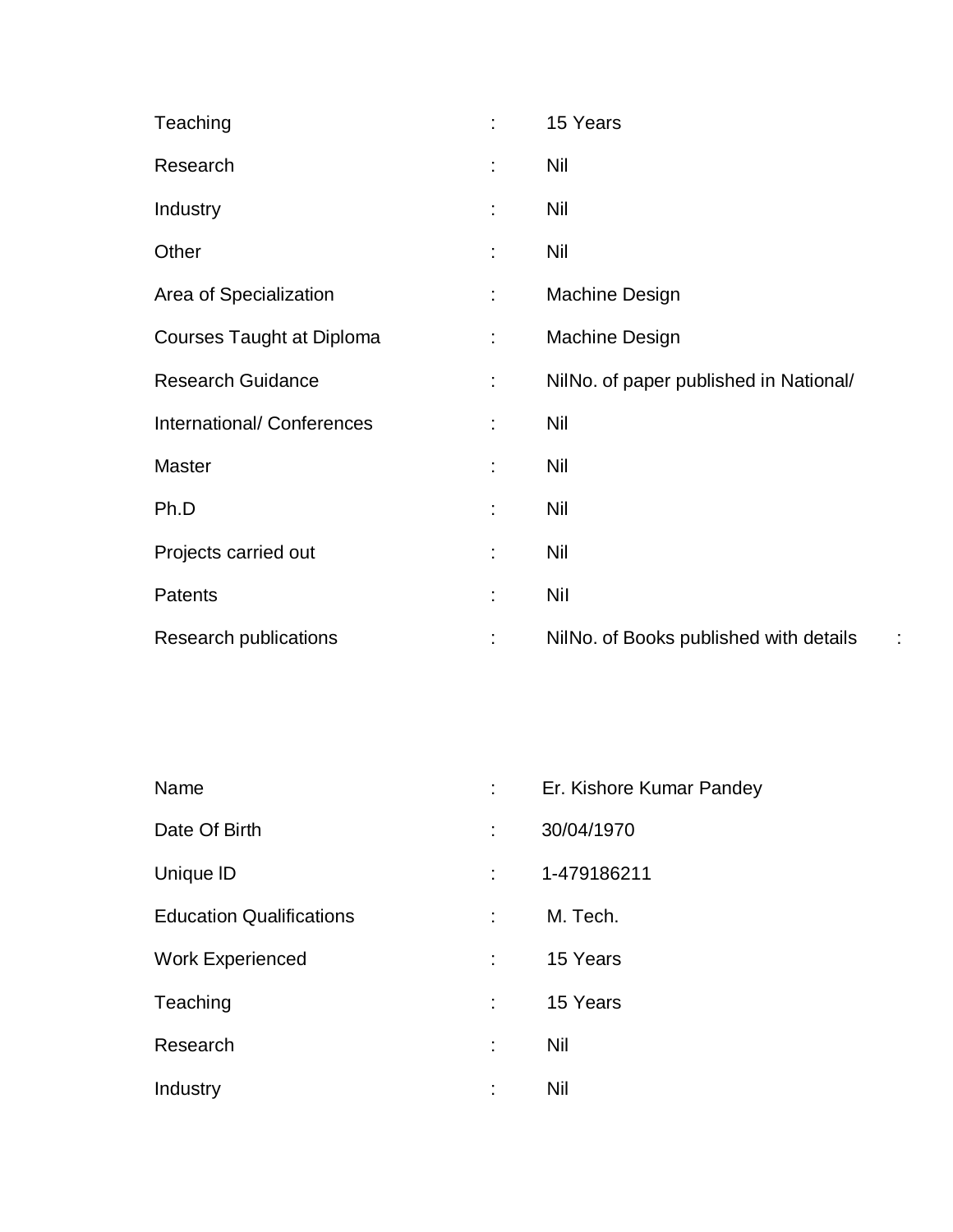| Other                               | ÷       | Nil                                    |
|-------------------------------------|---------|----------------------------------------|
| Area of Specialization              | ÷       | Engineering                            |
| MechanicsCourses Taught at Diploma: |         | Engineering                            |
| MechanicsResearch Guidance          | $:$ Nil |                                        |
| No. of paper published in National/ |         |                                        |
| International/ Conferences          | ÷       | Nil                                    |
| <b>Master</b>                       | t.      | M. Tech.                               |
| Ph.D                                | ÷       | Nil                                    |
| Projects carried out                | ÷       | Nil                                    |
| Patents                             | ÷       | <b>Nil</b>                             |
| <b>Research publications</b>        | ÷       | NilNo. of Books published with details |

| Name                            |   | Mr. Manoj Kumar Jena |
|---------------------------------|---|----------------------|
| Date Of Birth                   |   | 18/05/1976           |
| Unique ID                       |   | 1-467086695          |
| <b>Education Qualifications</b> | ÷ | M. Sc.               |
| <b>Work Experienced</b>         |   | 22 Years             |
| Teaching                        |   | 22 Years             |
| Research                        |   | Nil                  |
| Industry                        |   | Nil                  |
| Other                           |   | Nil                  |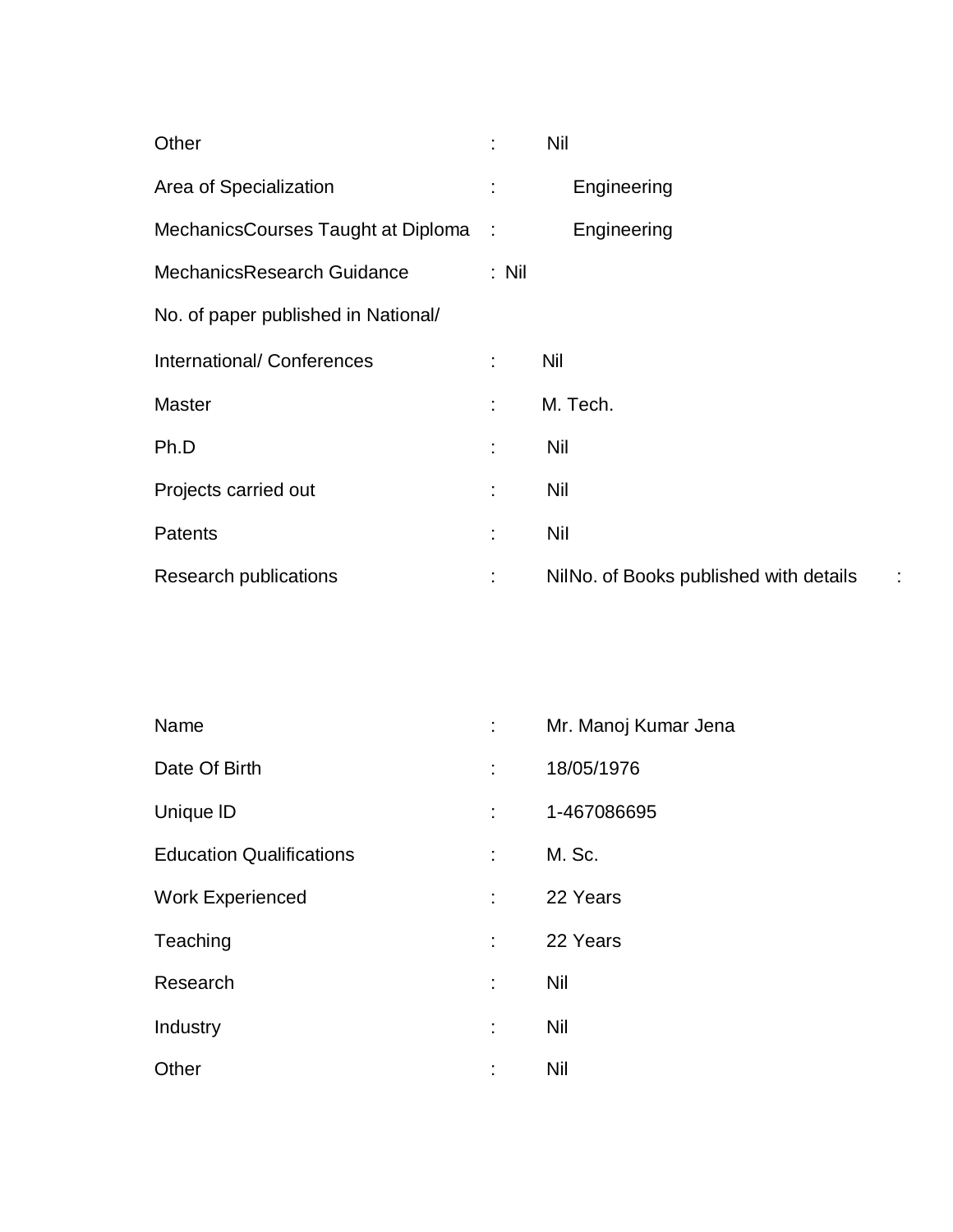| Area of Specialization    | ÷  | <b>Fluid Dynamics</b>                  |
|---------------------------|----|----------------------------------------|
| Courses Taught at Diploma | ÷  | <b>Mathematics</b>                     |
| <b>Research Guidance</b>  | ÷  | NilNo. of paper published in National/ |
| International/Conferences | ÷  | Nil                                    |
| <b>Master</b>             |    | M. Sc.                                 |
| Ph.D                      | ÷  | Pursuing                               |
| Projects carried out      | t  | Nil                                    |
| <b>Patents</b>            | t. | <b>Nil</b>                             |
| Research publications     | ÷  | NilNo. of Books published with details |

| Name                                  |                           | Mrs. Nirupama Padhi |
|---------------------------------------|---------------------------|---------------------|
| Date Of Birth                         | ÷                         | 14/07/1976          |
| Unique ID                             |                           | 1-467086943         |
| <b>Education Qualifications</b>       | $\mathbb{Z}^{\mathbb{Z}}$ | M. Sc. (Math)       |
| <b>Work Experienced</b>               |                           | 15 Years            |
| Teaching                              |                           | 15 Years            |
| Research                              | ÷                         | Nil                 |
| Industry                              |                           | Nil                 |
| Other                                 | ÷                         | Nil                 |
| Area of Specialization                | İ.                        | Engineering         |
| MathematicsCourses Taught at Diploma: |                           | Engineering         |
| MathematicsResearch Guidance          | : Nil                     |                     |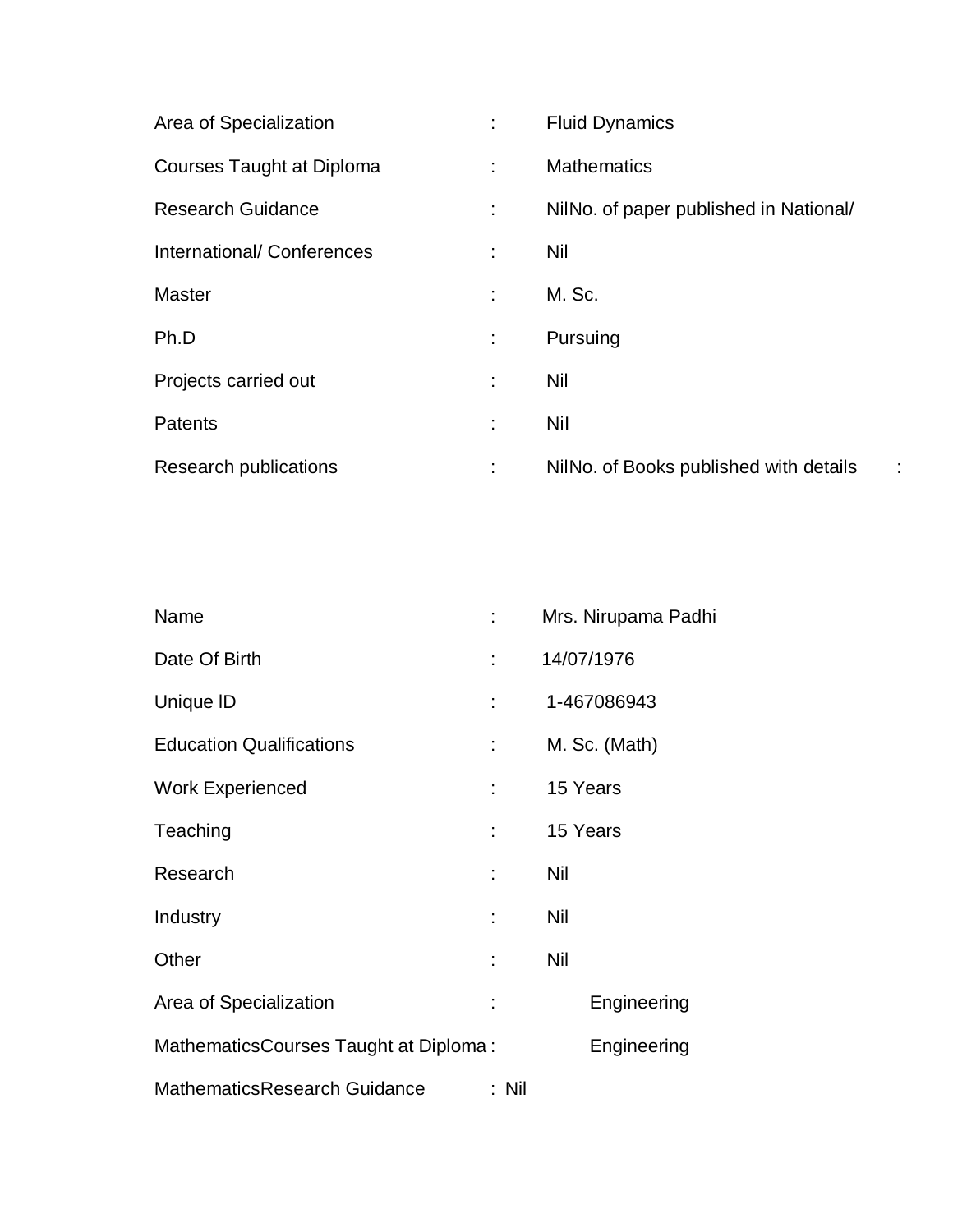No. of paper published in National/

| International/Conferences    |   | Nil                                    |   |
|------------------------------|---|----------------------------------------|---|
| <b>Master</b>                |   | M. Sc. (Math)                          |   |
| Ph.D                         |   | Nil                                    |   |
| Projects carried out         | t | Nil                                    |   |
| <b>Patents</b>               | t | <b>Nil</b>                             |   |
| <b>Research publications</b> | ÷ | NilNo. of Books published with details | ÷ |

| Name                                |       | Mr. Saswat Sahu |
|-------------------------------------|-------|-----------------|
| Date Of Birth                       |       | 16/07/1981      |
| Unique ID                           |       | 1-467087261     |
| <b>Education Qualifications</b>     |       | M. A. (English) |
| <b>Work Experienced</b>             |       | 14 Years        |
| Teaching                            |       | 14 Years        |
| Research                            |       | Nil             |
| Industry                            |       | Nil             |
| Other                               |       | Nil             |
| Area of Specialization              |       | Communicative   |
| EnglishCourses Taught at Diploma    | ÷     | Communicative   |
| <b>EnglishResearch Guidance</b>     | : Nil |                 |
| No. of paper published in National/ |       |                 |
| International/ Conferences          |       | Nil             |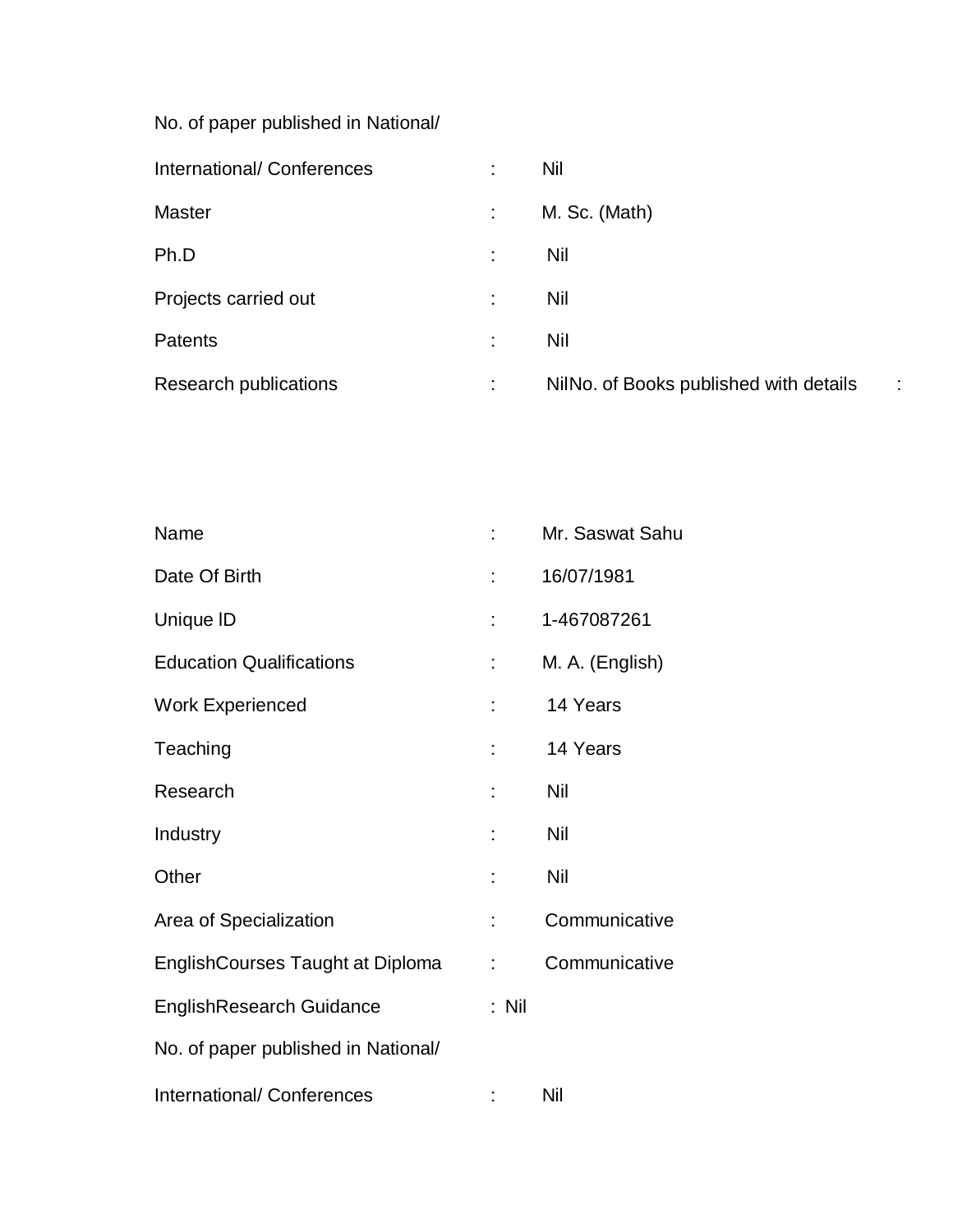| <b>Master</b>         |    | M. A. (English)                        |   |
|-----------------------|----|----------------------------------------|---|
| Ph.D                  |    | Nil                                    |   |
| Projects carried out  | ÷  | Nil                                    |   |
| Patents               | ۰. | Nil                                    |   |
| Research publications | ۰. | NilNo. of Books published with details | ÷ |

| Name                                  |         | Mr. Manoj Tanty |
|---------------------------------------|---------|-----------------|
| Date Of Birth                         |         | 13/06/1985      |
| Unique ID                             | t,      | $1 -$           |
| <b>Education Qualifications</b>       | t.      | M. Sc.          |
| <b>Work Experienced</b>               | t.      | 7 Years         |
| Teaching                              | t.      | 7 Years         |
| Research                              |         | Nil             |
| Industry                              |         | Nil             |
| Other                                 |         | Nil             |
| Area of Specialization                |         | Engineering     |
| MathematicsCourses Taught at Diploma: |         | Engineering     |
| MathematicsResearch Guidance          | $:$ Nil |                 |
| No. of paper published in National/   |         |                 |
| <b>International/ Conferences</b>     | ÷       | Nil             |
| <b>Master</b>                         |         | M. Sc.          |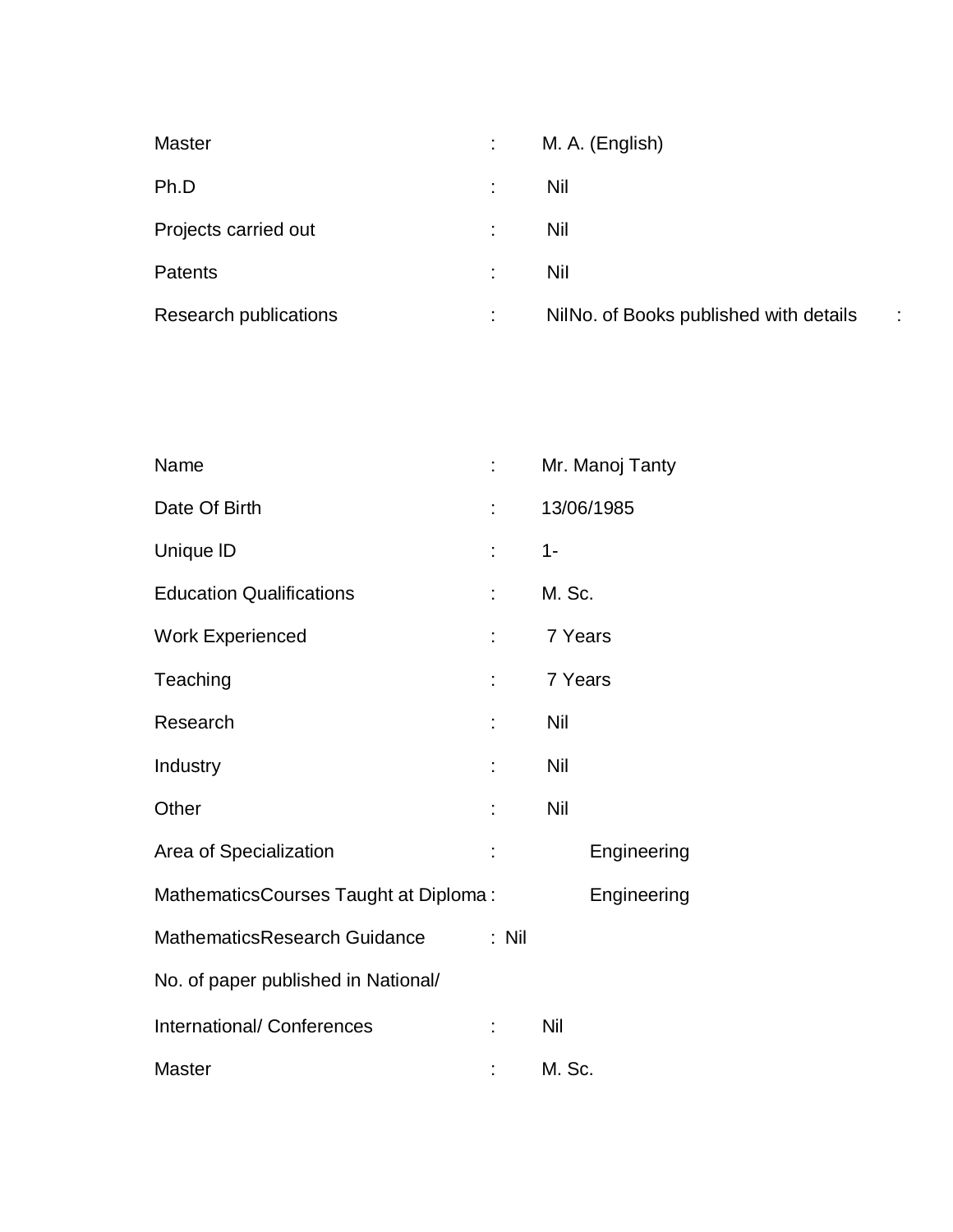| Ph.D                  | Nil                                    |    |
|-----------------------|----------------------------------------|----|
| Projects carried out  | Nil                                    |    |
| Patents               | Nil                                    |    |
| Research publications | NilNo. of Books published with details | ٠. |

| Name                             |    | Er. Pramod Kumar Sethy                 |
|----------------------------------|----|----------------------------------------|
| Date Of Birth                    |    | 23/05/1970                             |
| Unique ID                        |    | 1-467086489                            |
| <b>Education Qualifications</b>  | ÷. | M. Tech.                               |
| <b>Work Experienced</b>          |    | 21 Years                               |
| Teaching                         |    | 21 Years                               |
| Research                         | t  | Nil                                    |
| Industry                         | t, | Nil                                    |
| Other                            | t  | <b>Nil</b>                             |
| Area of Specialization           | ÷. | <b>ETC</b>                             |
| <b>Courses Taught at Diploma</b> | ÷. | Microprocessor                         |
| <b>Research Guidance</b>         | t. | NilNo. of paper published in National/ |
| International/ Conferences       |    | Nil                                    |
| <b>Master</b>                    | t, | M. Tech.                               |
| Ph.D                             | t. | Nil                                    |
| Projects carried out             | t, | Nil                                    |
| Patents                          |    | Nil                                    |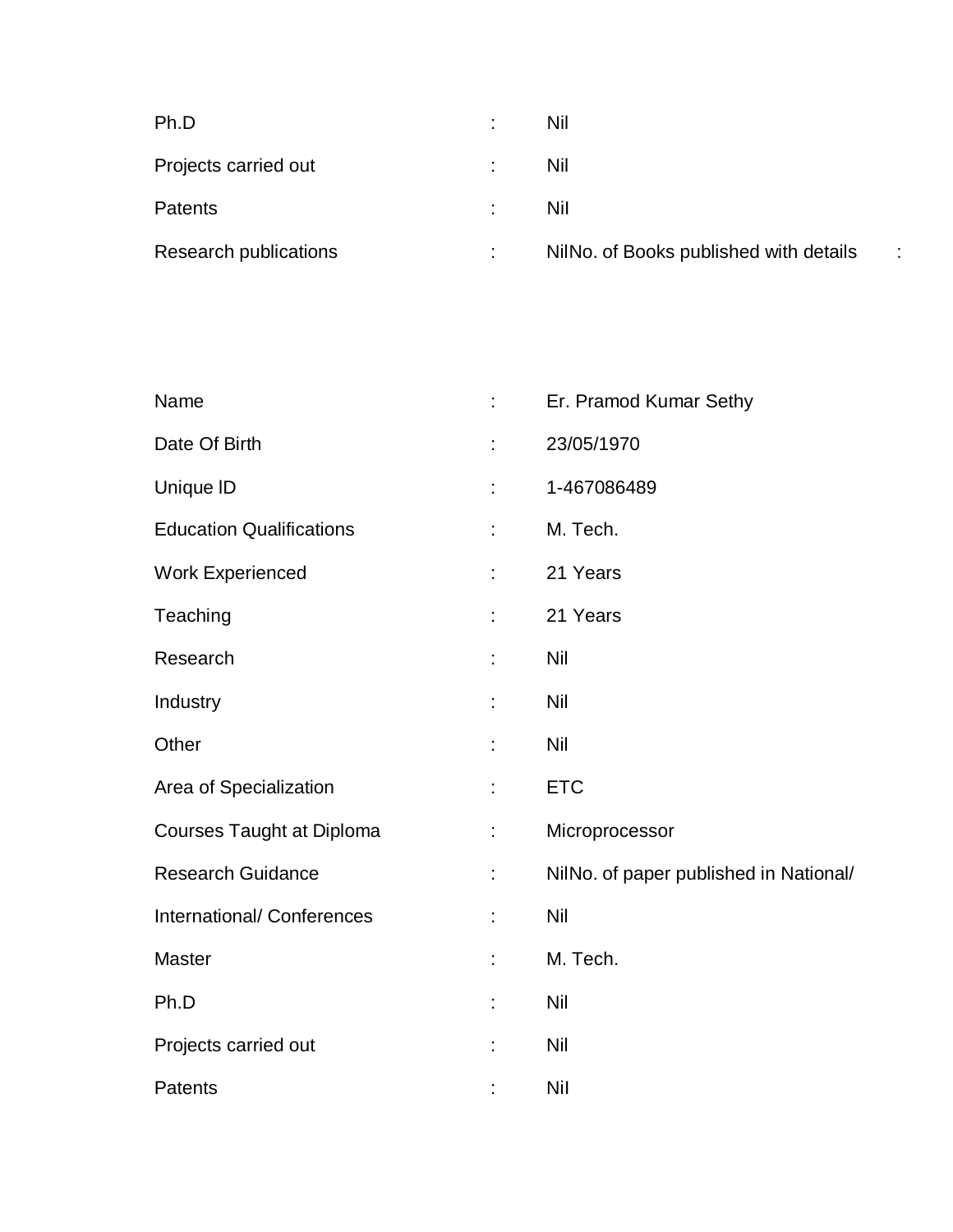| Name                                | t, | Er. Gopal Ballav Swain                 |
|-------------------------------------|----|----------------------------------------|
| Date Of Birth                       | t  | 27/08/1973                             |
| Unique ID                           | t  | 1-467086557                            |
| <b>Education Qualifications</b>     | t  | <b>AMIE</b>                            |
| <b>Work Experienced</b>             | ÷  | 16 Years                               |
| Teaching                            |    | 16 Years                               |
| Research                            | ÷  | <b>Nil</b>                             |
| Industry                            | ÷  | <b>Nil</b>                             |
| Other                               |    | <b>Nil</b>                             |
| Area of Specialization              | t  | <b>ETC</b>                             |
| <b>Courses Taught at Diploma</b>    | t, | Electronics                            |
| Devices & Ser.Research Guidance     | t  | <b>Nil</b>                             |
| No. of paper published in National/ |    |                                        |
| International/ Conferences          | t, | <b>Nil</b>                             |
| Master                              | ÷  | <b>Nil</b>                             |
| Ph.D                                | t  | <b>Nil</b>                             |
| Projects carried out                | ÷  | <b>Nil</b>                             |
| Patents                             | t  | <b>Nil</b>                             |
| Research publications               |    | NilNo. of Books published with details |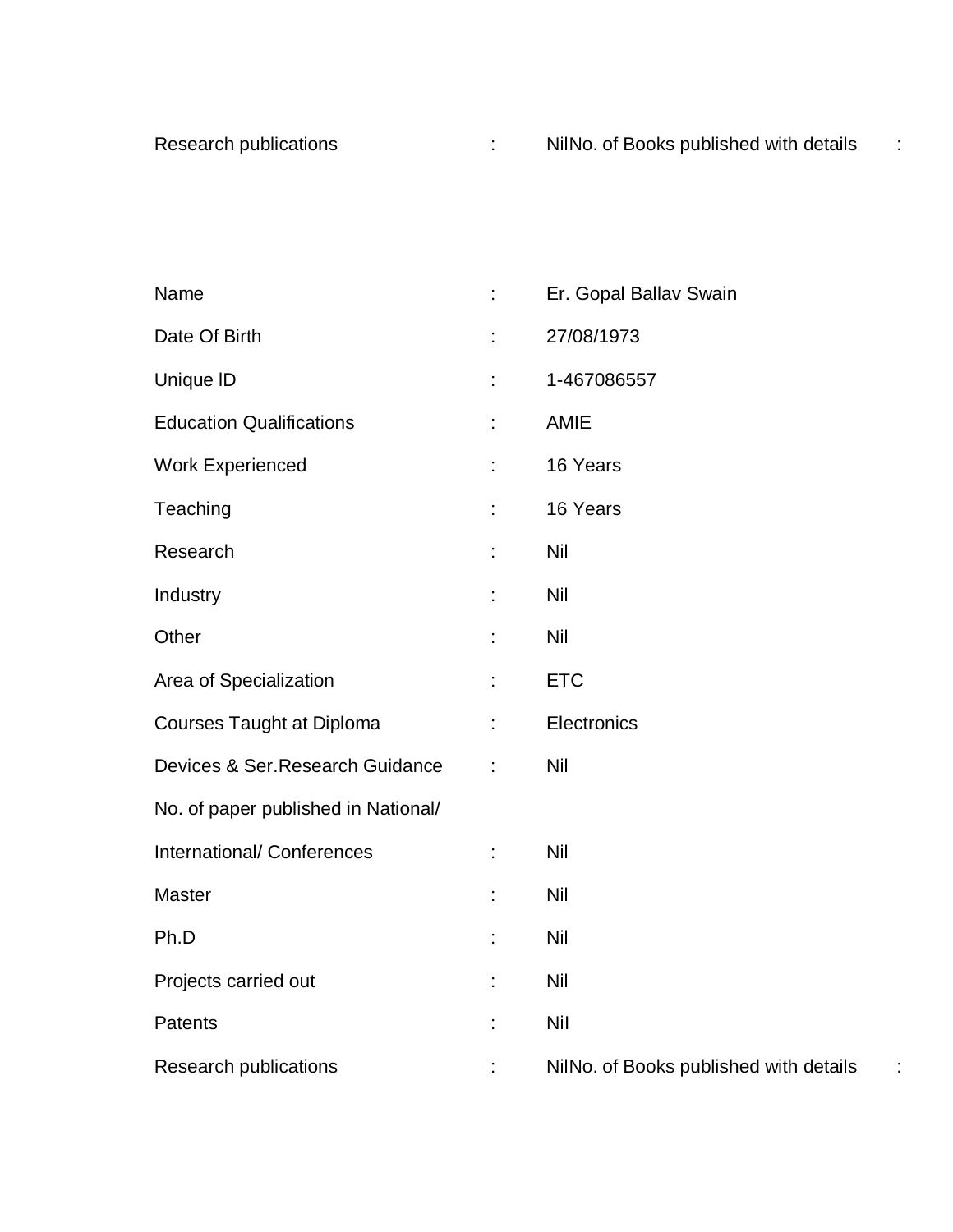| Name                                | t. | Er. Santosh Kumar Sahoo                     |
|-------------------------------------|----|---------------------------------------------|
| Date Of Birth                       | t, | 25/07/1980                                  |
| Unique ID                           | t, | 1-467086691                                 |
| <b>Education Qualifications</b>     | t, | M. Sc. (ETC)                                |
| <b>Work Experienced</b>             | t, | 16 Years                                    |
| Teaching                            | t, | 16 Years                                    |
| Research                            |    | <b>Nil</b>                                  |
| Industry                            | t  | <b>Nil</b>                                  |
| Other                               | t, | Nil                                         |
| Area of Specialization              | t  | <b>ETC</b>                                  |
| <b>Courses Taught at Diploma</b>    | t, | Communication                               |
| <b>EngineeringResearch Guidance</b> | ÷  | Nil                                         |
| No. of paper published in National/ |    |                                             |
| International/ Conferences          | ÷  | <b>Nil</b>                                  |
| <b>Master</b>                       | t, | M. Sc. (ETC)                                |
| Ph.D                                | t, | Nil                                         |
| Projects carried out                | t, | <b>Nil</b>                                  |
| Patents                             | t, | <b>Nil</b>                                  |
| <b>Research publications</b>        | t, | NilNo. of Books published with details<br>÷ |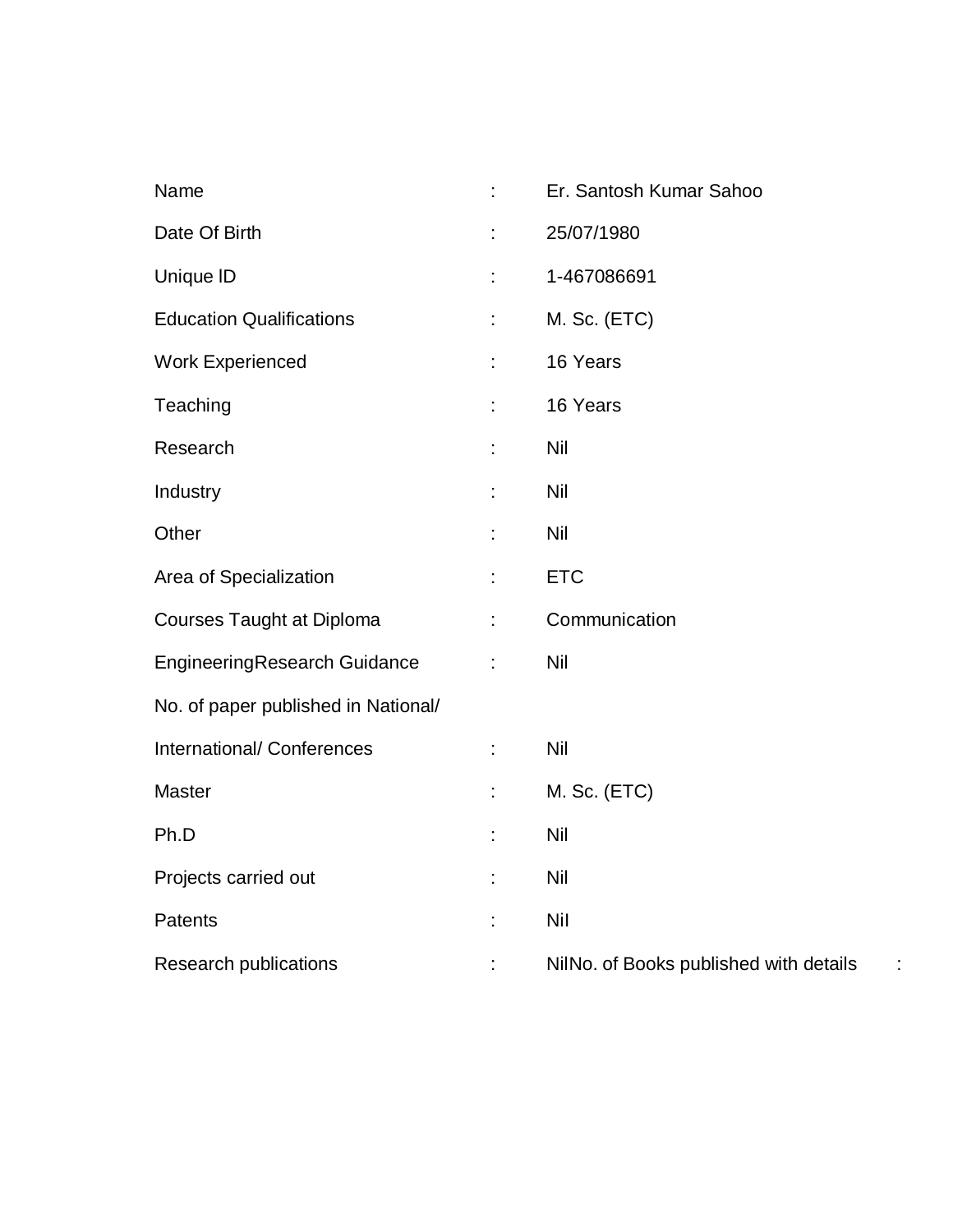| Name                             | ÷  | Mr. Prasanjit Samal                    |
|----------------------------------|----|----------------------------------------|
| Date Of Birth                    |    | 07/04/1986                             |
| Unique ID                        |    | 1-3618934920                           |
| <b>Education Qualifications</b>  |    | B. Tech., M.B.A.                       |
| <b>Work Experienced</b>          | ÷. | 07 Years                               |
| Teaching                         | ÷  | 07 Years                               |
| Research                         |    | Nil                                    |
| Industry                         |    | Nil                                    |
| Other                            | ÷  | <b>Nil</b>                             |
| Area of Specialization           | t  | <b>ETC</b>                             |
| <b>Courses Taught at Diploma</b> | t. | Microprocessor                         |
| <b>Research Guidance</b>         |    | NilNo. of paper published in National/ |
| International/ Conferences       | ÷  | <b>Nil</b>                             |
| Master                           | ÷  | M.B.A.                                 |
| Ph.D                             |    | Nil                                    |
| Projects carried out             |    | Nil                                    |
| Patents                          | t  | <b>Nil</b>                             |
| Research publications            | t. | NilNo. of Books published with details |

| Name          | Er. Kamala Kanta Dharua |
|---------------|-------------------------|
| Date Of Birth | : 12/09/1962            |
| Unique ID     | 1-467250321             |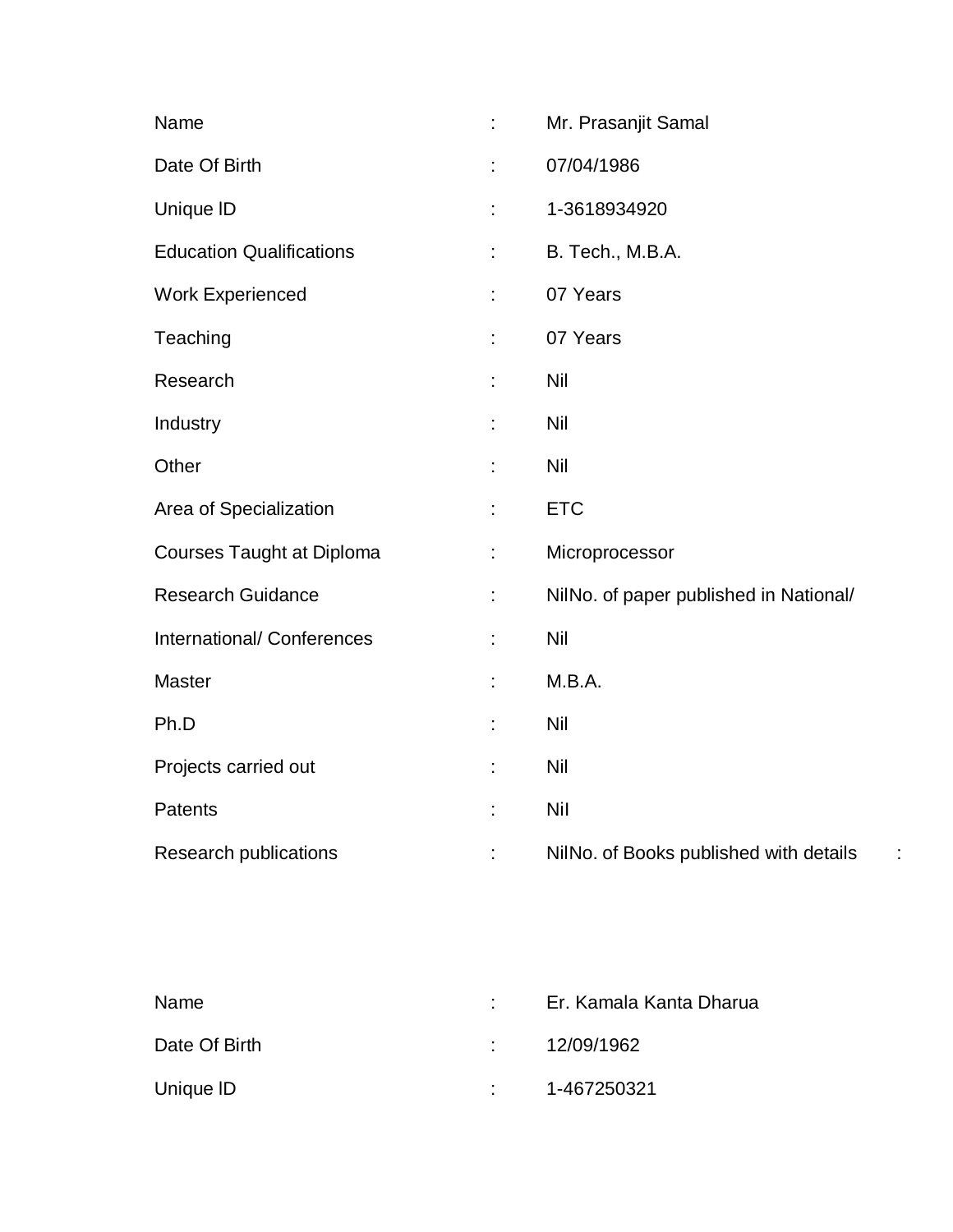| <b>Education Qualifications</b>  | ÷  | <b>B.</b> E.                           |
|----------------------------------|----|----------------------------------------|
| <b>Work Experienced</b>          | ÷  | 16 Years                               |
| Teaching                         |    | 16 Years                               |
| Research                         |    | <b>Nil</b>                             |
| Industry                         | t  | <b>Nil</b>                             |
| Other                            |    | <b>Nil</b>                             |
| Area of Specialization           | t. | Mett. Engineering                      |
| <b>Courses Taught at Diploma</b> | ÷. | Mett. Engineering                      |
| <b>Research Guidance</b>         | ÷. | NilNo. of paper published in National/ |
| International/ Conferences       | ÷  | <b>Nil</b>                             |
| Master                           | ÷  | <b>Nil</b>                             |
| Ph.D                             | t  | <b>Nil</b>                             |
| Projects carried out             | t  | <b>Nil</b>                             |
| Patents                          | t  | <b>Nil</b>                             |
| <b>Research publications</b>     | t  | NilNo. of Books published with details |

| Name                            | Er. Shankar Tanty |
|---------------------------------|-------------------|
| Date Of Birth                   | 25/04/1964        |
| Unique ID                       | 1-467250329       |
| <b>Education Qualifications</b> | <b>B.E.</b>       |
| <b>Work Experienced</b>         | 13 Years          |
| Teaching                        | 13 Years          |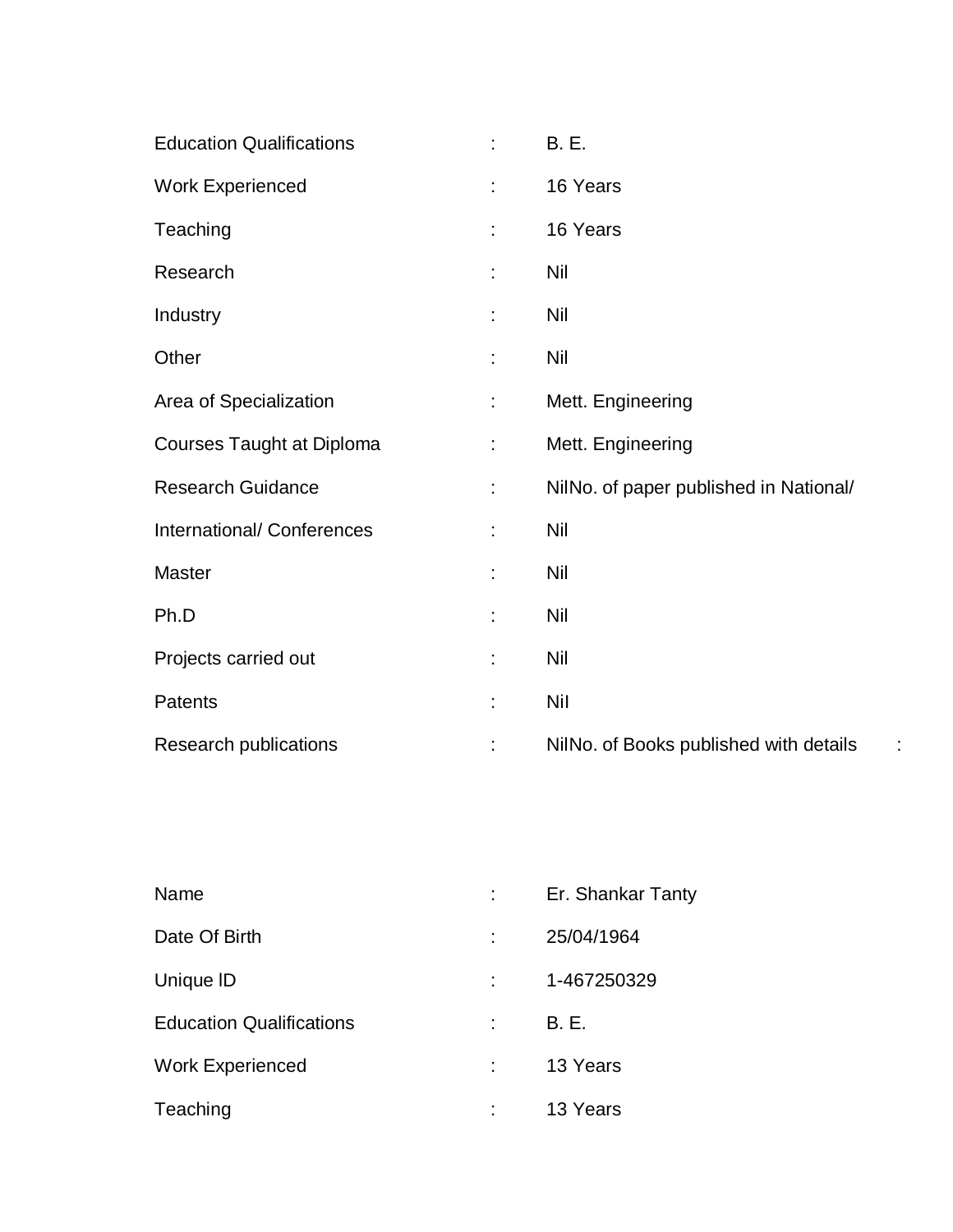| Research                         | ÷  | <b>Nil</b>                                  |
|----------------------------------|----|---------------------------------------------|
| Industry                         | t  | <b>Nil</b>                                  |
| Other                            | ÷  | <b>Nil</b>                                  |
| Area of Specialization           | ÷. | Mett. Engineering                           |
| <b>Courses Taught at Diploma</b> | ÷. | Mett. Engineering                           |
| <b>Research Guidance</b>         | ÷. | NilNo. of paper published in National/      |
| International/ Conferences       | t. | <b>Nil</b>                                  |
| <b>Master</b>                    | ÷  | <b>Nil</b>                                  |
| Ph.D                             | ÷  | <b>Nil</b>                                  |
| Projects carried out             | t  | <b>Nil</b>                                  |
| <b>Patents</b>                   | ÷  | Nil                                         |
| Research publications            | t  | NilNo. of Books published with details<br>÷ |

| Name<br>Sethi                   |   | Er. Mrs. Shradhanjali Subhadra |
|---------------------------------|---|--------------------------------|
| Date Of Birth                   | ÷ | 10/05/1982                     |
| Unique ID                       | ÷ | $1 -$                          |
| <b>Education Qualifications</b> | ÷ | <b>B.</b> E.                   |
| <b>Work Experienced</b>         | ÷ | 08 Years                       |
| Teaching                        | ÷ | 08 Years                       |
| Research                        | ÷ | Nil                            |
| Industry                        | ٠ | Nil                            |